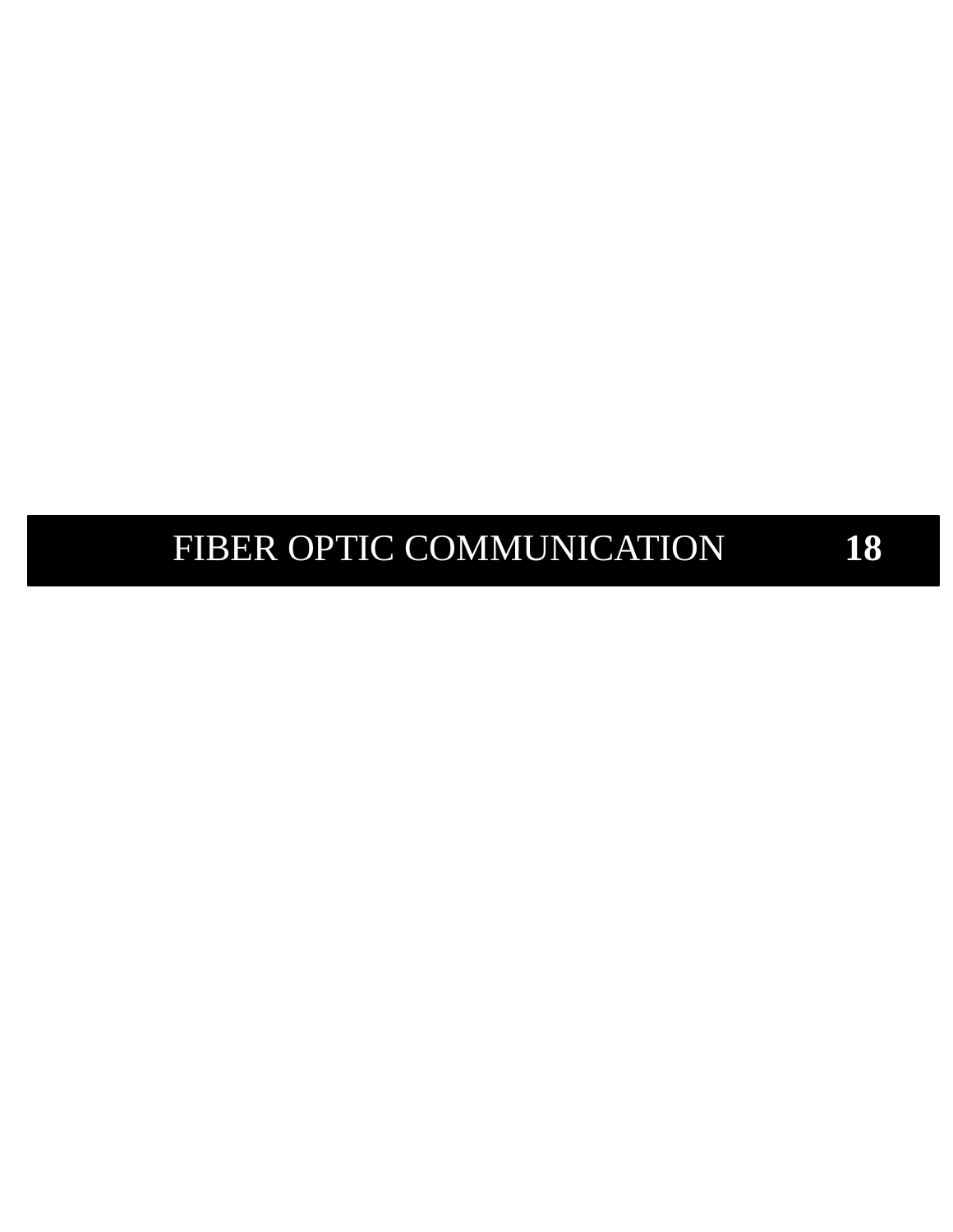Sheet 1 of 1

### **TABLE OF CONTENTS**

| INSTALLATION GUIDE FOR OPGW AND ADSS                 | $18 - 00 - 01 - 01$ |
|------------------------------------------------------|---------------------|
| FIBER SPLICING AND TESTING                           | $18 - 00 - 01 - 02$ |
| OPGW TANGENT OR CORNER < 30°                         | $18 - 05 - 10 -$ ** |
| OPGW TANGENT OR CORNER > 30° < 60°                   | $18 - 05 - 11 -$ ** |
| OPGW 90° CONTINUOUS CORNER NO SPLICE                 | $18 - 05 - 12 -$ ** |
| OPGW 90° CORNER WITH SPLICE                          | $18 - 05 - 13 -$ ** |
| OPGW TO ADSS TRANSITION                              | $18 - 05 - 14 -$ ** |
| OPGW TO UNDERGROUND TRANSITION                       | $18 - 05 - 15 -$ ** |
| OPGW DEAD END WITH SPLICE                            | $18 - 05 - 16 -$ ** |
| ADSS FORMED WIRE TANGENT OR CORNER < 30°             | $18 - 10 - 01 - 01$ |
| ADSS FORMED WIRE DEAD END > 30° < 90° WITHOUT SPLICE | $18 - 10 - 02 -$ ** |
| ADSS FORMED WIRE DEAD END WITH SPLICE                | $18 - 10 - 03 -$ ** |
| ADSS DEAD END OR CORNER $\geq$ 30° WITH SPLICE       | $18 - 10 - 04 -$ ** |
| <b>ADSS VIBRATION DAMPER</b>                         | $18 - 10 - 05 -$ ** |
| UNDERGROUND FIBER WITH SPLICE                        | $18 - 20 - 01 -$ ** |
| UNDERGROUND FIBER WITHOUT SPLICE                     | $18 - 20 - 02 -$ ** |
| UNDERGROUND FIBER BORED HIGHWAY CROSSING             | $18 - 20 - 03 -$ ** |
| UNDERGROUND FIBER BORED RAILROAD CROSSING            | $18 - 20 - 04 -$ ** |
| UNDERGROUND FIBER AT SUBSTATION                      | $18 - 20 - 05 -$ ** |
| STEEL POLE OPGW TO UNDERGROUND FIBER                 | $18 - 30 - 01 -$ ** |
| STEEL POLE ADSS TO UNDERGROUND FIBER                 | $18 - 30 - 02 -$ ** |
| LATTICE TOWER OPGW TO UNDERGROUND FIBER              | $18 - 40 - 01 -$ ** |
| LATTICE TOWER ADSS TO UNDERGROUND FIBER              | $18 - 40 - 02 -$ ** |

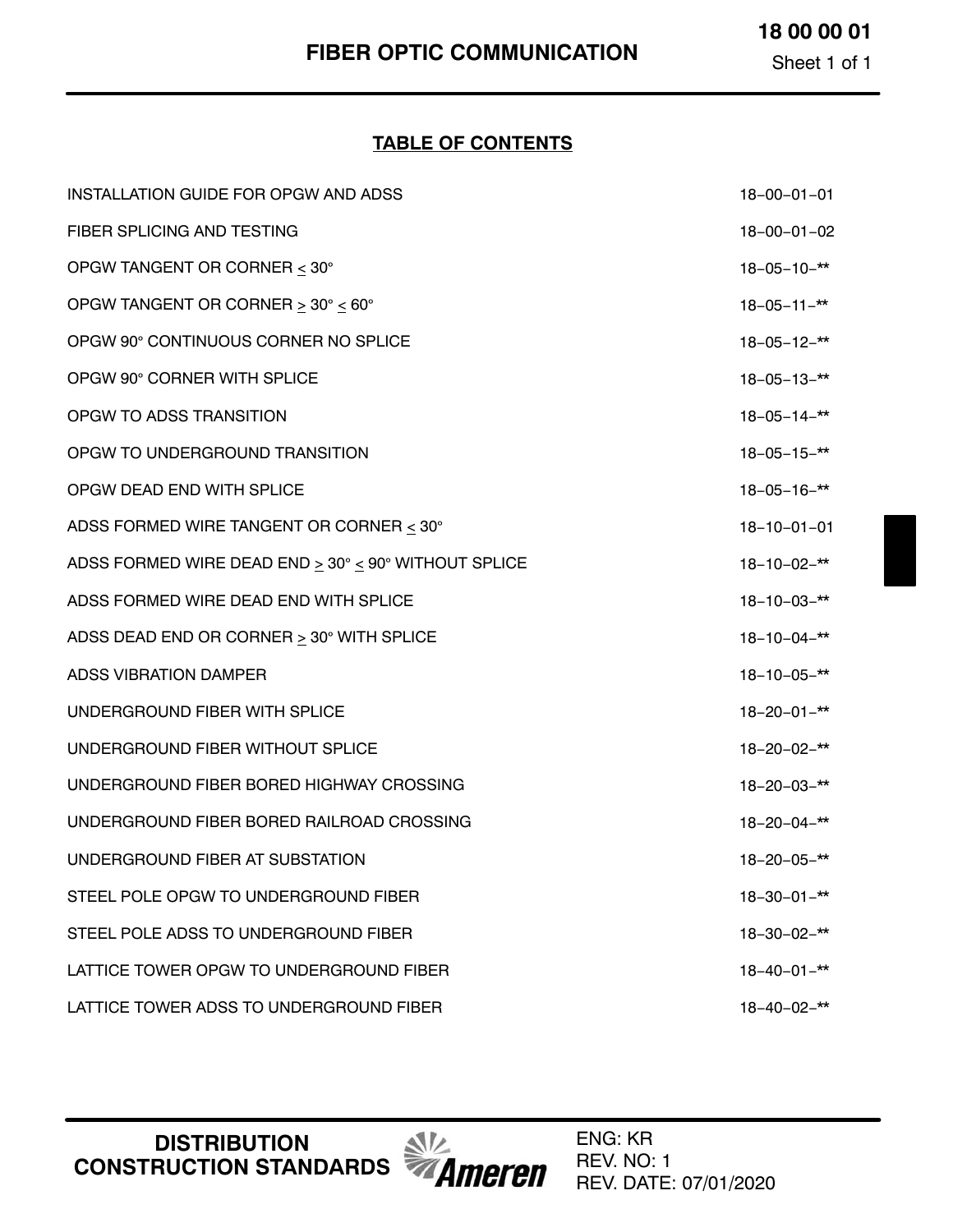## **1) GENERAL**

Composite Optical Groundwire (OPGW) was developed to provide a large capacity telecommunications system utilizing overhead power transmission lines. Serving the additional purpose of an overhead ground wire, the OPGW is constructed of aluminum clad steel strands and aluminum alloy strands stranded with stainless steel tubes or surrounding a fiber unit (core) which contains optical fibers.

This specification covers installation of following single-mode fiber optic cable on Ameren structures:

- 48-ct OPGW:
	- o 10,500-ft reel: Stk No: 27-59-086
	- o 21,000-ft reel: Stk No: 27-59-080
- 72-ct OPGW:
	- o 10,500-ft reel: Stk No: 27-59-087
	- o 21,000-ft reel: Stk No: 27-59-088
- 48-ct OH ADSS: Stk No: 18-16-285
- 72-ct OH ADSS: Stk No: 27-59-084
- 72-ct UG Fiber Optic Cable: Stk No: 18-66-671

#### **2) PRECAUTIONS**

- **a)** Care must be taken to avoid damaging the OPGW during handling and stringing operations. Avoid sharp bends to the cable and take precautions to prevent crushing the OPGW during placement. The transmission quality of the optical fibers can potentially be degraded if the OPGW is subjected to excessive pulling tensions or excessively small bend diameters.
- **b)** Following values shall be considered to help prevent damage to the OPGW
	- i) Maximum Stringing Tensions listed in DCS **[07-00-07-06](https://ameren.sharepoint.com/:b:/r/sites/DistributionStandards/Construction%20Standards/Standards%20Only/07%20Primary%20Conductor/07%2000%2007%2006.pdf?csf=1&web=1&e=TeGrYd)**
	- ii) Minimum Bend Radius as follows:

During Installation (Dynamic): 20 x Diameter After Installation (Static): 15 x Diameter

iii) Pulling Speed:

60 meters per minute, or 195 feet per minute, or 3.6 km per hour, or 2.2 miles per hour.

iv) Minimum distance from puller and tensioner to the stringing block:

3:1 Ratio

**DISTRIBUTION CONSTRUCTION STANDARDS**

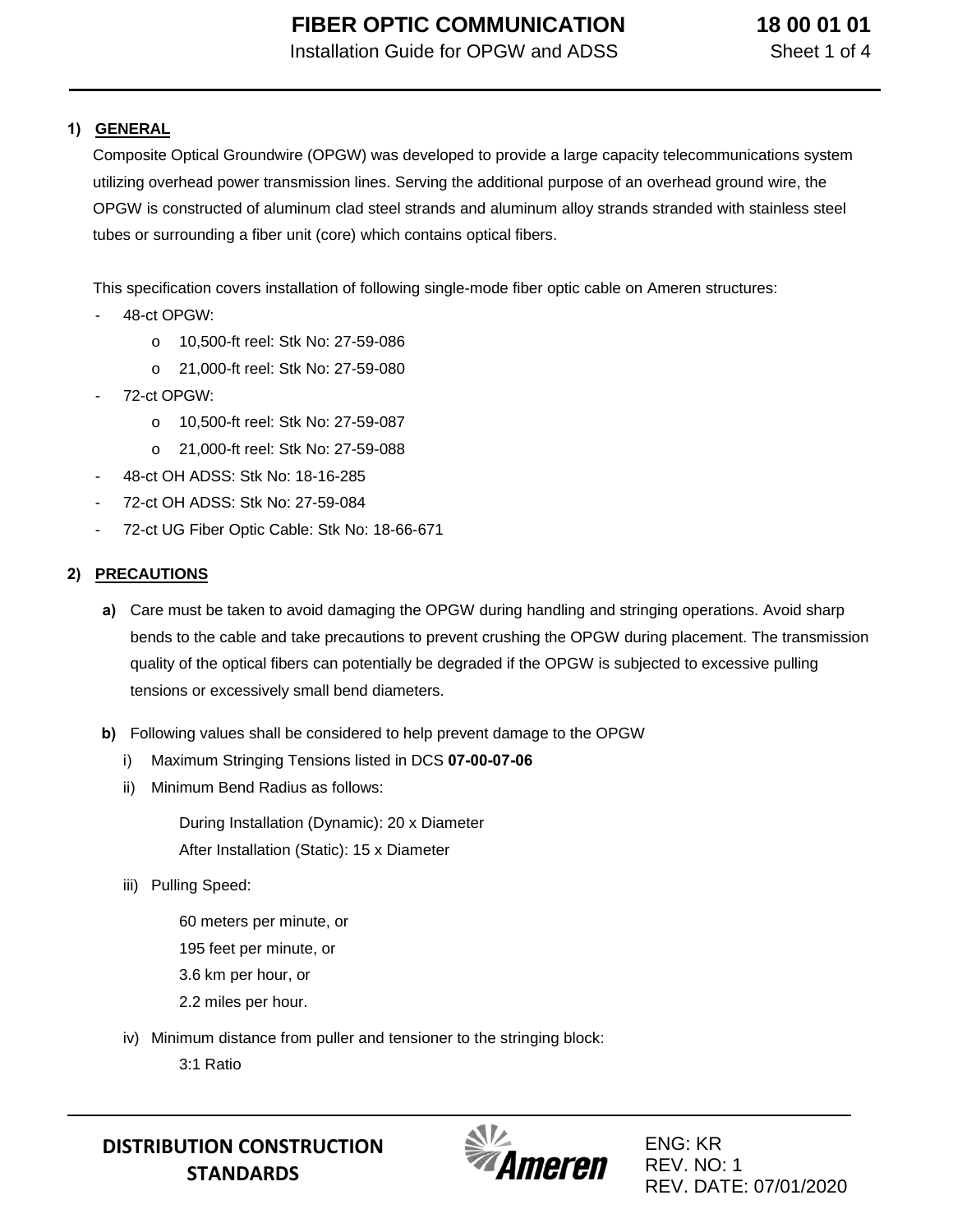#### **3) INSTALLATION**

- **a)** The contractor shall provide mechanical protection to the cable where it runs along the surface or edge of a structure or pulling devices.
- **b)** At the locations where a splice is required, additional cable length must be provided to physically accommodate the splicing process.
	- i) The length of each cable end shall be not less than 115 feet from the base of the structure (ground level), or as otherwise noted on the Drawings, remembering that about 20 feet of cable shall be cut off to assure no damaged fiber is used.
	- ii) If additional length is required, due to limited access for splicing vehicles, it shall be included, as required, and with the approval of the Ameren Construction Services or Ameren Engineering.
- **c)** The fiber shall be neatly coiled and securely attached to the structure on bracketing of the splice enclosure, as specified on the Drawings referenced in the Appendices. The diameter of the coil shall be a minimum of three feet or as required based on the minimum allowed bending radii.
- **d)** The Contractor shall handle all fiber optic cable in strict accordance with the cable manufacturer's specifications and procedures.
- **e)** If any Owner-provided materials appear to be damaged or defective, the Contractor shall immediately report the details to the Construction Manager, who shall provide written directions regarding the corrective actions, storage, or disposal of these materials.
- **f)** If the cable must be temporarily stored overnight while in the process of splicing, the cable ends shall be sealed to prevent water migration and the cable coils stored out of the reach of vandals. It is unacceptable to temporarily store cable at the base of the pole, unless the structure is in a safe and secured location.
- **g)** All cables splice boxes, and associated components shall be fully assembled and labeled prior to field-testing. Any testing performed on incomplete systems shall be redone on completion of the work.
- **h)** Fiber shall be segregated by tray, conduit, innerduct, or other innerduct methods for protection.
	- i) Where ADSS fiber is placed underground, it shall have its own conduit and be designated as such, or be segregated by using innerduct within the conduit or trench system.
	- ii) Innerduct will also be used in the main cable tray application within the control house.
	- iii) Within the confines of an enclosure, fiber jumpers should be segregated by a separate tray system, to ensure bend radii and cable weight concerns are mitigated.
- **i)** Contractor shall mark conduits leaving Ameren Property with approved marking methods that should be prescribed in project documentation.

**DISTRIBUTION CONSTRUCTION STANDARDS**

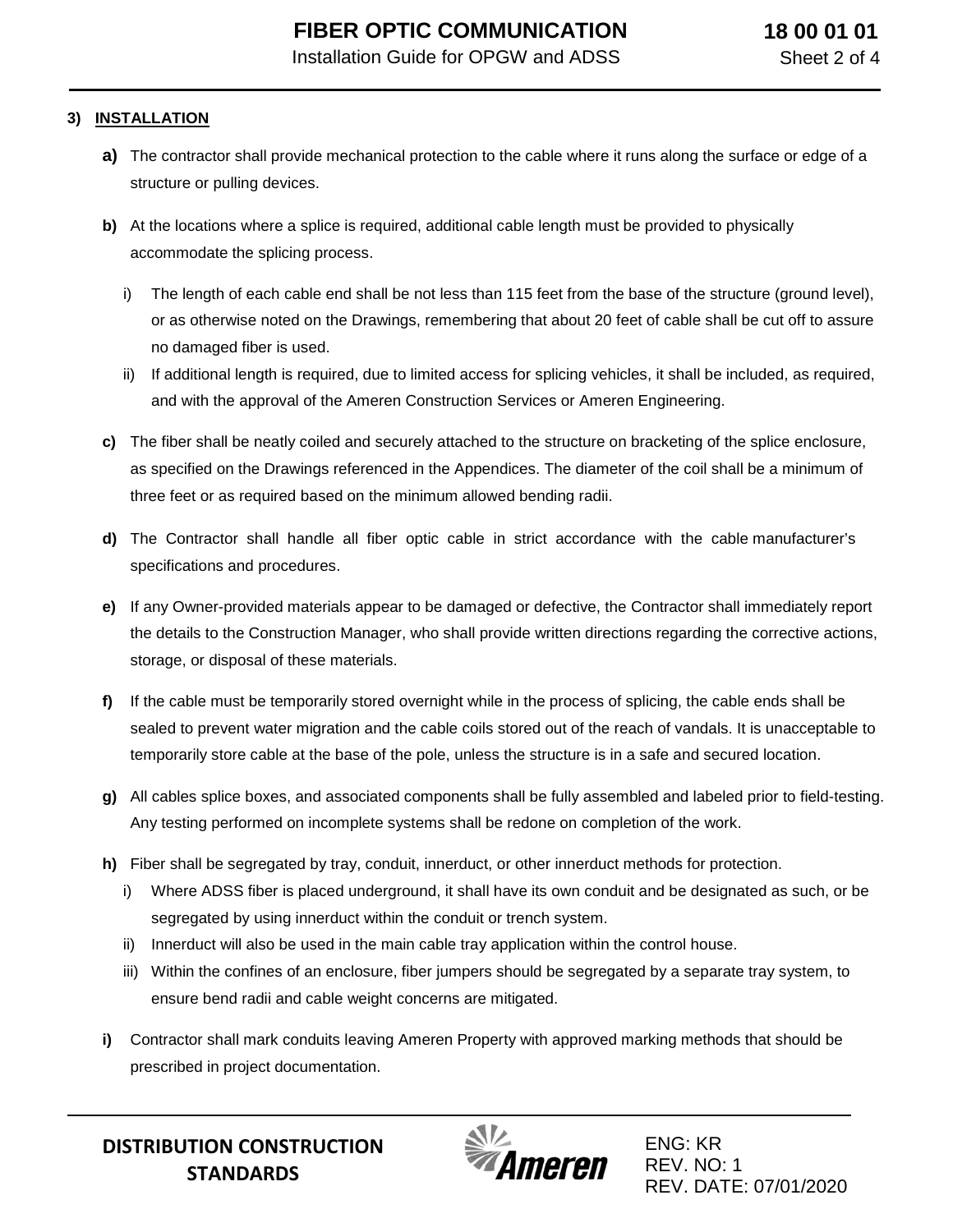**j)** Use properly sized and line Stringing Blocks (do NOT use Array-type Stringing Blocks):



**STANDARDS**

| Structure Angle $(\theta)$                      | <b>Bottom Groove</b><br>Diameter<br>(D1) | <b>Typical Stringing Block</b><br>(minimum)<br>(D2) |
|-------------------------------------------------|------------------------------------------|-----------------------------------------------------|
| <b>First and Last Structures</b>                | 21"                                      | 28"                                                 |
| <b>Tangent Structures</b><br>$\theta$ < 20      | 16"                                      | 20"                                                 |
| <b>Tangent Structures</b><br>$20 < \theta < 45$ | 21"                                      | 28"                                                 |
| <b>Tangent Structures</b><br>$45 < \theta < 60$ | 26"                                      | 35"                                                 |
| <b>Tangent Structures</b><br>$60 < \theta < 90$ | 31"                                      |                                                     |
| <b>Bull Wheel Diameter for</b><br>$90^{\circ}$  | 36"                                      |                                                     |

**k)** Use Anti-Rotational Device (Stk No: 84-29-108) and OPGW stringing tool (Stk No: 85-21-130):



neren

REV. NO: 1 REV. DATE: 07/01/2020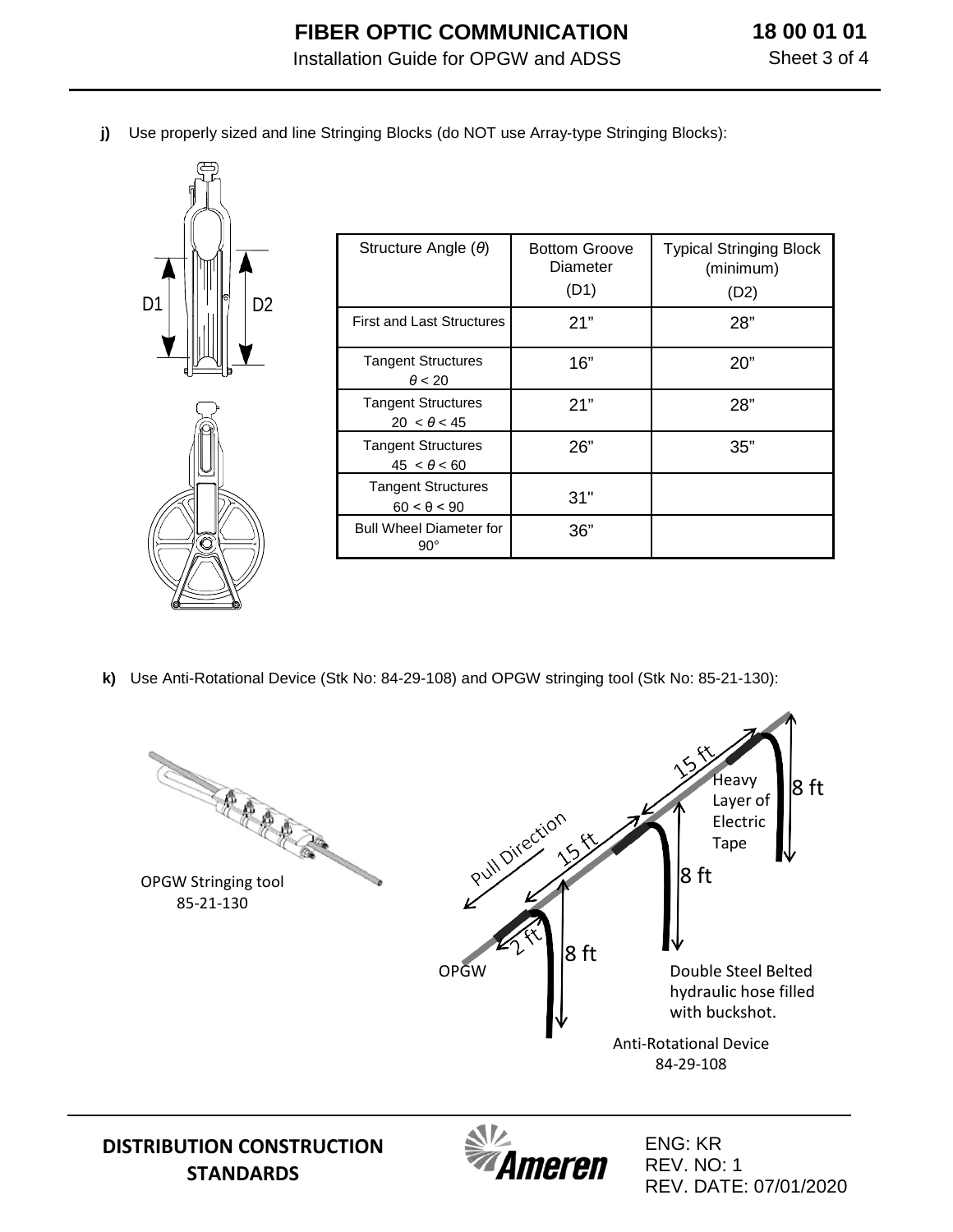**l)** Tensioner shall be positioned 3x structure height from first structure and reeved Right-To-Left.



- **m)** Prior to pulling, tighten bolts and loosen inner tail of OPGW Reel.
- **n)** Pulling speed shall not exceed 200 ft/minute. Pulling tension shall not exceed 3,967 lbs (20% RBS). Do not exceed 48 hours in blocks prior to clipping in.
- **o)** Deadend bolts shall be torqued to 40 ft-lbs and tightened in sequence at 5 ft-lbs increments.



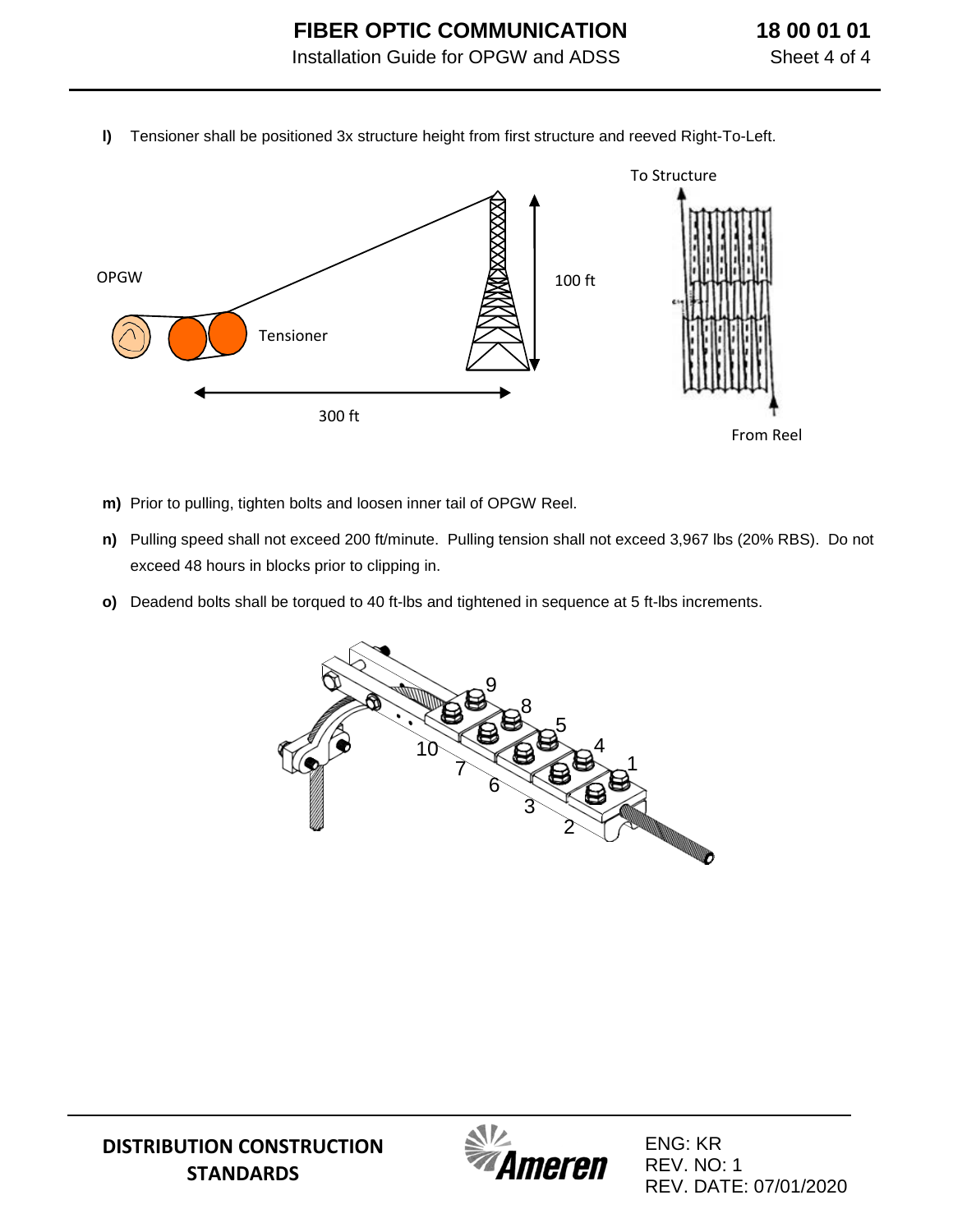# **FIBER OPTIC COMMUNICATION**

Splicing and Testing

**18 00 01 02** Sheet 1 of 3

### **1) GENERAL**

This specification covers installation of following single-mode fiber optic cable on Ameren structures:

- 48-ct OPGW:
	- o 10,500-ft reel: Stk No: 27-59-086
	- o 21,000-ft reel: Stk No: 27-59-080
- 72-ct OPGW:
	- o 10,500-ft reel: Stk No: 27-59-087
	- o 21,000-ft reel: Stk No: 27-59-088
- 48-ct OH ADSS: Stk No: 18-16-285
- 72-ct OH ADSS: Stk No: 27-59-084
- 72-ct UG Fiber Optic Cable: Stk No: 18-66-671

#### **2) SPLICING**

- **a)** Splicing shall be performed as per provided documentation and reference drawings.
- **b)** Standard optical cable color codes and fiber types shall be observed when fusion splicing two fiber optic cables together unless otherwise directed by the Ameren Representative. For instance, when butt splicing OPGW fibers to All Dielectric Self Supporting (ADSS) fiber optic cable, G.652 standard single mode fibers shall be spliced to G.652 standard single mode fibers, and G.655 fibers shall be spliced to G.655 fibers in order based on the TIA/EIA-598 color code scheme. G.655 fibers shall be spliced as the last group in the fiber cable count.
- **c)** OPGW and ADSS shall be prepared for splicing as per manufacturer's installation procedures. The installation procedures shall be read and fully understood prior to field installation. The manufacturer's recommended maximum bend radii and tensions shall be observed at all times so not to exceed these values.
- **d)** All fiber optic splicing shall be fusion type. Splicing shall be performed in an environmentally protected enclosure to ensure high quality splice performance. Splicing shall be accomplished on the ground and not in an aerial bucket. The excess cable at splice points shall be properly secured and mounted in/on the appropriate location. Fusion Splicing shall use Single Mode Fiber Active Core Alignment and LID (Light Injection and Detection) splicing methods per Telcordia GR-765-CORE.
- **e)** Splice equipment must meet or exceed minimum performance standards as described within Rural Development Utilities Program (RDUP, formerly RUS – Rural Utilities Service) Bulletin 1753F-401 RUS Standard for Splicing Copper and Fiber Optic Cables.
- **f)** All spliced fibers shall be protected by a fiber optic heat shrink sleeve. Tyco/Raychem SMOUV heat shrink

**DISTRIBUTION CONSTRUCTION STANDARDS**

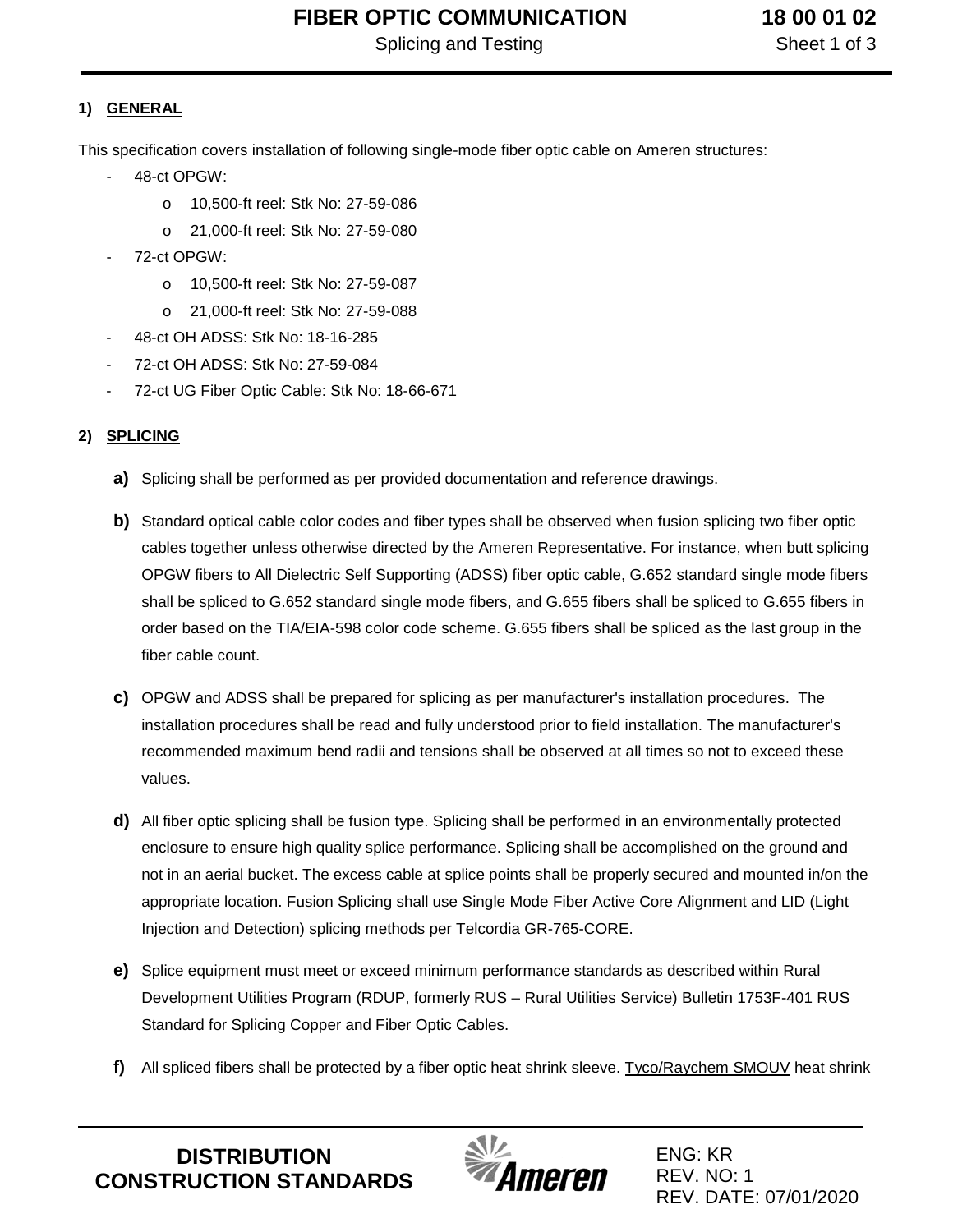or equivalent are acceptable products. A heat oven shall be the only method used to shrink the sleeves. The acrylic coating on the fiber shall not be removed beyond the areas that will be covered by the heat shrink sleeves.

- **g)** Visual inspection of each splice shall be performed by Ameren personnel or Ameren approved Contractor. The visual inspection requires that the splicing technician inspect the splice for abnormalities such as a narrowing, thickening, or bubble at the splice point. If abnormalities exist, the splice shall be broken and re-spliced. After passing visual inspection and profile alignment qualifications, the splice shall be subject to a tension test to ensure the fiber splice and adjacent fiber are of proper quality.
- **h)** Final acceptance of a splice will be determined by the Ameren or Ameren Representative, as per 'ACCEPTANCE' paragraph below, upon successful completion of the bi-directional OTDR testing phase.
- **i)** Prior to any work being performed on Ameren structures, approval from Ameren Supervision shall be obtained.

#### **3) TESTING**

- **a)** All tests performed on optical fiber cabling that use a laser or LED in a test set shall be carried out with safety precautions in accordance with ANSI Z136.2.
- **b)** Fiber end-faces shall be inspected at 250x or 400x magnification. Magnification of 250x is suitable for inspecting multimode and single-mode fibers. Magnification of 400X magnification should be used for detailed examination of single-mode fibers.
- **c)** Scratched, pitted or dirty connectors shall be diagnosed and corrected. If the problem cannot be completed by cleaning, it should be reported to Ameren or Ameren Representative.
- **d)** It is recommended that the end-face images be recorded in the memory of the test instrument for subsequent uploading to a PC and reporting.
- **e)** Testing shall be performed on each cabling segment (connector to connector). An "end-to-end" test is required. For example, splice box A to splice box B, cable run structure 100 to 110, substation X to substation Y, etc. or per scope required by Project Engineer.
- **f)** Single mode fiber tests at wavelengths of 1310 nm, 1383 nm, 1550 nm, and 1625 nm at a distance range up to 80km shall be completed using OLTS – Optical Loss Test Set per standards ANSI/TIA/EIA-526-7 Method A.1; and
- **g)** Single mode fiber tests at wavelengths of 1310 nm, 1383 nm, 1550 nm, and 1625 nm at a distance range up to 80km shall be completed using OTDR – Optical Time Domain Reflectometer Test per standards IEC 60793-1-40 or IEC 61300-3-7 with broadband light sources and spectrum analyzer on the receiving end of the fiber.

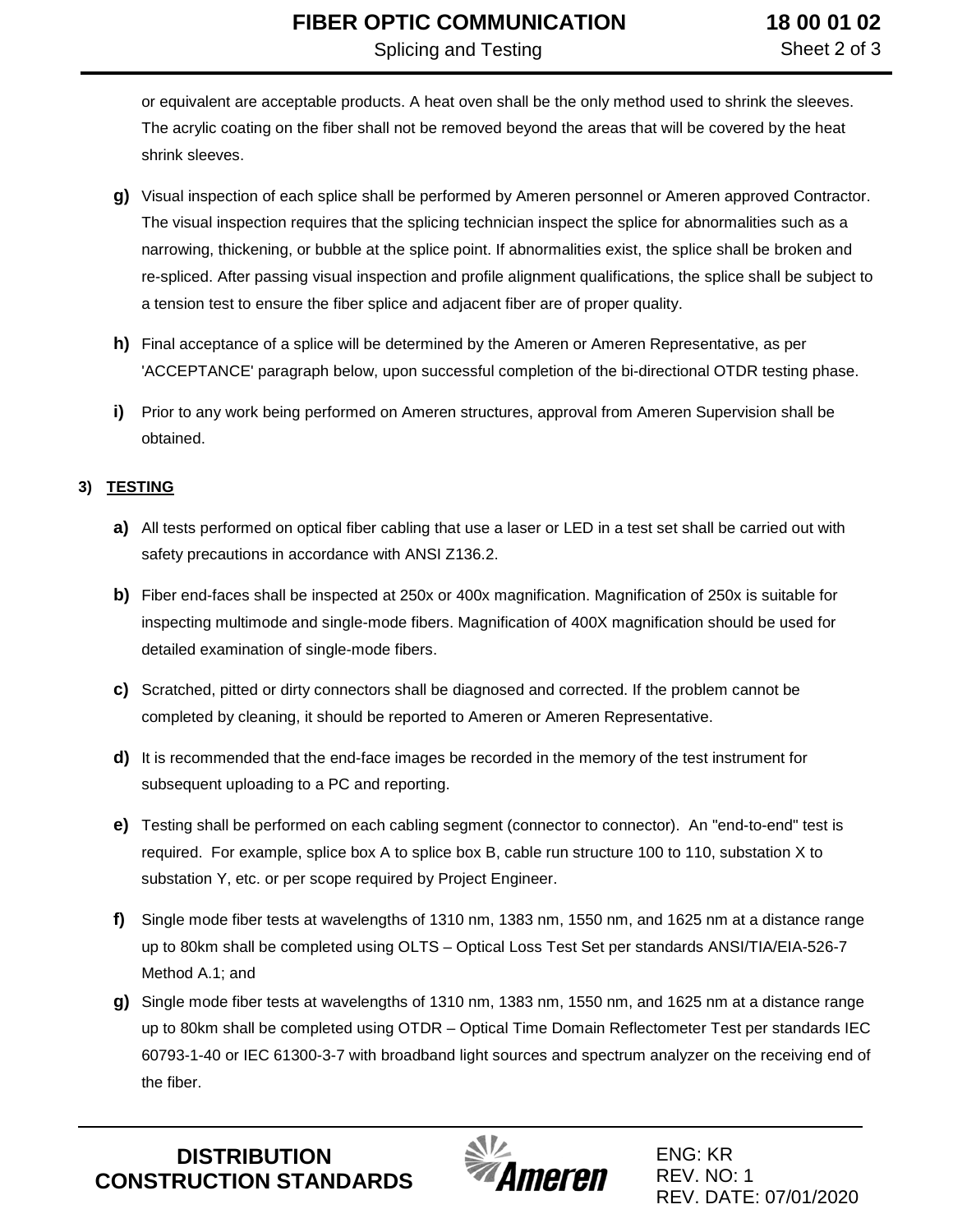- **h)** Optical length shall be measured using an OLTS and OTDR. OLTS fiber calculated length measurements will be used as a reference for all the budget loss calculations.
- **i)** Paired duplex fibers in multi-fiber cables shall be tested to verify polarity in accordance with ANSI/TIA/EIA-568-C.1. The polarity of the paired duplex fibers shall be verified using an OLTS.
- **j)** Each fiber segment of the fiber shall be tested at the wavelengths listed above, unless otherwise noted by Ameren Personnel.
- **k)** A final end-to-end test shall be done (substation patch box to substation patch box) with a loss budget less than 5% over the calculated total loss under ideal conditions per manufacturer's published values for the frequencies listed above, after each section of splicing is completed.
	- i) Patch box, splice enclosure, patch panel, all refer to the same box that is installed into the fiber distribution panel.

#### **4) ACCEPTANCE**

- **a)** Changes to the acceptance criteria can only be obtained with approval from Ameren Personnel or those he/she designates.
- **b)** Cabled fiber loss shall be a maximum of:

0.35 dB/km at 1310 nm 0.35 dB/km at 1383 nm 0.20 dB/km at 1550 nm 0.23 dB/km at 1625 nm

- **c)** Maximum fusion splice loss for any single splice shall be less than 0.10 dB.
- **d)** A factory terminated connector (type LC) shall not exceed loss of 0.75 dB end to end.

#### **5) LABELING**

- **a)** Labeling shall conform to the requirements specified within ANSI/TIA/EIA-606-A or to the requirements specified by an Ameren Representative;
- **b)** Shall meet the legibility, defacement, exposure and adhesion requirements of Marking and Labeling Systems - UL 969. Handwritten labels are not acceptable.
- **c)** Labeling shall be done per Ameren guidance and standardization from the Ameren Fiber mapping system and conform to proper formats.
- **d)** As-builts shall have properly labeled end points of both OPGW and ADSS.

**DISTRIBUTION CONSTRUCTION STANDARDS**

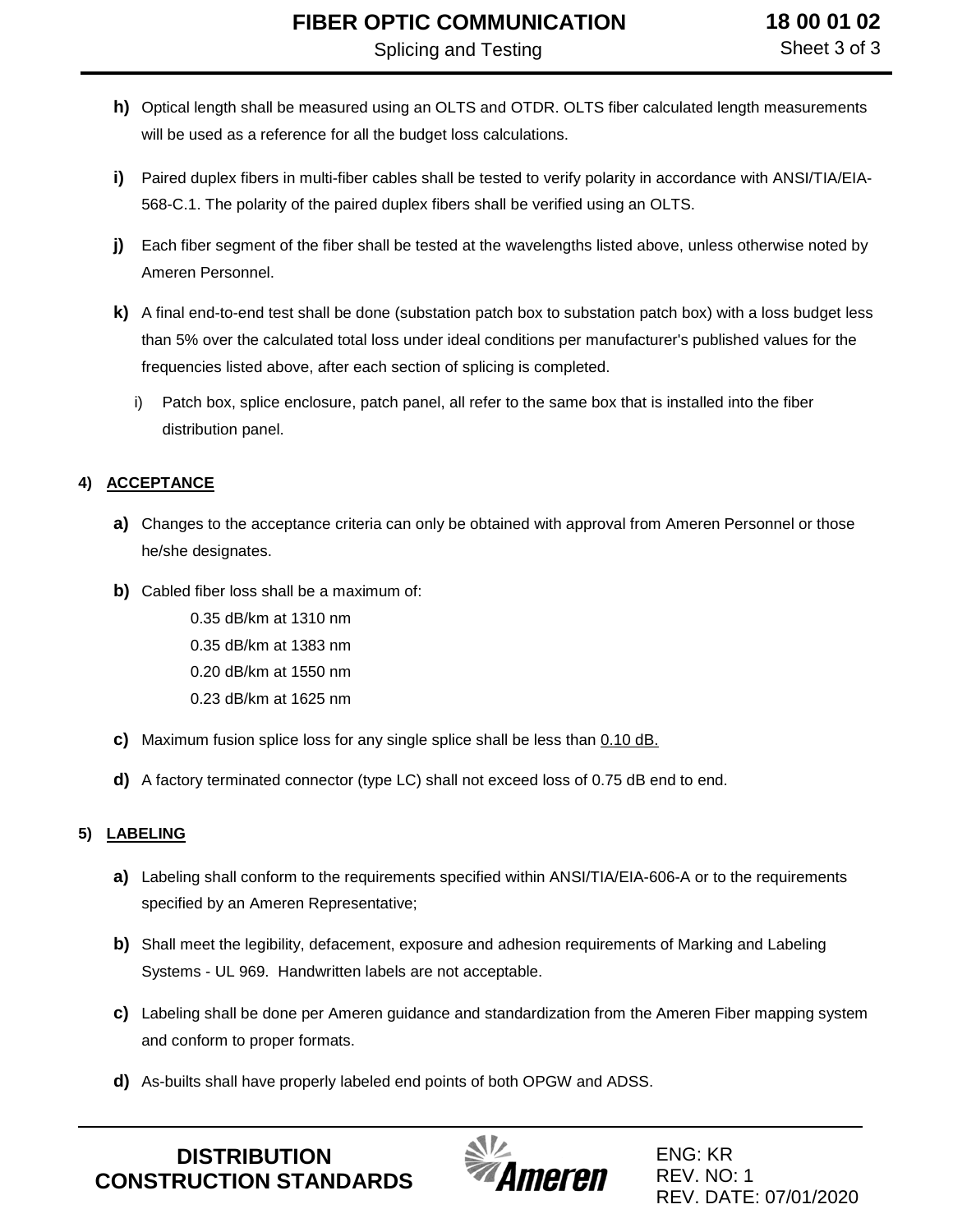OPGW Tangent or Corner  $\leq 30^\circ$ 

Sheet 1 of 1



#### NOTES:

- 1. Mark center of clamp location on OPGW cable with ink (not tape) when aligning armor rods and clamp body on OPGW cable.
- 2. Be sure to finger tighten bolts on clamp to ensure bolts are not compressed onto the OPGW cable, and alternate tightening. Tighten until break away bolt heads shear off.
- 3. Spiral Vibration Dampers are used on 350' and above spans only.
- 4. For larger wood or composite poles 16" static support (23−68−459), 18" static support (23−68−460), or 20" static support (23−68−614) will be required.

|    |    | Std. / Stk. No | Description                                  | 18 05 10 | 01 |
|----|----|----------------|----------------------------------------------|----------|----|
|    | A  | 23 68 458      | Static Support Bracket 3/4" x 14"            |          |    |
|    | B  | 23 58 127      | Clevis Eye                                   |          |    |
|    | C  | 23 67 502      | OPGW Suspension Clamp w/Armor Rods           |          |    |
|    | D  | 17 52 217      | Clamp for bonding OPGW Static to Pole Ground |          |    |
| 3@ | F. | 23 67 319      | <b>Spiral Vibration Damper</b>               |          |    |
| @  |    | 12 00 10**     | Grounding Unit                               |          |    |

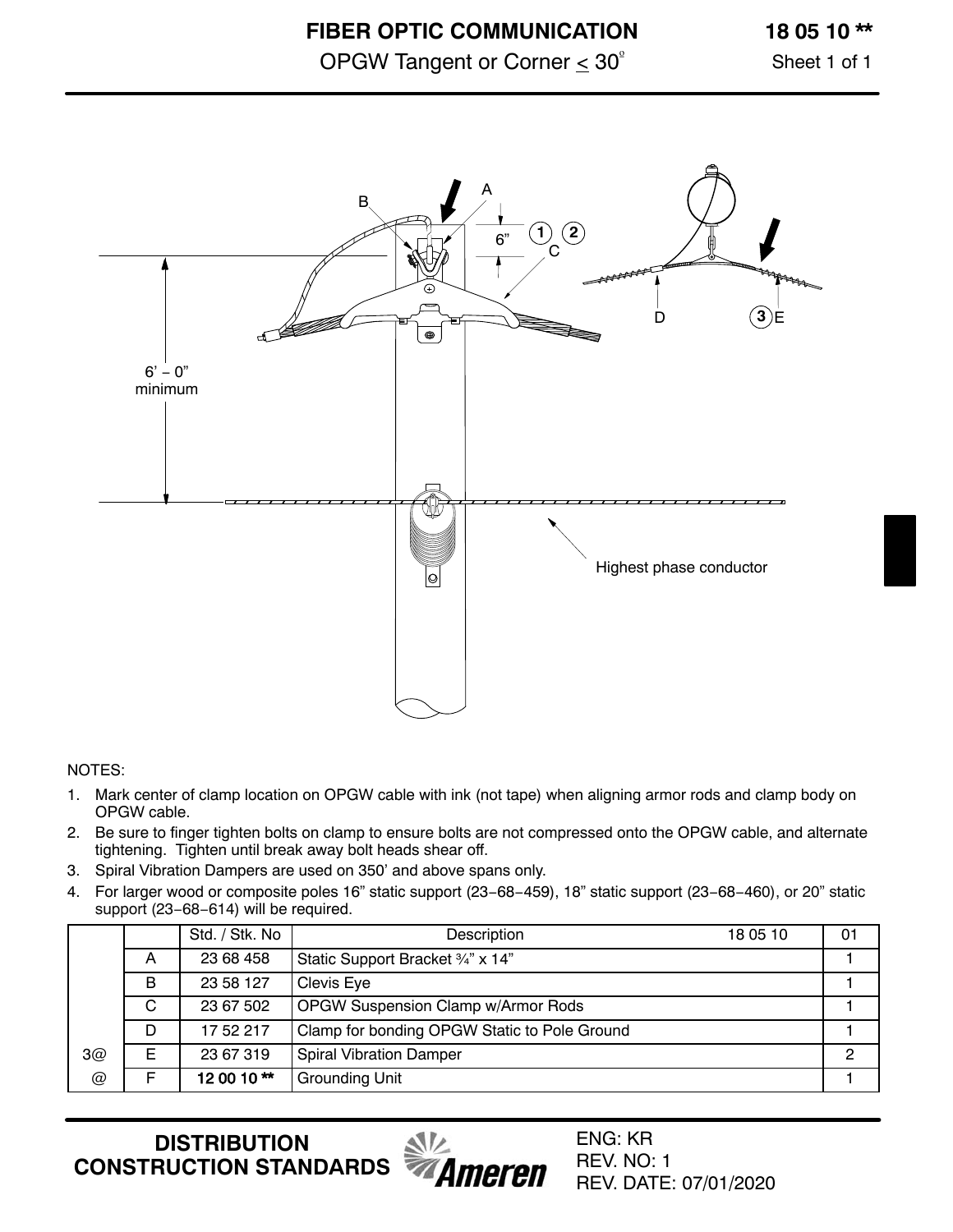### **FIBER OPTIC COMMUNICATION**

OPGW Tangent or Corner  $\geq 30^{\circ} \leq 60^{\circ}$ 

### **18 05 11 \*\***

Sheet 1 of 1



#### NOTES:

- 1. Mark Center of clamp location on OPGW with ink (not tape) when aligning armor rods and clamp body on OPGW cable.
- 2. Be sure to finger tighten bolts on clamp to ensure bolts are not compressed onto the OPGW cable, and alternate tightening. Tighten until break away bolt heads shear off.
- 3. Spiral vibration dampers are used on 350' and above spans only.
- 4. For larger wood poles or composite poles 16" static support (23−68−459), 18" static support (23−68−460), or 20" static support (23−68−614) will be required.

|                      |   | Std. / Stk. No | Description                                  | 18 05 11 | 01 |
|----------------------|---|----------------|----------------------------------------------|----------|----|
|                      | A | 23 68 458      | Static Support Bracket 3/4" x 14"            |          |    |
|                      | B | 23 68 368      | Anchor shackle                               |          |    |
|                      | C | 23 17 437      | Yoke Plate                                   |          |    |
|                      | D | 23 58 127      | Clevis Eye                                   |          | 2  |
|                      | E | 23 67 501      | OPGW Suspension Clamp w/ Armor Rods          |          | 2  |
|                      | F | 17 52 217      | Clamp For Bonding OPGW Static to Pole Ground |          |    |
| 3@                   | G | 23 67 319      | <b>Spiral Vibration Damper</b>               |          | 2  |
| $^{\textregistered}$ | н | 12 00 10**     | Grounding Unit                               |          |    |

**DISTRIBUTION CONSTRUCTION STANDARDS**

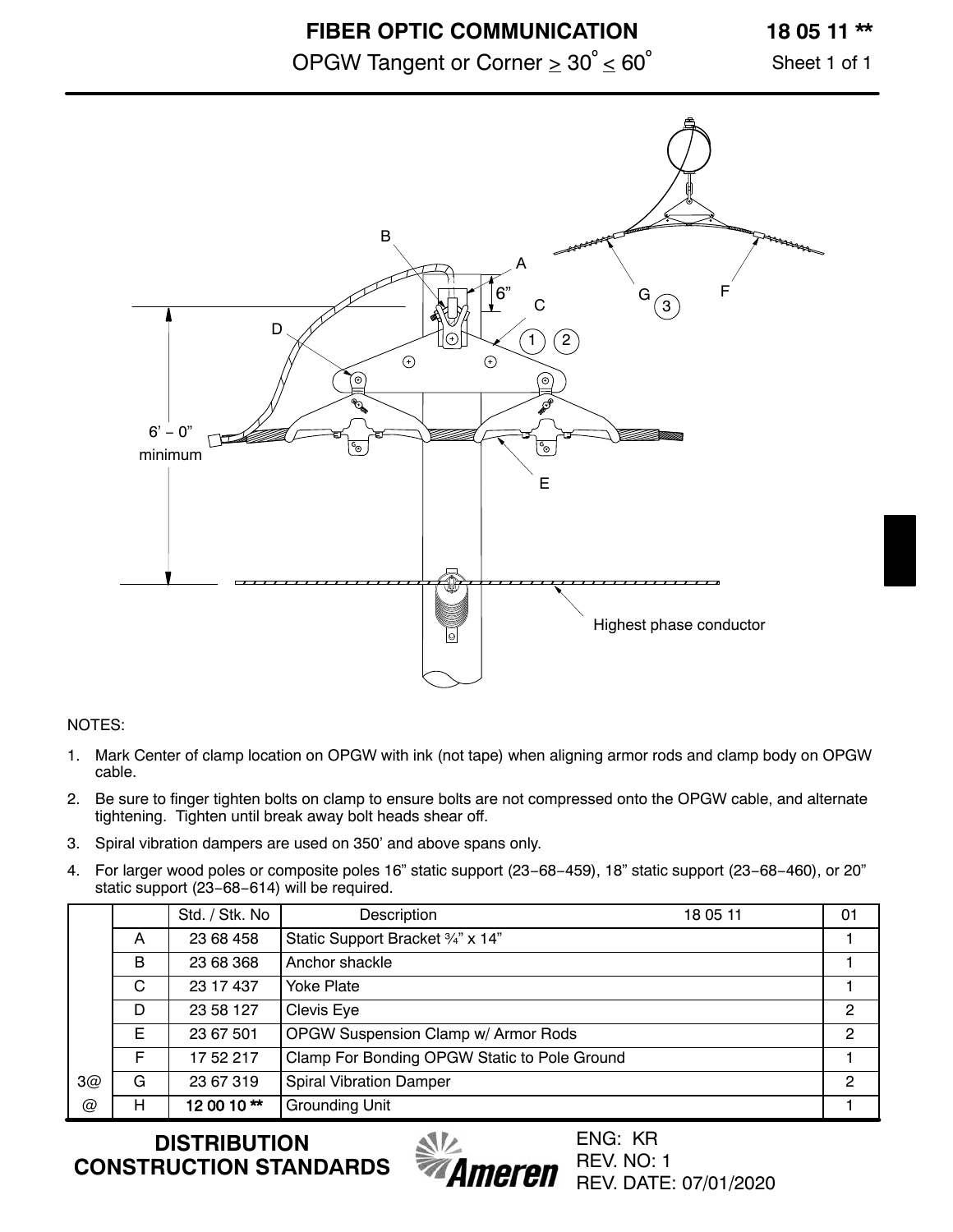### **18 05 12 \*\***

### OPGW 90° Continuous Corner without Splice

Sheet 1 of 1



#### NOTES:

- 1. Spiral vibration dampers (23−67−319) are used on 350' and above spans only.
- 2. See DCS [11 00 02 02](https://ameren.sharepoint.com/:b:/r/sites/DistributionStandards/Construction%20Standards/Standards%20Only/11%20Guying/11%2000%2002%2002.pdf?csf=1&web=1&e=nOzfCK) for typical guy insulator placement.
- 3. For larger wood poles or composite poles 16" static support (23−68−459),18" static support (23−68−460), or 20" static support (23−68−614) will be required.

|                      |   | Std./Stk. No. | $18 - 05 - 12$<br>Description         | 01             |
|----------------------|---|---------------|---------------------------------------|----------------|
|                      | A | 23 66 135     | Washer, Lock, Double Coil 3/4"        | $\overline{2}$ |
|                      | B | 23 66 031     | Washer, Square for 3/4" bolt          | $\overline{2}$ |
|                      | C | 23 52 254     | Machine Bolt 3/4" x 16"               | 2              |
|                      | D | 23 59 095     | Eyelet, for 3/4" bolt                 | $\overline{2}$ |
|                      | E | 23 59 042     | Extension Link 6"                     | $\overline{2}$ |
|                      | F | 23 68 732     | <b>Bolted Deadend</b>                 | $\overline{2}$ |
|                      | G | 17 51 137     | Clamp, Parallel Groove                |                |
|                      | H | 18 66 678     | Bonding Wire, 60"                     |                |
| $^{\textregistered}$ |   | 12 00 10**    | Grounding Unit                        |                |
| @2                   | J | 11 00 4* **   | Guying Unit (Down, Span, or Sidewalk) | $\overline{2}$ |

Ameren

ENG: KR REV. NO: 1

REV. DATE: 07/01/2020

**DISTRIBUTION CONSTRUCTION STANDARDS**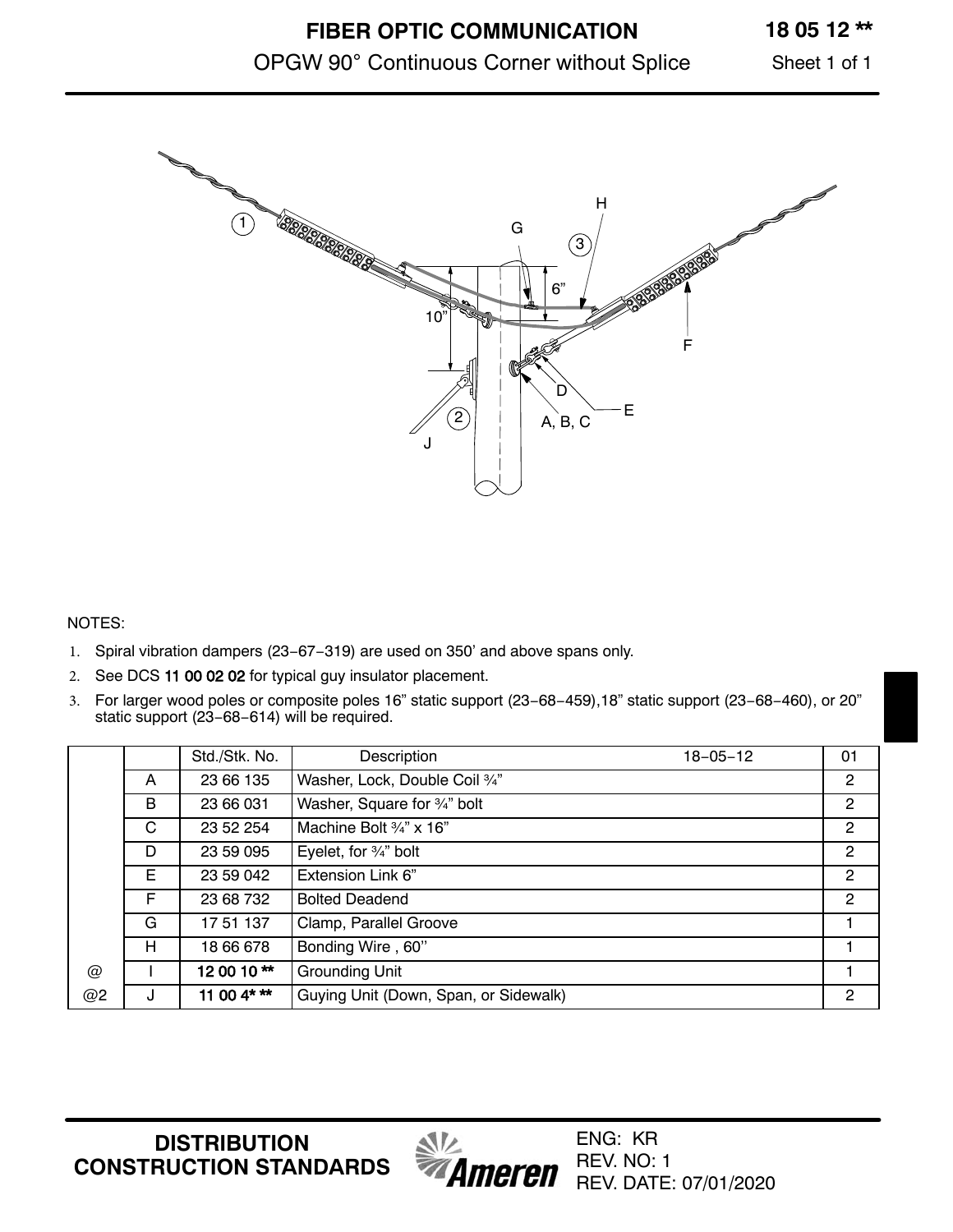**FIBER OPTIC COMMUNICATION**

OPGW 90° Corner with Splice

Sheet 1 of 2



**DISTRIBUTION CONSTRUCTION STANDARDS**

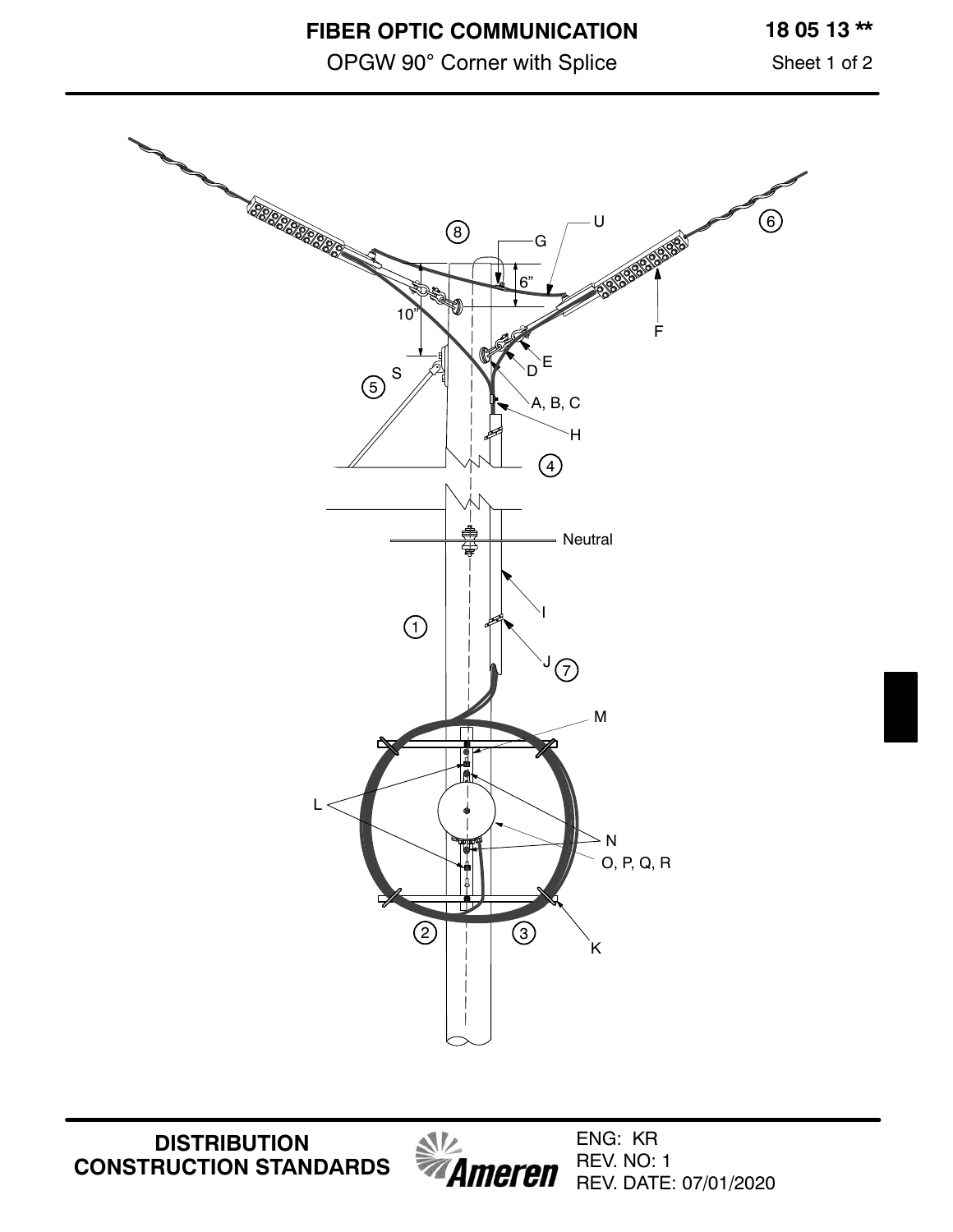**FIBER OPTIC COMMUNICATION** OPGW 90° Corner with Splice

#### NOTES:

- 1. Top of coil bracket must be installed 40" or greater from Neutral or closest conductor.
- 2. Coil 100' of extra fiber optic cable around coil bracket.
- 3. Bottom loop of coiled fiber optic cable shall be located a minimum of 15' above ground.
- 4. Install downlead clamps every 10'.
- 5. See DCS [11 00 02 02 f](https://ameren.sharepoint.com/:b:/r/sites/DistributionStandards/Construction%20Standards/Standards%20Only/11%20Guying/11%2000%2002%2002.pdf?csf=1&web=1&e=fEBTg4)or typical guy insulator placement.
- 6. Spiral vibration dampers (23−67−319) are used on 350' and above spans only.
- 7. To attach Iron Hanger (27−60−035) around conduit on a Composite pole use #10 Self Tapping screws.
- 8. For larger wood poles or composite poles 16" static support (23−68−459), 18" static support (23−68−460), or 20" static support (23−68−614) will be required.

|    |              | Std./Stk. No. | Description<br>$18 - 05 - 13$         | 01             |
|----|--------------|---------------|---------------------------------------|----------------|
|    | A            | 23 66 135     | Washer, Lock, Double Coil 3/4"        | 1              |
|    | B            | 23 66 031     | Washer, Square for 3/4" bolt          | 1              |
|    | C            | 23 52 254     | Machine Bolt 3/4" x 16"               | 1              |
|    | D            | 23 59 095     | Eyelet, for 3/4" bolt                 | 1              |
|    | E            | 23 59 042     | Extension Link 6"                     | 1              |
|    | F            | 23 68 732     | <b>Bolted Deadend</b>                 | 1              |
|    | G            | 17 51 137     | Clamp, Parallel Groove                | $\overline{4}$ |
|    | H            | 17 52 220     | Downlead Clamp, OPGW                  | 1              |
|    |              | 12 01 230     | Conduit, 11/2"                        | 1              |
|    | J            | 27 60 035     | Strap, Iron Hanger                    | $\overline{2}$ |
|    | Κ            | 40 54 480     | Coil Bracket                          | 1              |
|    | $\mathsf{L}$ | 23 60 011     | Lag Screw, %" x 5" galvanized         | $\overline{2}$ |
|    | м            | 40 59 318     | Pipe grounding clamp                  | 1              |
|    | N            | 23 52 031     | Bolt 1/2" x 3" with Galv. Nut         | $\overline{2}$ |
|    | $\circ$      | 40 54 478     | Splice Enclosure                      | 1              |
|    | $\mathsf{P}$ | 17 60 734     | <b>Splice Protector Sleeve</b>        | 10             |
|    | Q            | 40 54 481     | Connector Kit, OPGW                   | 1.             |
|    | R            | 40 54 479     | Furcation Kit (for OPGW)              | $\overline{2}$ |
| @5 | S            | 11 00 4* **   | Guying Unit (Down, Span, or Sidewalk) | $\overline{2}$ |
| @  | $\mathsf T$  | 12 00 10**    | <b>Grounding Unit</b>                 | $\mathbf{1}$   |
|    | U            | 18 66 678     | Bonding Wire, 60"                     | 1              |

**DISTRIBUTION CONSTRUCTION STANDARDS**

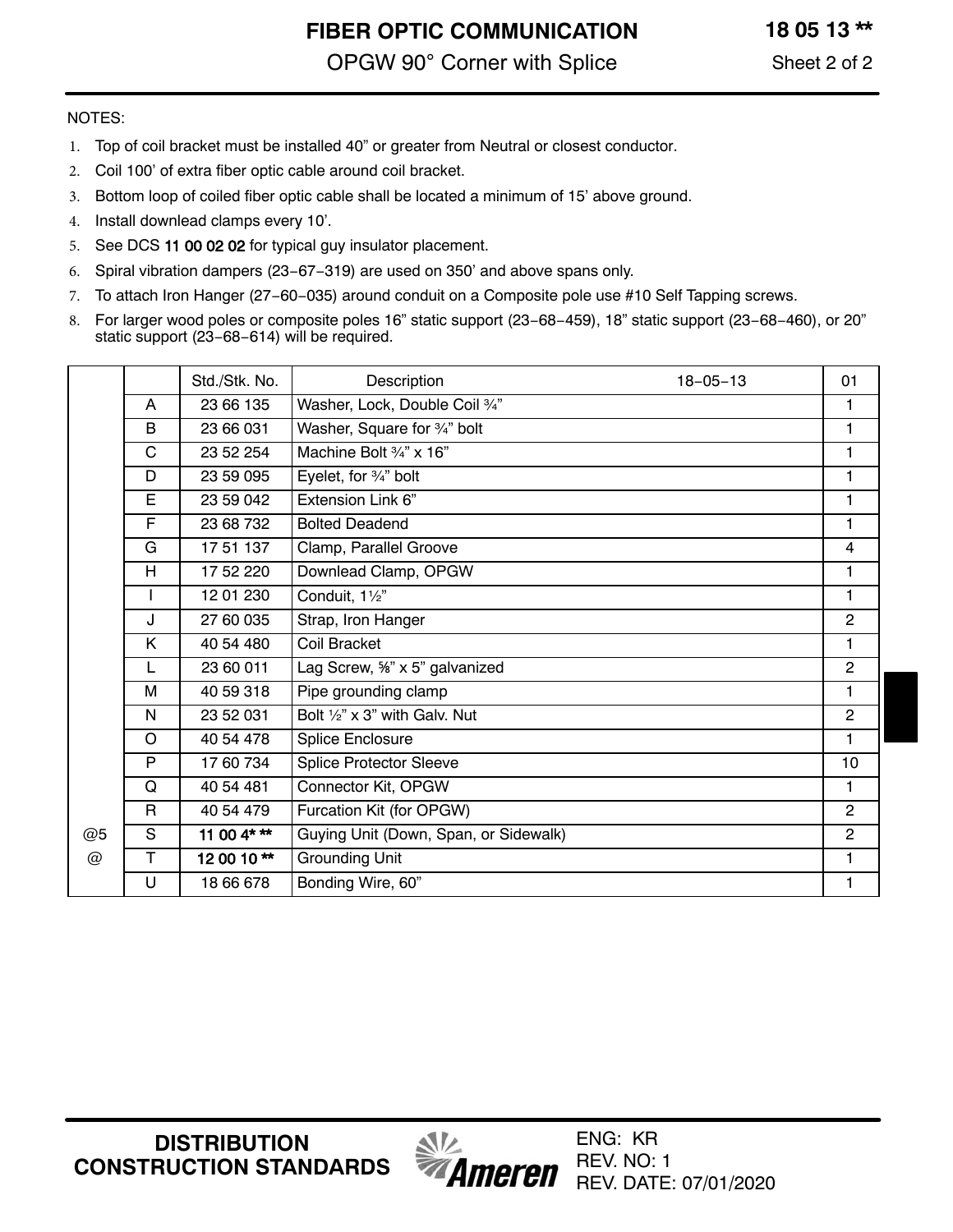**FIBER OPTIC COMMUNICATION**

# OPGW to ADSS Transition

Sheet 1 of 2



**DISTRIBUTION CONSTRUCTION STANDARDS**

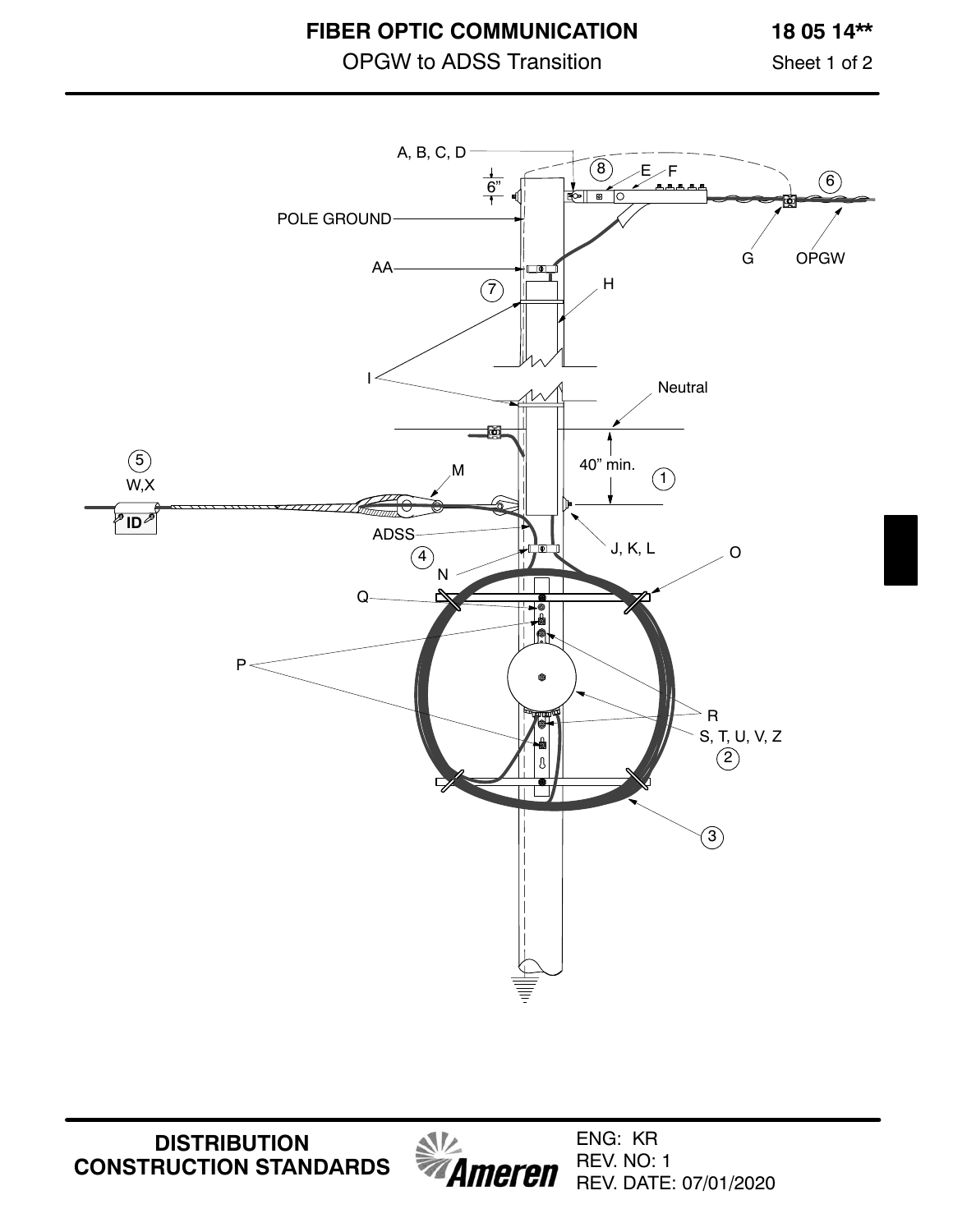### **FIBER OPTIC COMMUNICATION** OPGW to ADSS Transition

#### NOTES:

- 1. ADSS must be installed 40" or greater from Neutral or closest conductor.
- 2. Coil 100' of extra fiber optic cable around coil bracket.
- 3. Bottom loop of coiled fiber optic cable shall be located minimum of 15' above ground.
- 4. Install downlead clamps every 10'.
- 5. ADSS Tags should be attached with zip ties on overhead ADSS fiber optic cable within 10' of the pole.
- 6. Spiral vibration dampers (23−67−319) are used on 350' and above spans only.
- 7. To attach Iron Hanger (27−60−035) around conduit on a Composite pole use #10 Self Tapping screws.
- 8. For larger wood poles or composite poles 16" static support (23−68−459), 18" static support (23−68−460), or 20" static support (23−68−614) will be required.

|   |                | Std. / Stk. No. | Description                                      | 18 05 14 | 01             | 02             |
|---|----------------|-----------------|--------------------------------------------------|----------|----------------|----------------|
|   | A              | 23 66 135       | Washer, Lock, Double Coil 3/4"                   |          | 1              | 1              |
|   | $\mathsf{B}$   | 23 66 031       | Washer, Square for 3/4" bolt                     |          | 1              | $\mathbf{1}$   |
|   | $\mathsf C$    | 23 52 254       | Machine Bolt 3/4" x 16"                          |          | $\blacksquare$ | 1              |
|   | D              | 23 59 095       | Eyelet, for 3/4" bolt                            |          | $\mathbf{1}$   | $\mathbf{1}$   |
|   | E              | 23 59 042       | Extension Link 6"                                |          | 1              | 1              |
|   | F              | 23 68 732       | <b>Bolted Deadend</b>                            |          | $\mathbf{1}$   | 1              |
|   | G              | 17 52 217       | Clamp for bonding OPGW Static to Pole Ground     |          | $\mathbf{1}$   | $\mathbf{1}$   |
|   | H              | 12 01 230       | Conduit, 11/2"                                   |          | $\mathbf{1}$   | $\mathbf{1}$   |
|   | $\mathbf{I}$   | 27 60 035       | Strap, Iron Hanger                               |          | $\overline{2}$ | $\overline{2}$ |
|   | J              | 23 66 134       | Washer Lock, Double Coil %"                      |          | $\mathbf{1}$   | $\mathbf{1}$   |
|   | K              | 23 66 027       | Washer, Square, for <sup>5</sup> %" machine bolt |          | $\overline{2}$ | $\overline{2}$ |
|   | L              | 23 52 069       | Machine Bolt %" x 18"                            |          | 1              | $\mathbf{1}$   |
|   | M              | 23 68 747       | Formed Wire Deadend, 48-ct ADSS                  |          | $\mathbf{1}$   |                |
|   |                | 23 68 778       | Formed Wire Deadend, 72-ct ADSS                  |          |                | $\overline{1}$ |
|   | $\overline{N}$ | 17 02 177       | Downlead Clamp, for 48-ct and 72ct ADSS          |          | $\mathbf{1}$   | $\mathbf{1}$   |
|   | $\circ$        | 40 54 480       | <b>Coil Bracket</b>                              |          | $\mathbf{1}$   | $\mathbf{1}$   |
|   | $\overline{P}$ | 23 60 011       | Lag Screw, <sup>5</sup> %" x 5" galvanized       |          | $\overline{2}$ | $\overline{2}$ |
|   | Q              | 40 59 318       | Pipe grounding clamp                             |          | $\mathbf{1}$   | $\mathbf{1}$   |
|   | $\mathsf{R}$   | 23 52 031       | Bolt 1/2" x 3" with Galv. Nut                    |          | $\overline{2}$ | $\overline{2}$ |
|   | S              | 40 54 478       | Splice Enclosure                                 |          | 1              | $\mathbf{1}$   |
|   | T              | 17 60 734       | <b>Splice Protector Sleeve</b>                   |          | 10             | 10             |
|   | U              | 17 62 293       | Connector Kit, 48-ct ADSS                        |          | 1              |                |
|   |                | 17 62 296       | Connector Kit, 72-ct ADSS                        |          |                | $\mathbf{1}$   |
|   | V              | 40 54 479       | Furcation Kit (for OPGW)                         |          | $\overline{2}$ | $\overline{2}$ |
|   | W              | 16 01 647       | ID Tag, ADSS                                     |          | $\mathbf{1}$   | $\mathbf{1}$   |
|   | X              | 40 89 494       | Nylon Zip Tie                                    |          | $\overline{2}$ | $\overline{2}$ |
| @ | Y              | 12 00 10**      | <b>Grounding Unit</b>                            |          | $\mathbf{1}$   | 1              |
|   | Z              | 40 54 481       | Connector Kit, OPGW                              |          | 1              | 1              |
|   | AA             | 17 52 220       | Downlead Clamp, for OPGW                         |          | $\mathbf{1}$   | 1              |

**DISTRIBUTION CONSTRUCTION STANDARDS**

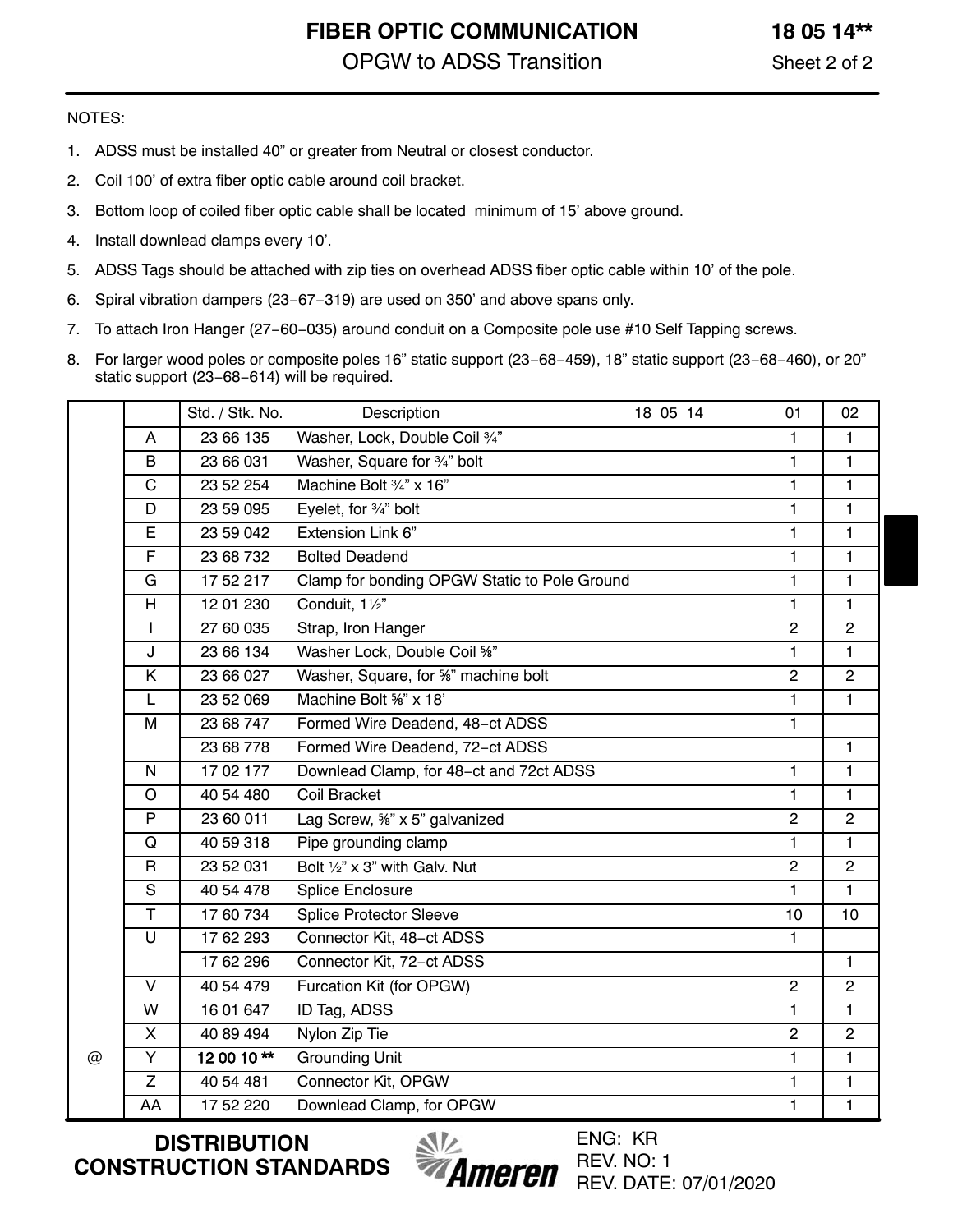OPGW OH to UG Fiber Transition

**18 05 15 \*\***

Sheet 1 of 3



*MA*<br>**Ameren DISTRIBUTION CONSTRUCTION STANDARDS**

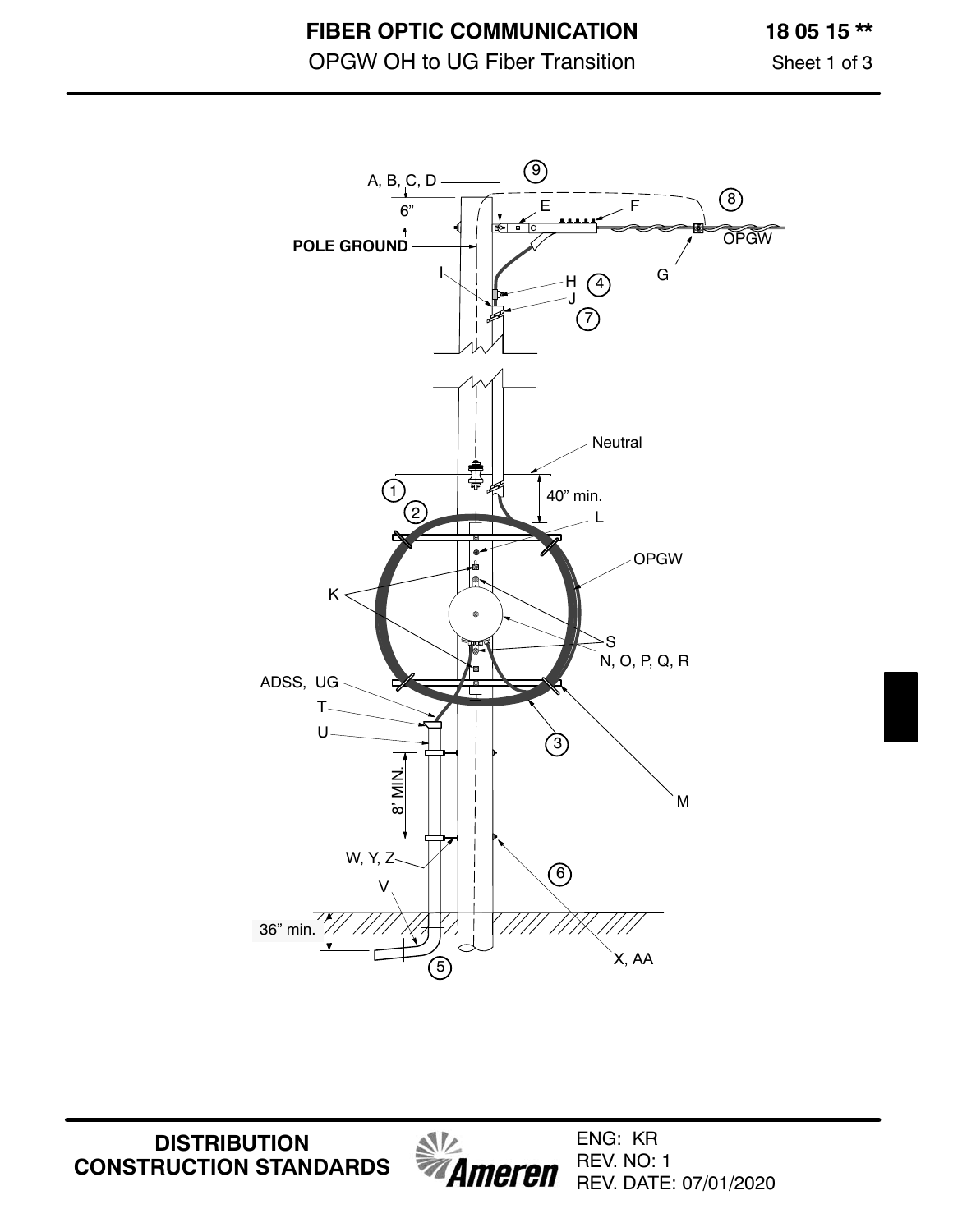**FIBER OPTIC COMMUNICATION** OPGW OH to UG Fiber Transition

- 1. Top of coil bracket must be installed 40" or greater from Neutral or closest conductor.
- 2. Coil 100' of extra fiber optic cable around coil bracket.
- 3. Bottom loop of coiled fiber optic cable shall be located a minimum of 15' above ground.
- 4. Install downlead clamps every 10'.
- 5. Bring 1¼" Conduit (12-01-338) up the riser.
- 6. Ground each standoff bracket with transformer ground connector and bond to pole ground with PG Clamp (17-51-032).
- 7. To attach Iron Hanger (27−60−035) around conduit on a Composite pole use #10 Self Tapping screws.
- 8. Spiral vibration dampers (23−67−319) are used on 350' and above spans only.
- 9. For larger wood poles or composite poles 16" static support (23−68−459), 18" static support (23−68−460), or 20" static support (23−68−614) will be required. 11. For larger wood poles or composite poles 16" static support (23–68–459), 18" static support (23–68–46<br>
11. Apply two layers of tape to protect cable under the cable grips.<br>
11. For alternate construction, call for spl
- 10. Apply two layers of tape to protect cable under the cable grips.
- 
- 12. Top of conduit may be sealed with polyurethane expanding foam, (31−53−082). Expanding foam must be used with dispensing gun, (85−20−073).

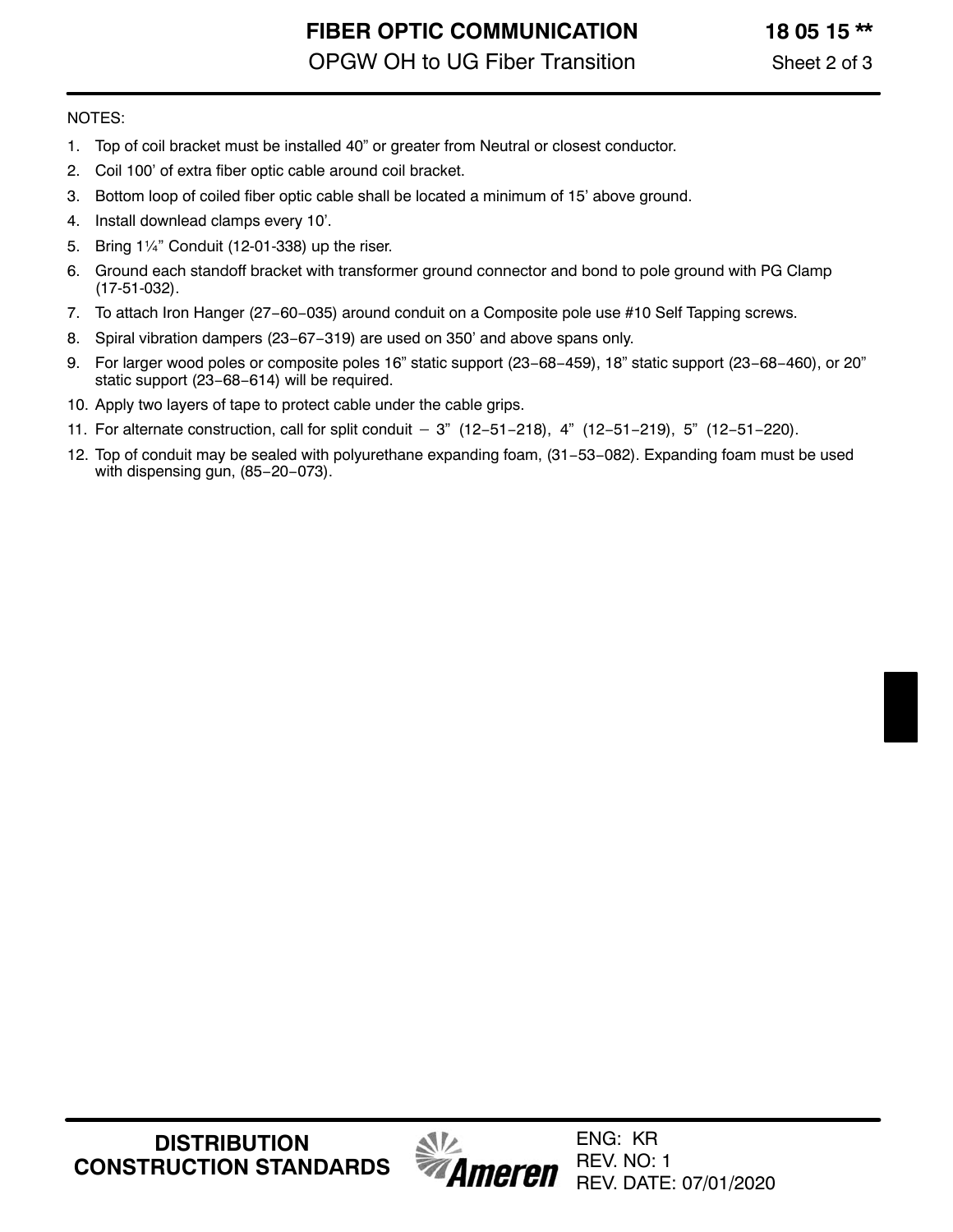# **FIBER OPTIC COMMUNICATION**

# OPGW OH to UG Fiber Transition

Sheet 3 of 3

**18 05 15 \*\***

|          |              | Std./Stk. No. | Description<br>18 05 15                       | 01             |
|----------|--------------|---------------|-----------------------------------------------|----------------|
|          | A            | 23 66 135     | Washer, Lock, Double Coil 3/4"                | 1              |
|          | B            | 23 66 031     | Washer, Square for 3/4" bolt                  | $\mathbf{1}$   |
|          | C            | 23 52 254     | Machine Bolt 3/4" x 16"                       | $\mathbf{1}$   |
|          | D            | 23 59 095     | Eyelet, for 3/4" bolt                         | $\mathbf{1}$   |
|          | E            | 23 59 042     | Extension Link 6"                             | $\mathbf{1}$   |
|          | F            | 23 68 732     | Bolted Deadend, OPGW                          | $\mathbf{1}$   |
|          | G            | 17 52 217     | Clamp for bonding OPGW Static to Pole Ground  | 1              |
|          | H            | 17 52 220     | Downlead Clamp, OPGW                          | $\mathbf{1}$   |
|          | $\mathbf{I}$ | 12 01 230     | Conduit 11/2" PVC Sch. 40, 10' LGH            | $\mathbf{1}$   |
|          | J            | 27 60 035     | Strap, Iron Hanger                            | $\mathbf{1}$   |
|          | K            | 23 60 011     | Screw, Lag %" x 5"                            | $\mathbf{2}$   |
|          | L            | 40 59 318     | Pipe grounding clamp                          | $\mathbf{1}$   |
|          | M            | 40 54 480     | Coil Bracket                                  | $\mathbf{1}$   |
|          | N            | 40 54 479     | <b>Furcation Kit OPGW</b>                     | $\mathbf{1}$   |
|          | O            | 17 04 247     | Connector Kit, ADSS UG                        | $\mathbf{1}$   |
|          | P            | 40 54 481     | Connector Kit, OPGW                           | $\mathbf{1}$   |
|          | Q            | 17 60 734     | <b>Splice Protector Sleeve</b>                | 10             |
|          | $\mathsf R$  | 40 54 478     | Splice Enclosure                              | $\mathbf{1}$   |
|          | S            | 23 52 031     | Bolt, 1/2" x 3" with Galv. Nut                | $\overline{2}$ |
|          | T.           | 12 51 254     | Bell end fitting                              | $\mathbf{1}$   |
|          | U            | 12 01 278     | 4" Sch. 80 PVC 10' LGH                        | $\mathbf{1}$   |
|          | V            | 12 51 176     | 4" Sch. 40 Bend 36" Radius                    | $\mathbf{1}$   |
|          | W            | 23 53 003     | Bolt, double arming, %" x 18" with 4 sq. nuts | $\mathbf{2}$   |
|          | X            | 23 65 053     | Nut, Jam, %"                                  | $\overline{2}$ |
|          | Y            | 23 06 087     | Bracket, Standoff, 12"                        | $\overline{2}$ |
|          | Z            | 69 58 121     | <b>Transformer Ground Connector</b>           | 3              |
|          | AA           | 23 66 027     | Washer, square, for <sup>5</sup> %" lag screw | $\mathbf{2}$   |
| $\omega$ | <b>BB</b>    | 12 00 10**    | <b>Grounding Unit</b>                         | $\mathbf{1}$   |
|          |              |               |                                               |                |

**DISTRIBUTION CONSTRUCTION STANDARDS**

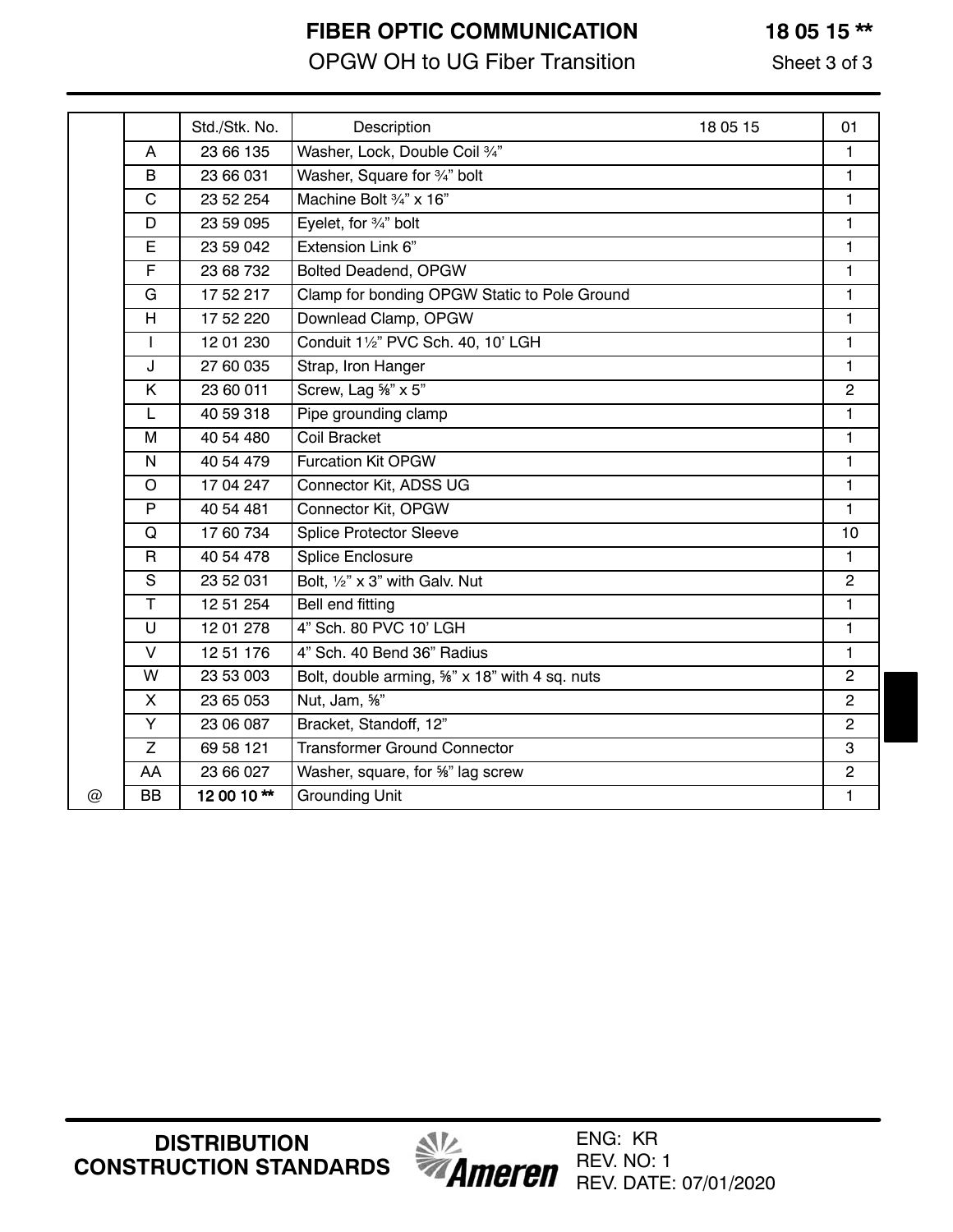**FIBER OPTIC COMMUNICATION**

OPGW Deadend with Splice

**18 05 16 \*\***

Sheet 1 of 2



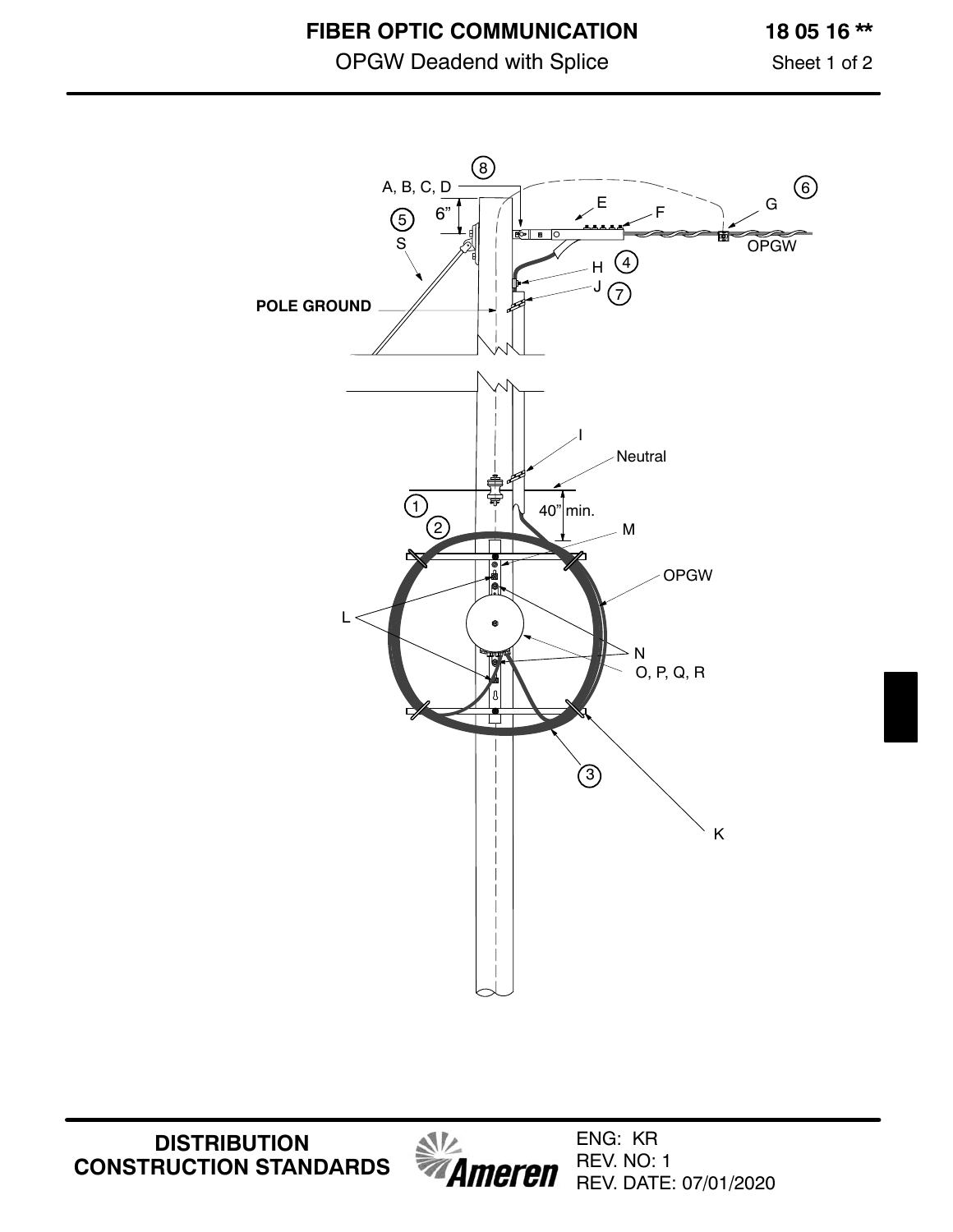**FIBER OPTIC COMMUNICATION** OPGW Deadend with Splice

**18 05 16 \*\***

#### NOTES:

- 1. Top of coil bracket must be installed 40" or greater from Neutral or closest conductor.
- 2. Coil 100' of extra fiber optic cable around coil bracket.
- 3. Bottom loop of coiled fiber optic cable shall be located a minimum of 15' above ground.
- 4. Install downlead clamps every 10'.
- 5. See DCS [11 00 02 02](https://ameren.sharepoint.com/:b:/r/sites/DistributionStandards/Construction%20Standards/Standards%20Only/11%20Guying/11%2000%2002%2002.pdf?csf=1&web=1&e=mYfEtF) for typical guy insulator placement.
- 6. Spiral vibration dampers (23−67−319) are used on 350' and above spans only.
- 7. To attach Iron Hanger (27−60−035) around conduit on a Composite pole use #10 Self Tapping screws.
- 8. For larger wood poles or composite poles 16" static support (23−68−459), 18" static support (23−68−460), or 20" static support (23−68−614) will be required.

|    |              | Std. / Stk. No. | Description<br>18 05 16                      | 01             |
|----|--------------|-----------------|----------------------------------------------|----------------|
|    | A            | 23 66 135       | Washer, Lock, Double Coil 3/4"               | 1              |
|    | B            | 23 66 031       | Washer, Square for 3/4" bolt                 | 1              |
|    | $\mathbf C$  | 23 52 254       | Machine Bolt 3/4" x 16"                      | 1              |
|    | D            | 23 59 095       | Eyelet, for 3/4" bolt                        | 1              |
|    | E            | 23 59 042       | Extension Link 6"                            | 1              |
|    | F            | 23 68 732       | <b>Bolted Deadend</b>                        | 1              |
|    | G            | 17 52 217       | Clamp for bonding OPGW Static to Pole Ground | $\mathbf{1}$   |
|    | H            | 17 52 220       | Downlead Clamp, OPGW                         | 1              |
|    |              | 12 01 230       | Conduit 11/2"                                | 1              |
|    | J            | 27 60 035       | Strap, Iron Hanger                           | $\overline{2}$ |
|    | K            | 40 54 480       | Coil Bracket                                 | 1              |
|    | L            | 23 60 011       | Lag Screw, <sup>5</sup> %" x 5" galvanized   | $\overline{2}$ |
|    | м            | 40 59 318       | Pipe grounding clamp                         | 1              |
|    | N            | 23 52 031       | Bolt $\frac{1}{2}$ " x 3" with Galv. Nut     | $\overline{2}$ |
|    | O            | 40 54 478       | Splice Enclosure                             | 1              |
|    | P            | 17 60 734       | <b>Splice Protector Sleeve</b>               | 10             |
|    | Q            | 40 54 481       | Connector Kit, OPGW                          | 1              |
|    | $\mathsf{R}$ | 40 54 479       | Furcation Kit, OPGW                          | $\overline{2}$ |
| @5 | S            | 11 00 $4***$    | Guying Unit (Down, Span, or Sidewalk)        | 1              |
| @  | Т            | 12 00 10**      | <b>Grounding Unit</b>                        | 1              |

*MAmeren* 

**DISTRIBUTION CONSTRUCTION STANDARDS**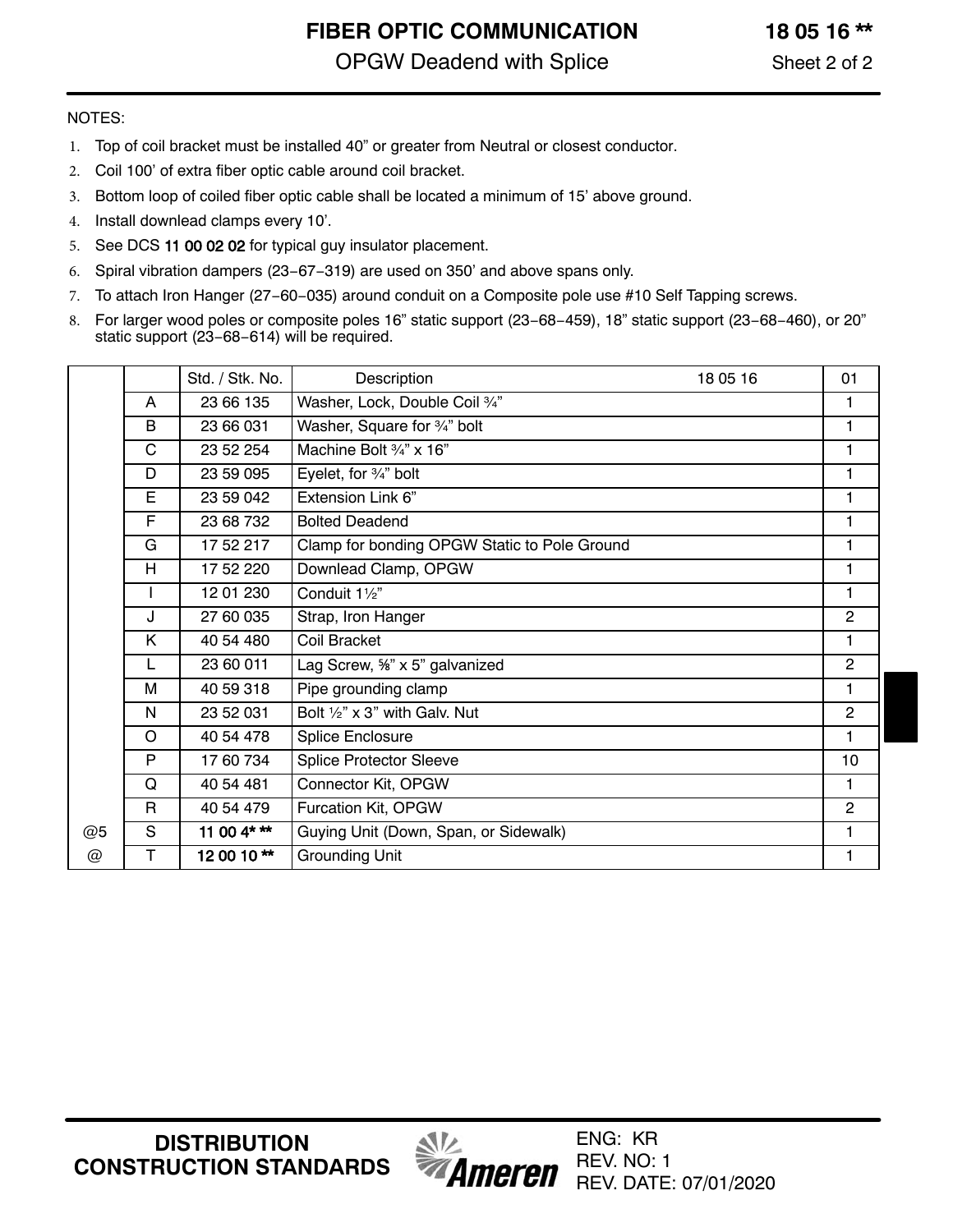ADSS Tangent or Corner < 30º

**18 10 01 01**

Sheet 1 of 1



NOTES:

- 1. ADSS must be installed 40" or greater from Neutral or closest conductor.
- 2. For Spans > 600 feet use 23−68−750 for 48−ct ADSS and 23−68−779 for 72−ct ADSS for item F.
- 3. ADSS Tags should be attached with zip ties on overhead ADSS fiber optic cable within 10' of pole.

|   |   | Std. / Stk. No | Description                    | 01 |
|---|---|----------------|--------------------------------|----|
|   | A | 23 66 135      | Washer, Lock, Double Coil 3/4" |    |
|   | B | 23 66 031      | Washer, Square for 3/4" Bolt   |    |
|   | C | 23 52 103      | Machine Bolt 3/4" X 18"        |    |
|   | D | 23 65 018      | Eyelet for 3/4" bolt           |    |
|   | E | 23 58 127      | Clevis Eye                     |    |
| 2 | F | 17 01 119      | Formed Wire Suspension, ADSS   |    |
|   | G | 16 01 647      | ID Tag, ADSS                   | 2  |
|   | H | 40 89 494      | Nylon Zip Tie                  | 4  |

**DISTRIBUTION CONSTRUCTION STANDARDS**

*<u><i><u><b>MILL</u>*</u><br>*Ameren*</u>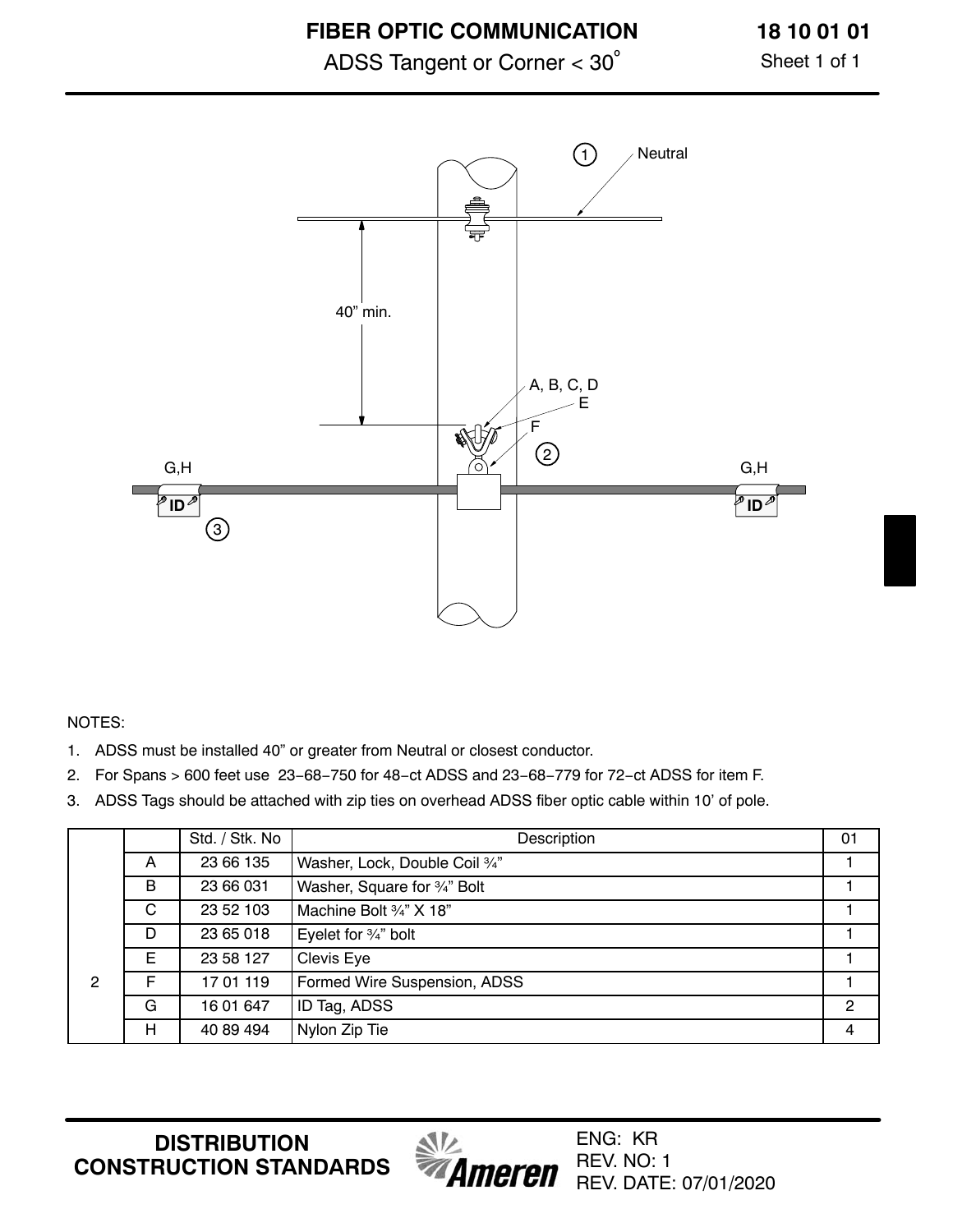# ADSS Deadend Corner Without Splice  $\geq 30^{\circ} \leq 90^{\circ}$

**18 10 02 \*\***

Sheet 1 of 1



#### NOTES:

- 1. Actual length of deadend is longer than shown.
- 2. ADSS Tags should be attached with zip ties on overhead ADDS fiber optic cable within 10' of the pole.

|                |   | Std. / Stk. No. | Description                            | 18 10 02 | 01 | 02 |
|----------------|---|-----------------|----------------------------------------|----------|----|----|
|                | A | 23 66 135       | Washer, Lock, Double Coil %"           |          |    | 2  |
|                | B | 23 66 027       | Washer, Square for %" bolt             |          |    | 2  |
|                | C | 23 52 069       | Machine Bolt %" x 18"                  |          |    | 2  |
|                | D | 23 68 747       | Formed Wire Deadend, ADSS 48 ct. Fiber |          | 2  |    |
|                |   | 23 68 778       | Formed Wire Deadend, ADSS 72 ct. Fiber |          |    | 2  |
|                | F | 16 01 647       | <b>ADSS Identification Tag</b>         |          | 2  | 2  |
| $\overline{2}$ |   | 40 89 494       | Zip Tie                                |          | 4  |    |

**DISTRIBUTION CONSTRUCTION STANDARDS**

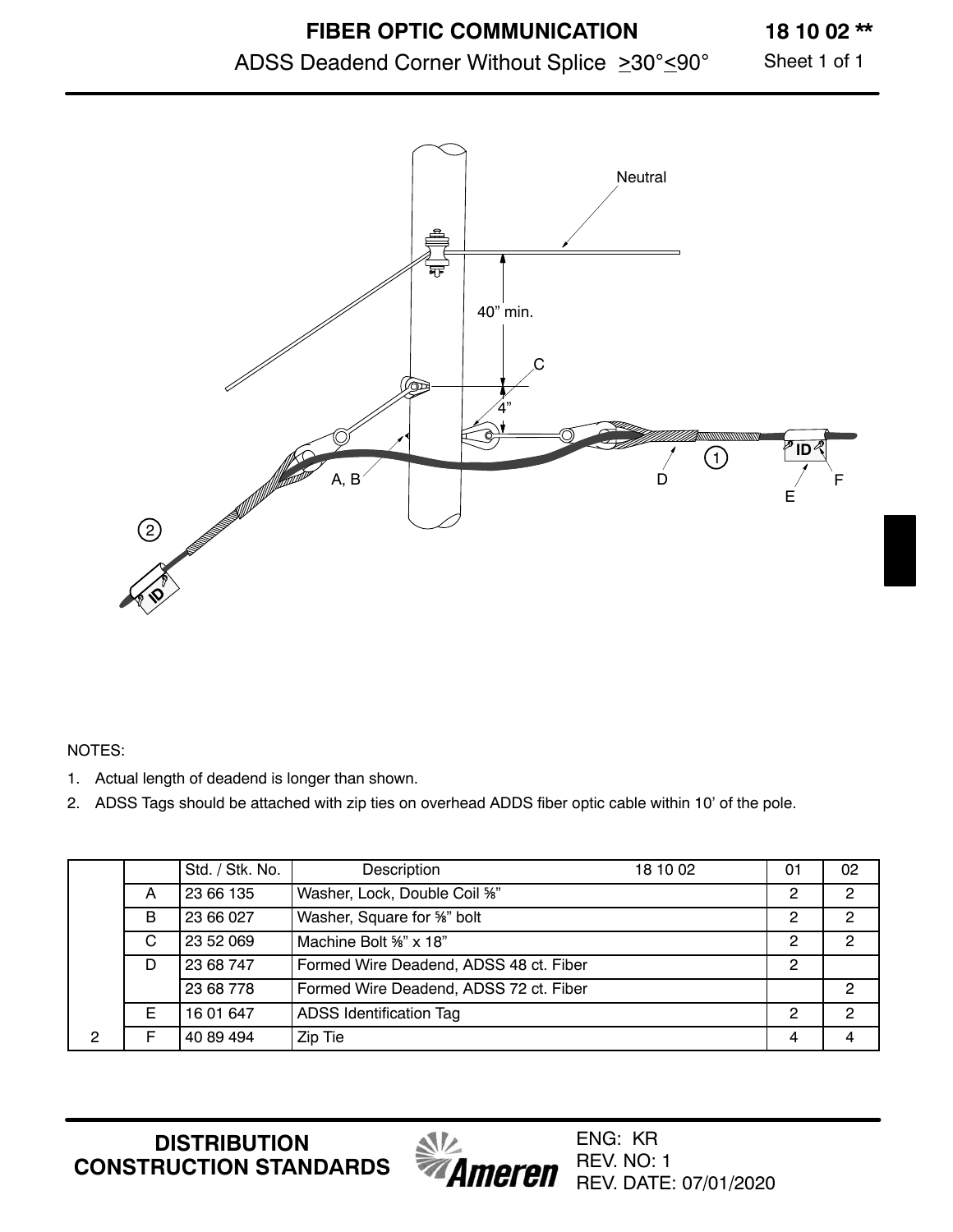**18 10 03 \*\*** Sheet 1 of 2



**DISTRIBUTION CONSTRUCTION STANDARDS**

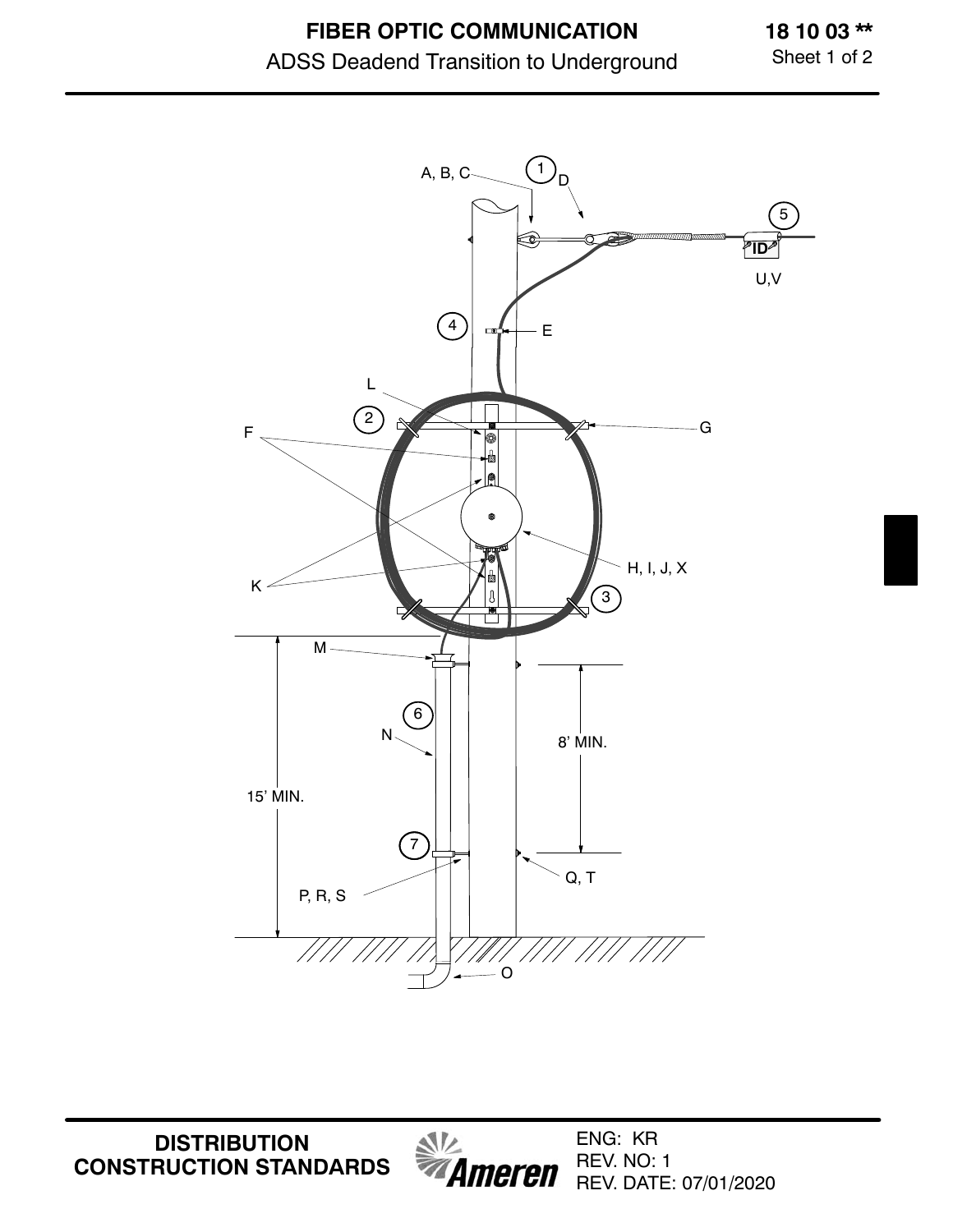- 1. ADSS must be installed 40" or greater from Neutral or closest conductor.
- 2. Coil 100' of extra fiber optic cable around splice rack.
- 3. Splice enclosure shall be located a minimum of 15' above ground.
- 4. Install downlead clamps every 10'.
- 5. ADSS Tags should be attached with zip ties on overhead ADSS fiber optic cable within 10' of pole.
- 6. Bring 1¼" conduit (12−01−338) up the riser.
- 7. Ground each standoff bracket with transformer ground connector and bond to pole ground with PG clamp (17−51−032). 9. Ground each standoff bracket with transformer ground connect (17–51–032).<br>
8. Apply two layers of tape to protect cable under the cable grips.<br>
9. For alternate construction, call for split conduit  $-3$ " (12–51– 218), 4" (12-51-219), 5" (12-51-220).
- 8. Apply two layers of tape to protect cable under the cable grips.
- 
- 10. Top of conduit may be sealed with polyurethane expanding foam, (31−53−082). Expanding foam must be used Apply two layers of tape to prote<br>For alternate construction, call f<br>Top of conduit may be sealed w<br>with dispensing gun, (85 – 20 – with dispensing gun,  $(85 - 20 - 073)$ .

|   |              | Std. / Stk. No. | Description<br>18 10 03                                    | 01             | 02             |
|---|--------------|-----------------|------------------------------------------------------------|----------------|----------------|
|   | A            | 23 66 135       | Washer, Lock, Double Coil 3/4"                             | 1              | 1              |
|   | B            | 23 66 031       | Washer, Square for 3/4" bolt                               | 1              | 1              |
|   | $\mathbf C$  | 23 52 069       | Machine bolt 3/4" x 18"                                    | 1              | 1              |
|   | D            | 23 68 747       | Formed wire Deadend, 48-ct ADSS                            | $\blacksquare$ |                |
|   |              | 23 68 778       | Formed wire Deadend, 72-ct ADSS                            |                | $\mathbf{1}$   |
|   | E.           | 17 02 177       | Downlead Clamp, 48-ct and 72-ct ADSS                       | 1              | $\mathbf{1}$   |
|   | F            | 23 60 011       | LAG Screw, <sup>5</sup> %" x 5" galvanized.                | $\overline{c}$ | $\overline{2}$ |
|   | G            | 40 54 480       | Coil Bracket                                               | 1              | 1              |
|   | H            | 17 60 734       | <b>Splice Protector Sleeve</b>                             | 10             | 10             |
|   | $\mathbf{I}$ | 40 54 478       | Splice Enclosure                                           | $\mathbf{1}$   | $\mathbf{1}$   |
|   | J            | 17 62 293       | Connector kit, 48-ct ADSS                                  | 1              |                |
|   |              | 17 62 296       | Connector kit, 72-ct ADSS                                  |                | 1              |
|   | K            | 23 52 031       | Bolt, 1/2" x 3" with Galv. Nut                             | $\overline{2}$ | $\overline{2}$ |
|   | L            | 40 59 318       | Pipe grounding clamp                                       | 1              | 1              |
|   | M            | 12 51 254       | Bell end fitting                                           | 1              | 1              |
|   | $\mathsf{N}$ | 12 01 278       | 4" Sch. 80 PVC 10' LGH                                     | $\mathbf{1}$   | 1              |
|   | $\circ$      | 12 51 176       | 4" Sch. 40 Bend 36" Radius                                 | 1              | $\mathbf{1}$   |
|   | P            | 23 53 003       | Bolt, double arming, <sup>5</sup> %" x 18" with 4 sq. nuts | $\overline{c}$ | $\overline{c}$ |
|   | Q            | 23 65 053       | Nut, Jam, %"                                               | $\overline{2}$ | $\overline{2}$ |
|   | $\mathsf{R}$ | 23 06 087       | Bracket, Standoff 12"                                      | $\overline{2}$ | $\overline{2}$ |
|   | S            | 69 58 121       | <b>Transformer Ground Connector</b>                        | 3              | 3              |
|   | T.           | 23 66 027       | Washer, square, for %" bolt                                | $\overline{2}$ | $\overline{2}$ |
|   | $\cup$       | 16 01 647       | ID Tag, ADSS                                               | 1              | 1              |
|   | $\vee$       | 40 89 494       | Nylon Zip Tie                                              | $\overline{c}$ | $\overline{2}$ |
| @ | W            | 11 00 $4***$    | Guying Unit (Down, Span, or Sidewalk)                      | 1              | 1              |
|   | $\mathsf{X}$ | 17 04 247       | Connector Kit, ADSS UG                                     | 1              | 1              |

**DISTRIBUTION CONSTRUCTION STANDARDS**

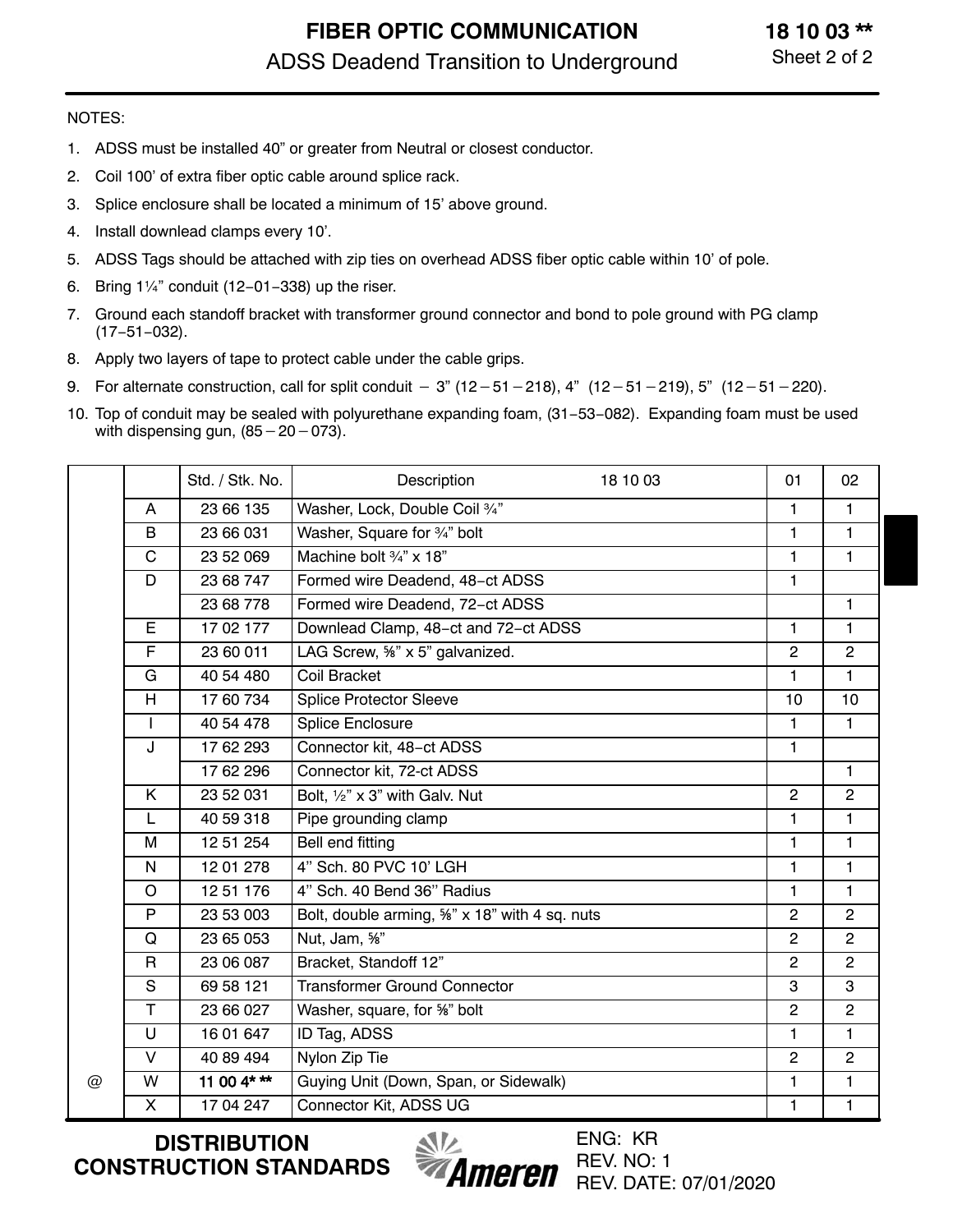

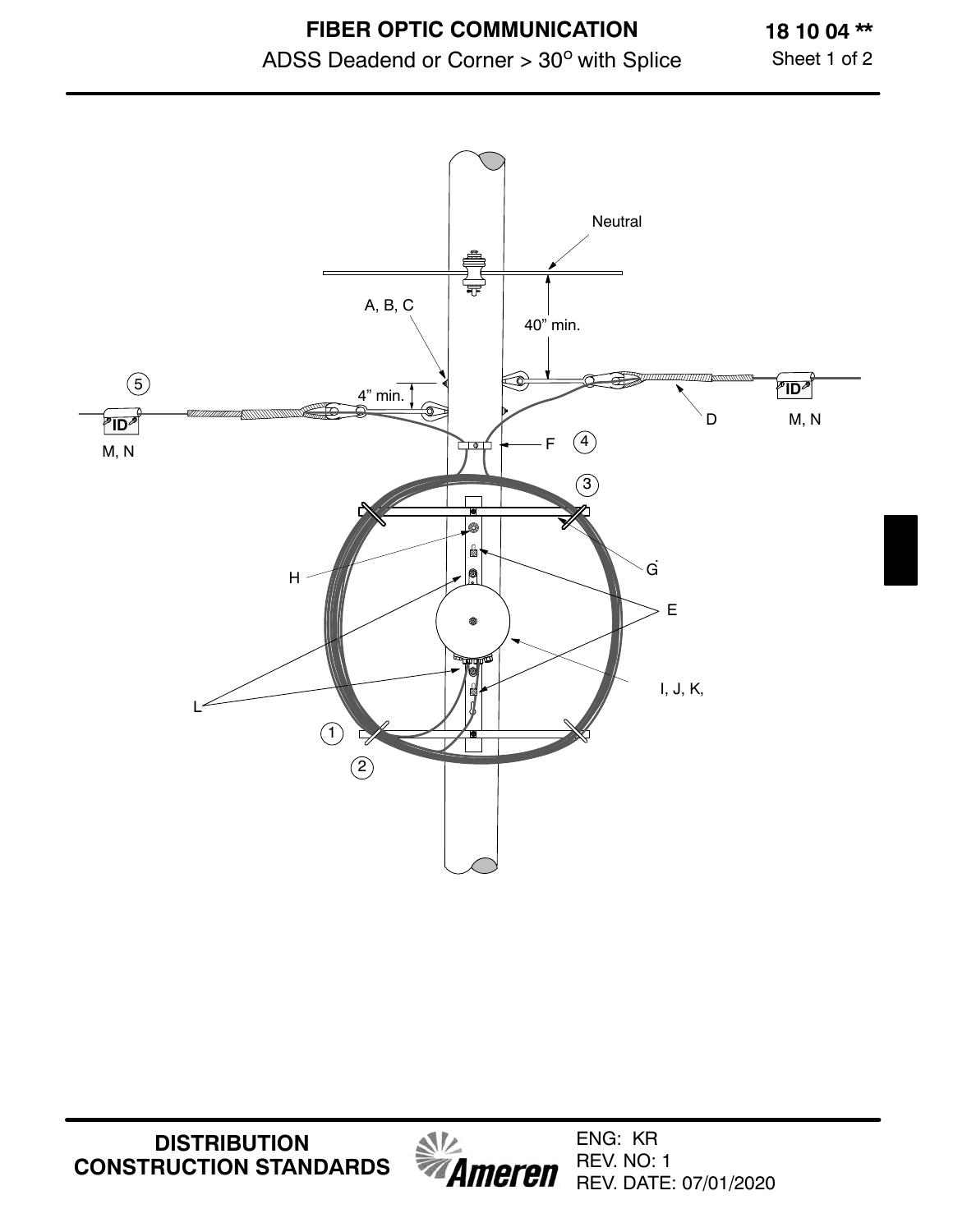- 1. Bottom loop of coiled fiber optic cable shall be located a minimum of 15' above ground.
- 2. Coil 100' of extra fiber optic cable around coil bracket.
- 3. Top of coil bracket must be installed 40" or greater from Neutral or closest conductor.
- 4. Install downlead clamps every 10'.
- 5. ADSS Tags should be attached with zip ties on overhead ADSS fiber optic cable within 10' of pole.

|              | Std. / Stk. No. | Description<br>18 10 04               | 01             | 02             |
|--------------|-----------------|---------------------------------------|----------------|----------------|
| A            | 23 66 135       | Washer, Lock, Double Coil 3/4"        | $\overline{2}$ | $\overline{2}$ |
| B            | 23 66 031       | Washer, Square for 3/4" bolt          | $\overline{2}$ | $\overline{2}$ |
| C            | 23 52 069       | Machine Bolt $\frac{3}{4}$ " x 18"    | $\overline{2}$ | $\overline{2}$ |
| D            | 23 68 747       | Formed Wire Deadend, ADSS 48-ct Fiber | $\overline{2}$ |                |
|              | 23 68 778       | Formed Wire Deadend, ADSS 72-ct Fiber |                | $\overline{2}$ |
| E            | 23 60 011       | Screw, LAG %" x 5"                    | $\overline{2}$ | $\overline{2}$ |
| F            | 17 02 177       | Downlead Clamp, 48-ct and 72-ct ADSS  |                |                |
| G            | 40 54 480       | Coil Bracket                          |                |                |
| H            | 40 59 318       | Pipe grounding clamp                  | $\mathbf{1}$   | 1              |
| $\mathbf{I}$ | 17 60 734       | <b>Splice Protector Sleeve</b>        | 10             | 10             |
| J            | 40 54 478       | Splice Enclosure                      |                |                |
| K            | 17 62 293       | Connector Kit, 48-ct ADSS             |                |                |
|              | 17 62 296       | Connector Kit, 72-ct ADSS             |                |                |
| L            | 23 52 031       | Bolt, 1/2" x 3" with Galv Nut         | $\overline{2}$ | $\overline{2}$ |
| м            | 16 01 647       | ID Tag, ADSS                          | 1              | 1              |
| N            | 40 89 494       | Nylon Zip Tie                         | $\overline{2}$ | $\overline{2}$ |

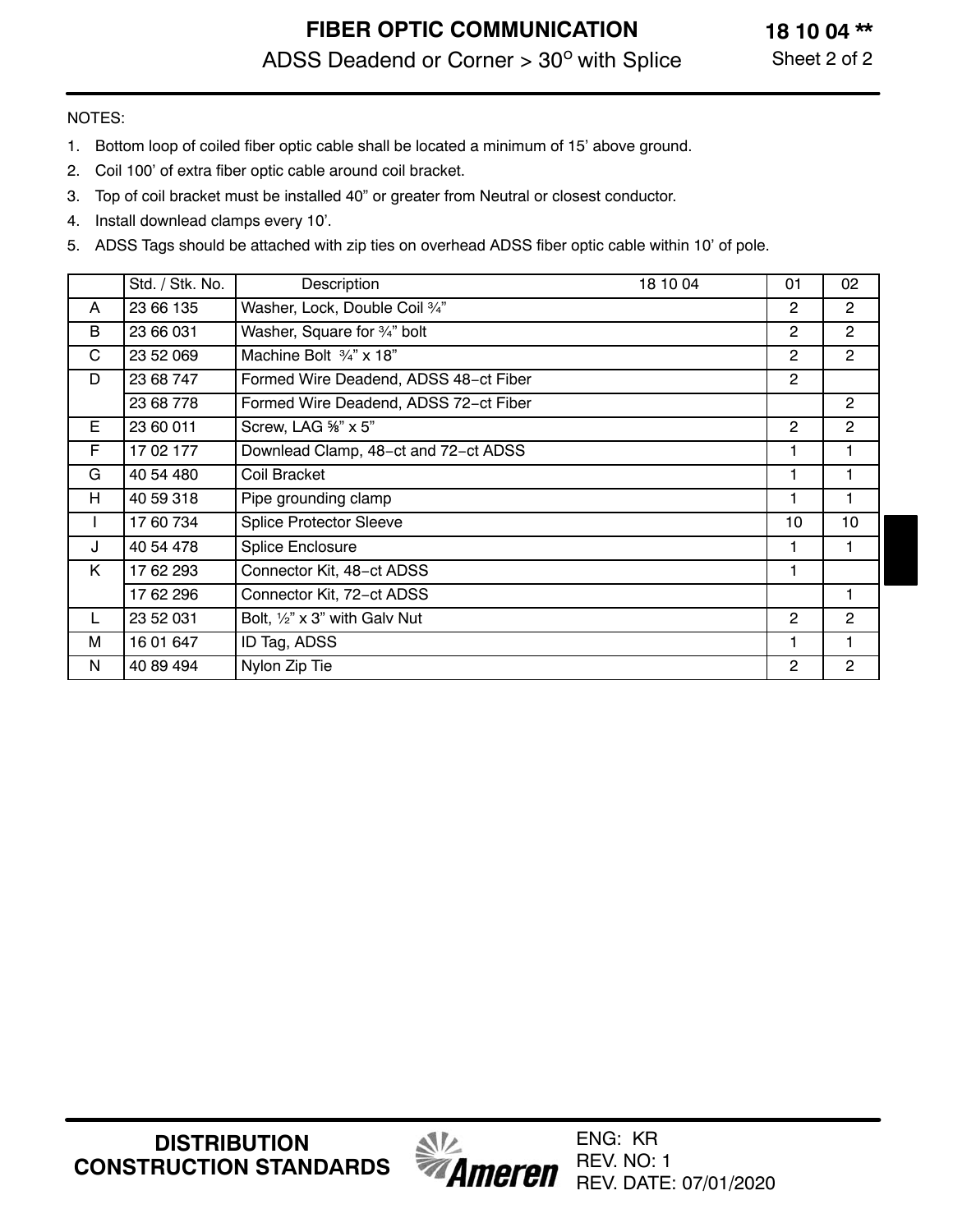Sheet 1 of 1



- 1. Gripping section features smaller helix than damping section.
- 2. Dampers shall be used when cable spans exceed 350' and/or tension exceeds 15% of the rated cable breaking strength.

| 'Stk.<br>No<br>Std. | 18 10 05<br>. .<br>Description                                 | $\mathbf{0}$ |
|---------------------|----------------------------------------------------------------|--------------|
| 13 306<br>1712      | <b>ADSS</b><br>Vibration<br>Damper<br>$\overline{\phantom{0}}$ |              |

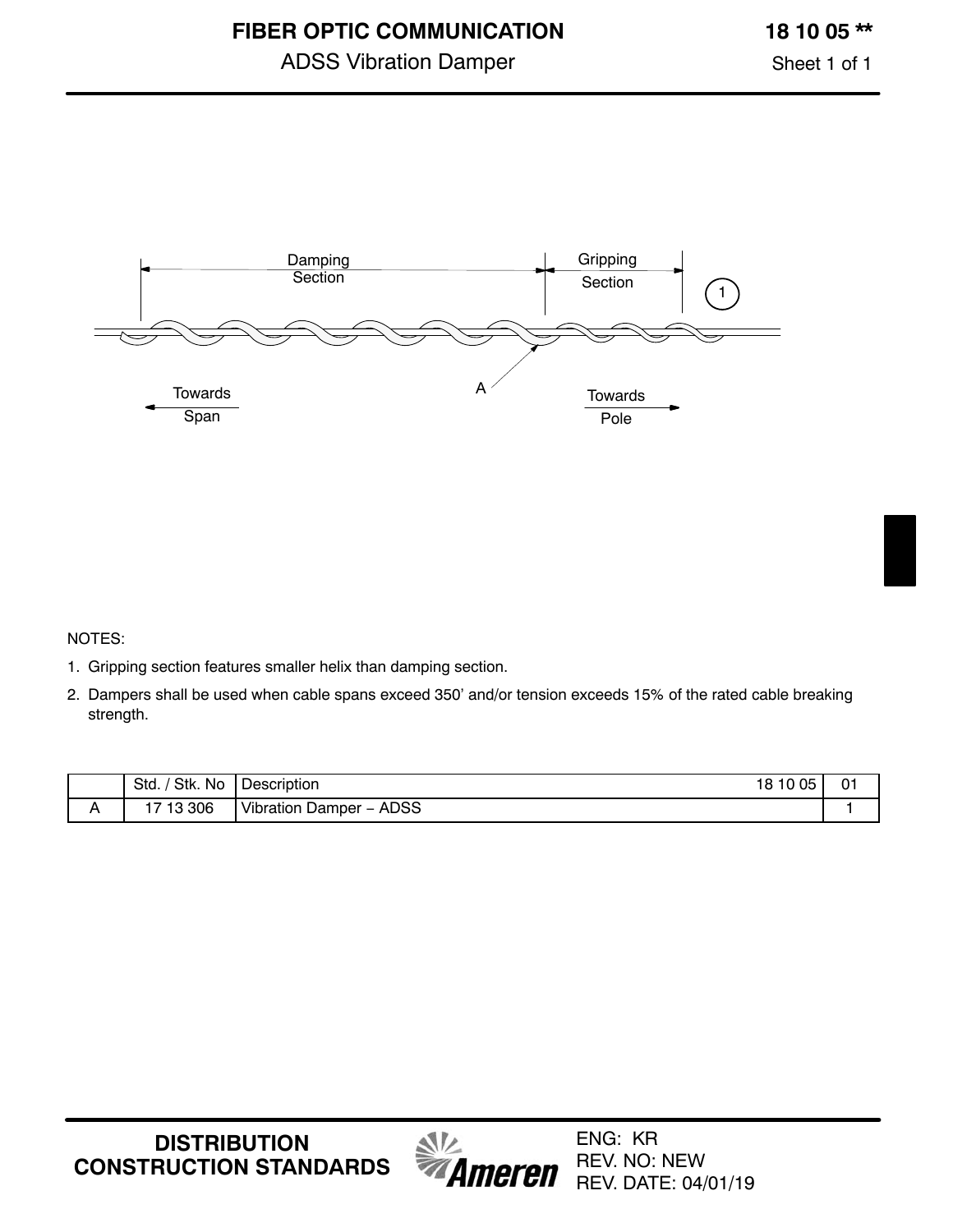



- 1. Install fiber markers with test paddle (16−16−283) max. 5' North of center of hand−hole and at beginning and end of each run.
- 2. Install buried fiber markers without test paddle (16−16−292) directly over buried fiber midway between hand− holes or no more than 1000' in rural areas.
- 3. Hand−holes shall be installed at grade at beginning and end points of farmable fields. In rural areas that exceed 4500' spacing (Note 7) install two (2) fiber markers with test paddles, one on each side of the hand−hole, for protection. Preferred method of installation is at each property corner location. UG fiber shall be installed min. 60" below grade in farmable fields.
- 4. Fiber runs < 300' may be pushed or pulled (pulling tape 83−36−251). Fiber runs > 300' shall be installed using the blown fiber method when using 3−, 4−, or 7−way HDPE Microducts.
- 5. Coil 50' of fiber optic cable per run (100' total). Splice−thru remaining unused microducts using straight−thru connectors (12−01−342).
- 6. Ensure tracer wire is continuous by using the tracer wire connector (40−89−744).
- 7. Hand−holes shall be installed no further apart than 2500' in urban areas and 4500' in rural land. Hand−holes are required at each alignment angle for pulling locations (splice not required for pulling purposes).
- 8. Refer to installation guide for fiber optic cable stock numbers.
- 9. Where 3−, 4−, or 7−way HDPE Microducts are not feasible, 1 1/4" HDPE conduit (12−01−334) may be used.
- 10. End caps (12−01−343) shall be installed on all unused microducts.
- 11. For any splicing or network communication issues please contact the Network Operating Center (NOC) at (866)−896−0662.

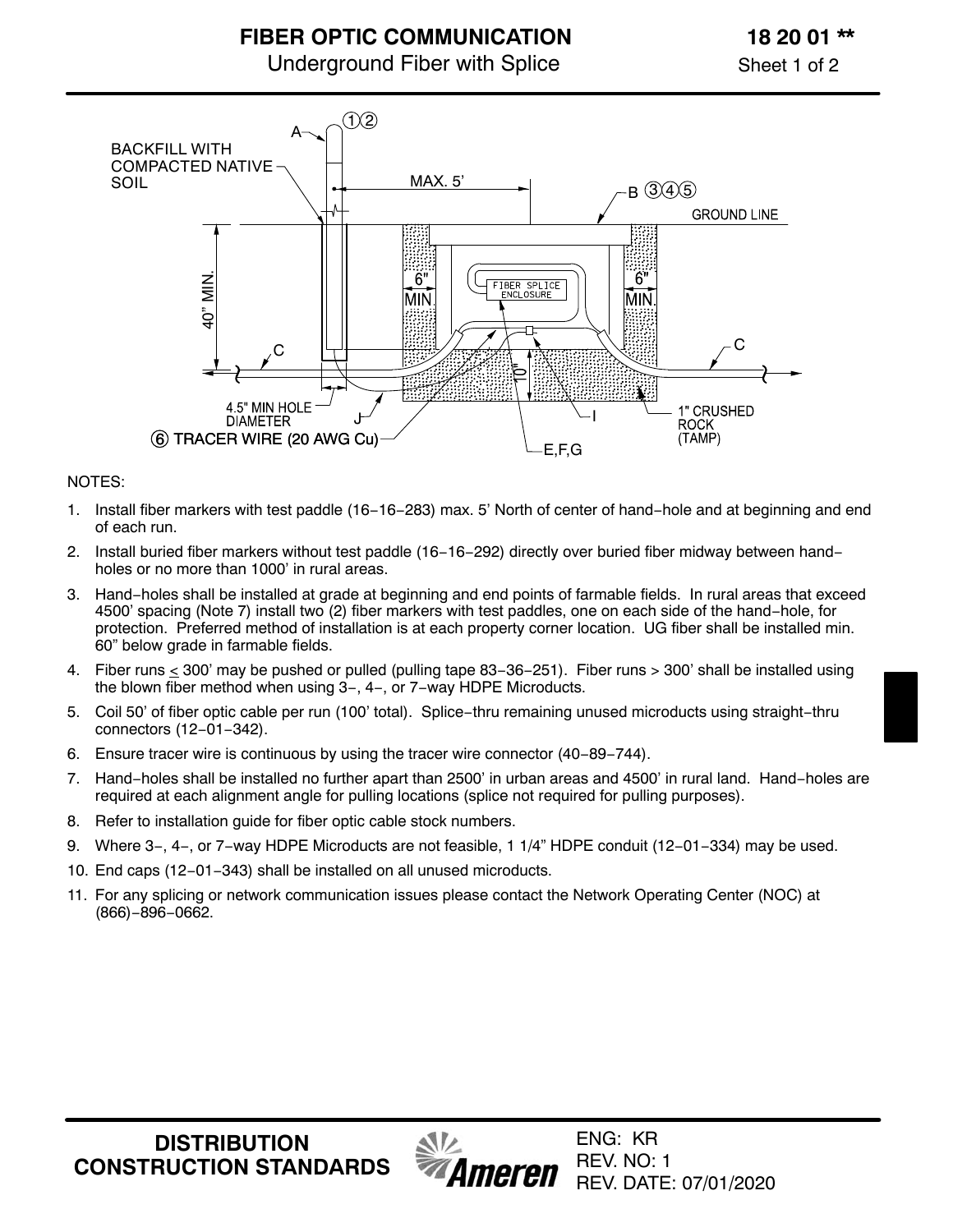# **FIBER OPTIC COMMUNICATION**

Underground Fiber with Splice

| <b>DISTRIBUTION</b>           |
|-------------------------------|
| <b>CONSTRUCTION STANDARDS</b> |



|                      |   |                 | <u>UNG GIUCHIU I IDEI WILII UPIICE</u>          | <b>SHEEL Z UL Z</b> |     |
|----------------------|---|-----------------|-------------------------------------------------|---------------------|-----|
|                      |   | Std. / Stk. No. | Description                                     | 18 20 01 **         | 01  |
|                      |   |                 |                                                 |                     |     |
| @1                   | A | 16 16 283       | Orange Fiber Cable Marker w/Test Paddle         |                     | Ea. |
|                      | B | 12 56 129       | Hand-Hole                                       |                     |     |
| $^{\textregistered}$ | С | 12 01 341       | HDPE Microduct, 4-Way, w/ 20 AWG Cu Tracer Wire |                     | Ft. |
| @4                   | D | 83 36 251       | PullingTape                                     |                     | Ft. |
|                      | E | 40 89 742       | Splice Tray, 24 ct.                             |                     | 3   |
|                      | F | 40 54 494       | Splice Box                                      |                     |     |
|                      | G | 40 54 495       | Splice Box Hand-Hole Stand                      |                     |     |
|                      | н | 12 01 342       | Straight-thru connectors for microducts         |                     | 3   |
|                      |   | 40 89 744       | Connector, tracer wire                          |                     |     |
| @6                   | J | 18 66 689       | #12 Orange Tracer Wire                          |                     | Ft. |

## **18 20 01 \*\***

Sheet 2 of 2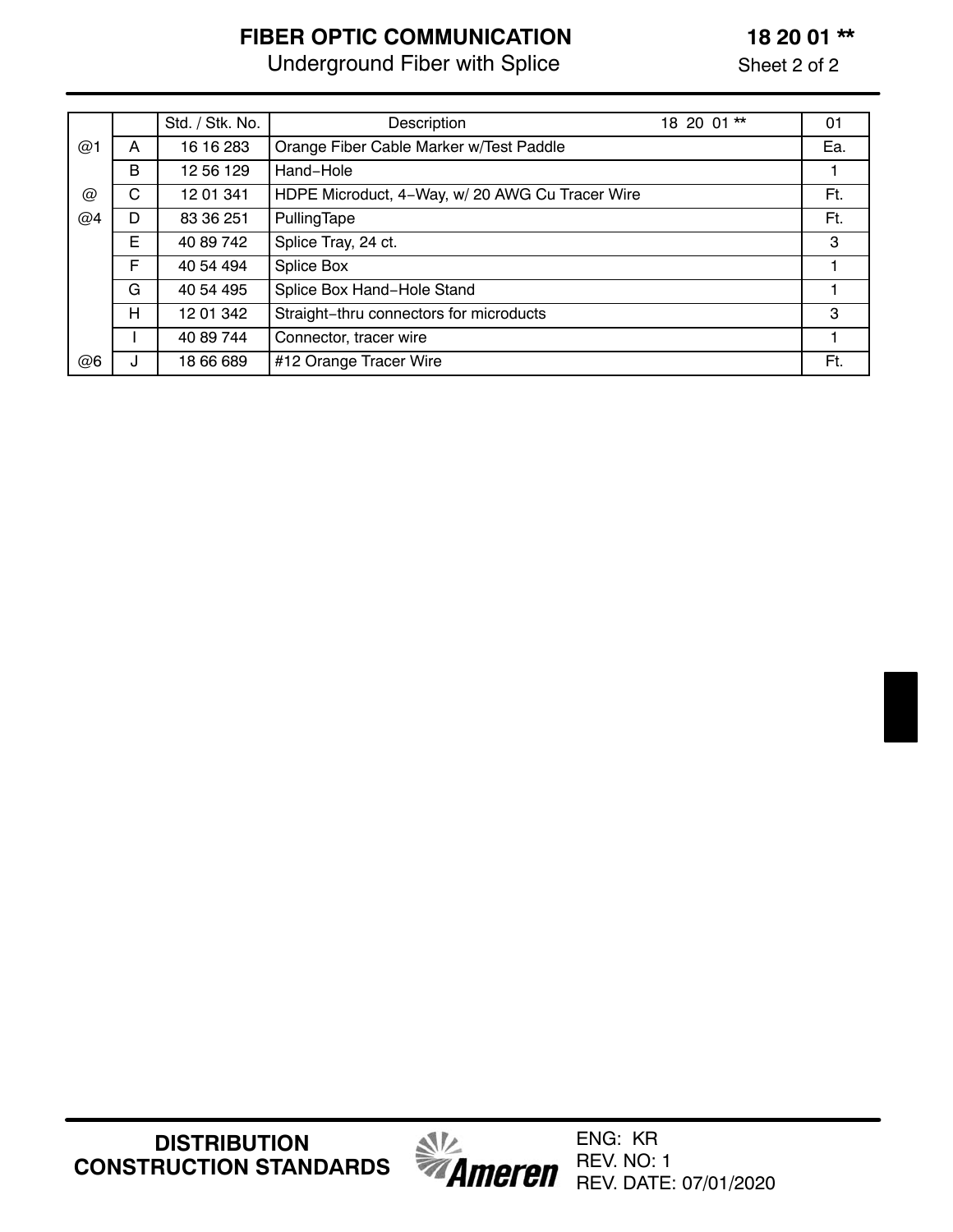

- 1. Install fiber markers with test paddle (16−16−283) max. 5' North of center of hand−hole and at beginning and end of each run.
- 2. Install buried fiber markers without test paddle (16−16−292) directly over buried fiber midway between hand− holes or no more than 1000' in rural areas.
- 3. Hand−holes shall be installed at grade at beginning and end points of farmable fields. In rural areas that exceed 4500' spacing (Note 7) install two (2) fiber markers with test paddles, one on each side of the hand−hole, for protection. Preferred method of installation is at each property corner location. UG fiber shall be installed min. 60" below grade in farmable fields.
- 4. Fiber runs < 300' may be pushed or pulled (pulling tape 83−36−251). Fiber runs > 300' shall be installed using the blown fiber method when using 3−, 4−, or 7−way HDPE Microducts.
- 5. Splice−thru each of the microducts using straight−thru connectors (12−01−342).
- 6. Ensure tracer wire is continuous by using the tracer wire connector (40−89−744).
- 7. Hand−holes shall be installed no further apart than 2500' in urban areas and 4500' in rural land. Hand−holes are required at each alignment angle for pulling locations (splice not required for pulling purposes).
- 8. Refer to installation guide for fiber optic cable stock numbers.
- 9. Where 3−, 4−, or 7-way HDPE Microducts are not feasible, 1 1/4" HDPE conduit (12-01-334) may be used.
- 10. End caps (12−01−343) shall be installed on all unused microducts.

|                 |   | Std. / Stk. No. | Description                                     | 18 20 02 ** | 01  |
|-----------------|---|-----------------|-------------------------------------------------|-------------|-----|
| @1              | A | 16 16 283       | Orange Fiber Cable Marker w/Test Paddle         |             | Ea. |
|                 | B | 12 56 129       | Hand-Hole                                       |             |     |
| $^{\copyright}$ | C | 12 01 341       | HDPE Microduct, 4-Way, w/ 20 AWG Cu Tracer Wire |             | Ft. |
| @4              | D | 83 36 251       | <b>Pulling Tape</b>                             |             | Ft. |
|                 | E | 12 01 342       | Straight-thru connectors for microducts         |             | 4   |
|                 | F | 40 89 744       | Connector, tracer wire                          |             |     |
| @6              | G | 18 66 689       | #12 Orange Tracer Wire                          |             | Ft. |

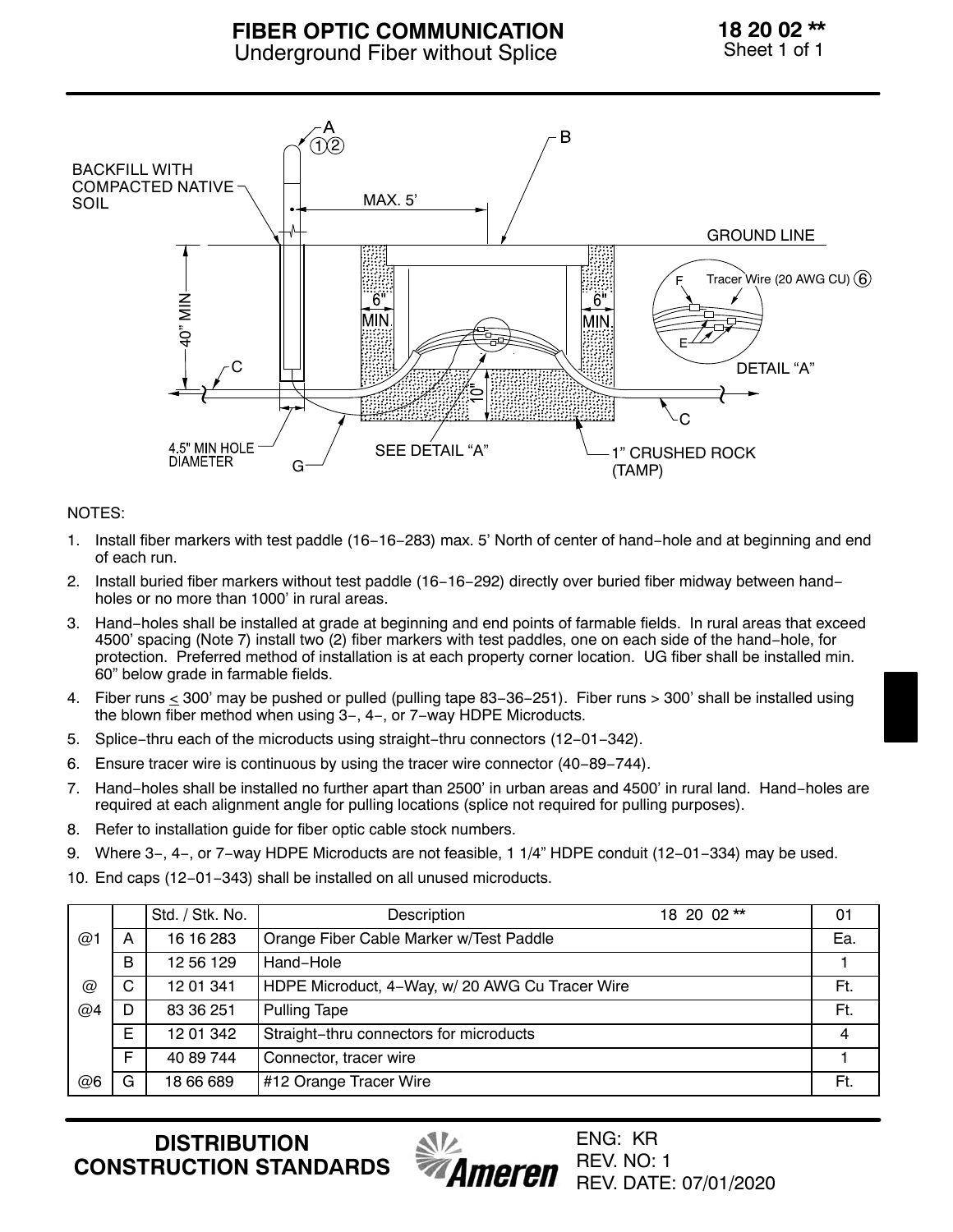

- 1. Install fiber marker without test paddle (16−16−292) 15' from edge of pavement.
- 2. Fiber runs < 300' may be pushed or pulled (pulling tape 83−36−251). Fiber runs > 300' shall be installed using the blown fiber method when using 3−, 4−, or 7−way HDPE Microducts.
- 3. Refer to installation guide for fiber optic cable stock numbers.
- 4. Where 3−, 4−, or 7−way HDPE Microducts are not feasible, 1 1/4" HDPE conduit (12−01−334) may be used.
- 5. End caps (12−01−343) shall be installed on all unused microducts.
- 6. For any splicing or network communication issues please contact the Network Operating Center (NOC) at (866)−896−0662.

|    |    | Std. / Stk. No. | 18 20 03 **<br>Description                      | 01  |
|----|----|-----------------|-------------------------------------------------|-----|
| @1 | А  | 16 16 292       | Orange Fiber Cable Marker without Test Paddle   | Ea. |
| @  | B  | 12 01 341       | HDPE Microduct, 4-Way, w/ 20 AWG Cu Tracer Wire | Ft. |
| @2 | C. | 83 36 251       | <b>Pulling Tape</b>                             | Ft. |
| @  | D  | 12 01 278       | 4" Sch. 80 PVC, 10'Length, w/ coupling          | Ft. |
|    | E  | 12 51 254       | Bell end fitting                                |     |
|    | Е  | 30 58 068       | PVC Primer, Purple, 10 Ounce Container          |     |
|    | G  | 12 56 100       | <b>PVC Solvent Cement, Yellow</b>               |     |

**DISTRIBUTION CONSTRUCTION STANDARDS**

Ameren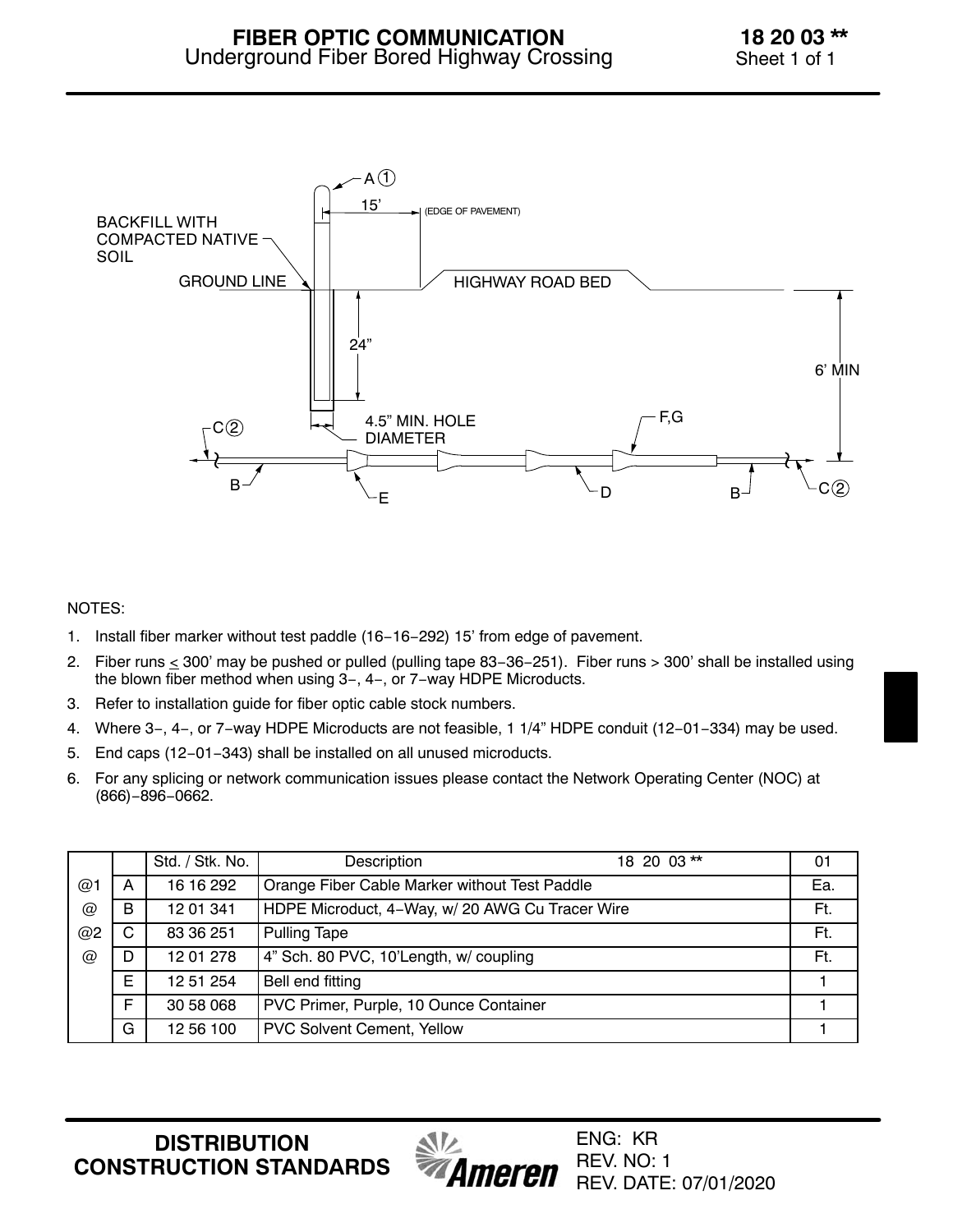

- 1. Install fiber marker without test paddle (16−16−292) 15' from edge of right−of−way.
- 2. Fiber runs ≤ 300' may be pushed or pulled (pulling tape 83–36–251). Fiber runs > 300' shall be installed using the blown fiber method when using 3−, 4−, or 7−way HDPE Microducts.
- 3. Refer to installation guide for fiber optic cable stock numbers.
- 4. Where 3−, 4−, or 7−way HDPE Microducts are not feasible, 1 1/4" HDPE conduit (12−01−334) may be used.
- 5. End caps (12−01−343) shall be installed on all unused microducts.
- 6. For any splicing or network communication issues please contact the Network Operating Center (NOC) at (866)−896−0662.
- 7. When using steel conduit use stock code (40−83−343) in place of PVC.

|    |   | Std. / Stk. No. | Description                                     | 18 20 04** | 01  |
|----|---|-----------------|-------------------------------------------------|------------|-----|
| @1 | A | 16 16 292       | Orange Fiber Cable Marker without Test Paddle   |            | Ea. |
| @  | B | 12 01 341       | HDPE Microduct, 4-Way, w/ 20 AWG Cu Tracer Wire |            | Ft. |
| @2 | C | 83 36 251       | Pulling Tape                                    |            | Ft. |
| @  |   | 12 01 278       | 4" Sch. 80 PVC, 10'Length, w/ coupling          |            | Ft. |
|    | E | 12 51 254       | Bell end fitting                                |            |     |
|    | F | 30 58 068       | PVC Primer, Purple, 10 Ounce Container          |            |     |
|    | G | 12 56 100       | <b>PVC Solvent Cement, Yellow</b>               |            |     |

**DISTRIBUTION CONSTRUCTION STANDARDS**

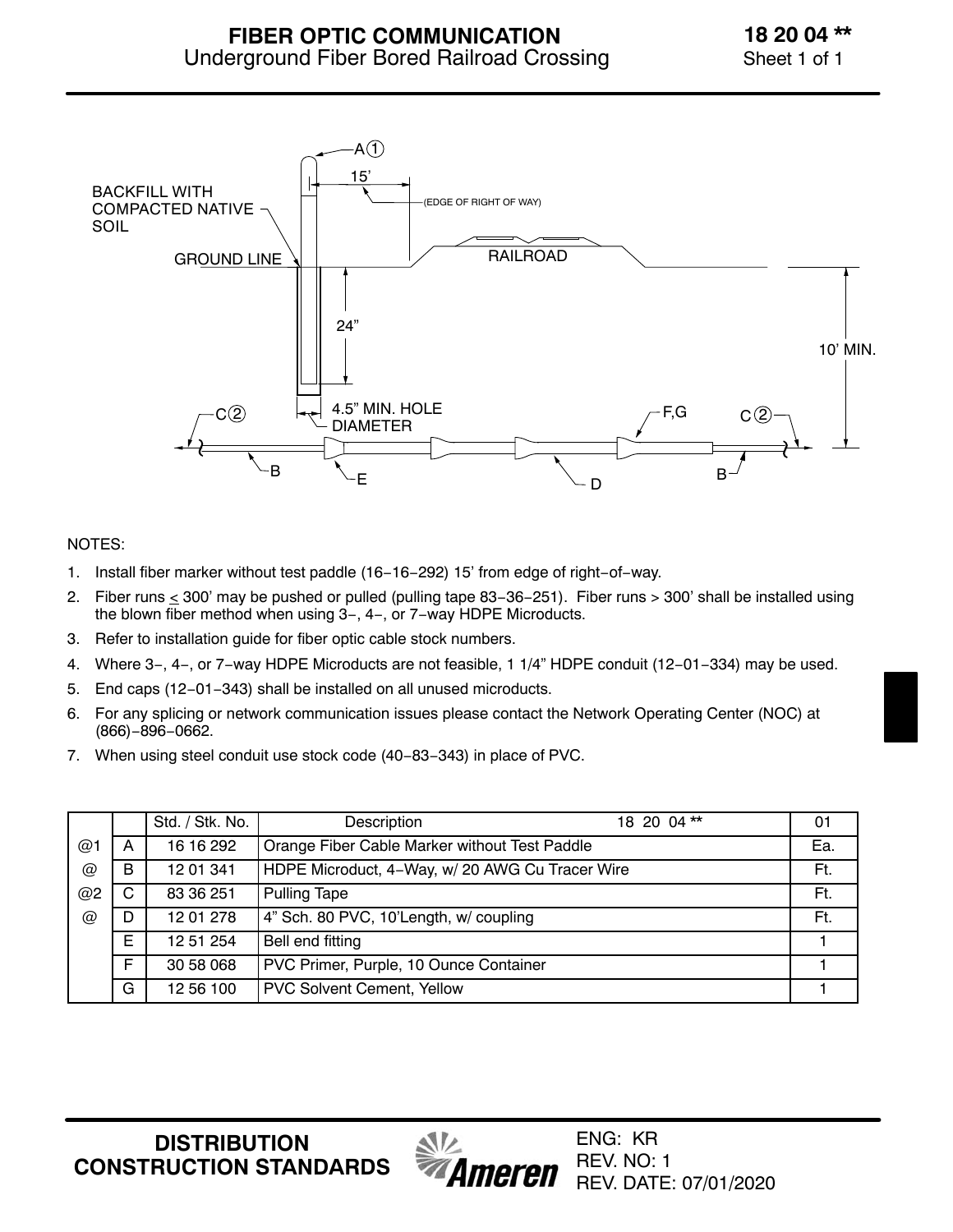

- 1. Install fiber markers with test paddle (16−16−283) max. 5' North of center of hand−hole and at beginning and end of each run.
- 2. Install buried fiber markers without test paddle (16−16−292) directly over buried fiber midway between hand− holes or no more than 1000' in rural areas.
- 3. Hand−holes shall be installed at grade at beginning and end points of farmable fields. In rural areas that exceed 4500' spacing (Note 7) install two (2) fiber markers with test paddles, one on each side of the hand−hole, for protection. Preferred method of installation is at each property corner location. UG fiber shall be installed min. 60" below grade in farmable fields.
- 4. Fiber runs < 300' may be pushed or pulled (pulling tape 83−36−251). Fiber runs > 300' shall be installed using the blown fiber method when using 3−, 4−, or 7−way HDPE Microducts.
- 5. Coil 50' of fiber optic cable per run (100' total). Splice−thru remaining unused microducts using straight−thru connectors (12−01−342).
- 6. Ensure tracer wire is continuous by using the tracer wire connector (40−89−744).
- 7. Hand−holes shall be installed no further apart than 2500' in urban areas and 4500' in rural land. Hand−holes are required at each alignment angle for pulling locations (splice not required for pulling purposes).
- 8. Refer to installation guide for fiber optic cable stock numbers.
- 9. Where 3−, 4−, or 7−way HDPE Microducts are not feasible, 1 1/4" HDPE conduit (12−01−334) may be used.
- 10. End caps (12−01−343) shall be installed on all unused microducts.
- 11. For any splicing or network communication issues please contact the Network Operating Center (NOC) at (866)−896−0662.

**DISTRIBUTION CONSTRUCTION STANDARDS**

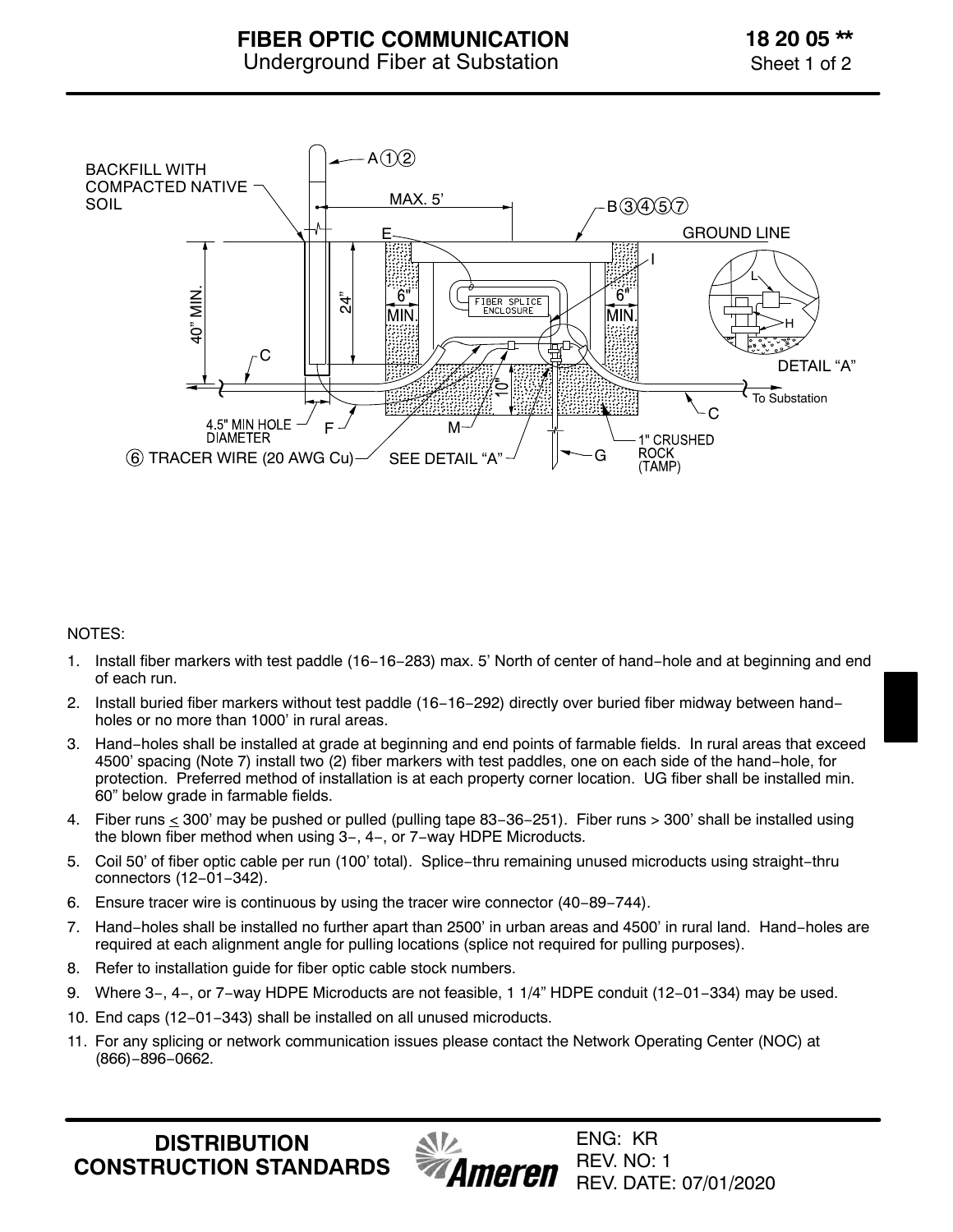# **FIBER OPTIC COMMUNICATION**

Underground Fiber at Substation

**18 20 05 \*\***

Sheet 2 of 2

|                      |   | Std. / Stk. No. | Description                                     | 18 20 05** | 01  |
|----------------------|---|-----------------|-------------------------------------------------|------------|-----|
| @1                   | A | 16 16 283       | Orange Fiber Cable Marker w/Test Paddle         |            | Ea. |
|                      | B | 12 56 129       | Hand-Hole                                       |            |     |
| $^{\textregistered}$ | C | 12 01 341       | HDPE Microduct, 4-Way, w/ 20 AWG Cu Tracer Wire |            | Ft. |
| @4                   | D | 83 36 251       | <b>Pulling Tape</b>                             |            | Ft. |
|                      | E | 40 89 742       | Splice Tray, 24ct.                              |            | 3   |
| @6                   | F | 18 66 689       | #12 Orange Tracer Wire                          |            | Ft. |
|                      | G | 23 13 069       | Ground Rod %"x8' Copperweld                     |            | 1   |
|                      | H | 17 52 032       | <b>Grounding Clamp</b>                          |            | 2   |
| @                    |   | 18 52 025       | #2 solid CU Ground Wire                         |            | Ft. |
|                      | J | 40 54 494       | Splice Box                                      |            |     |
|                      | K | 40 54 495       | Splice Box Hand-Hole Stand                      |            |     |
|                      |   | 12 01 342       | Straight-thru connectors for microducts         |            | 3   |
|                      | м | 40 89 744       | Connector, tracer wire                          |            |     |

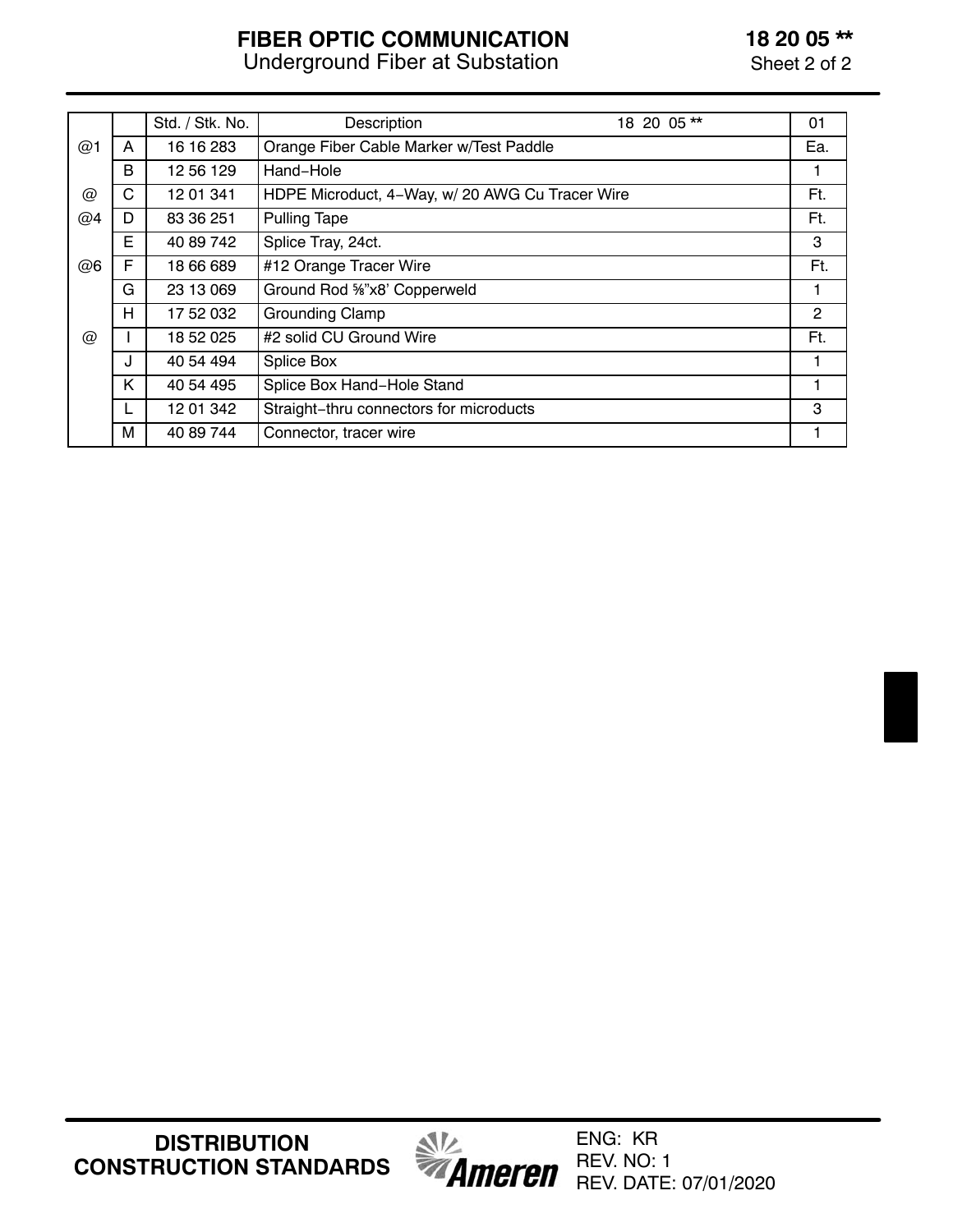## **FIBER OPTIC COMMUNICATION** Steel Pole OPGW to Underground Fiber

**18 30 01 \*\*** Sheet 1 of 2



**DISTRIBUTION CONSTRUCTION STANDARDS**  $\mathcal{N}$ Ameren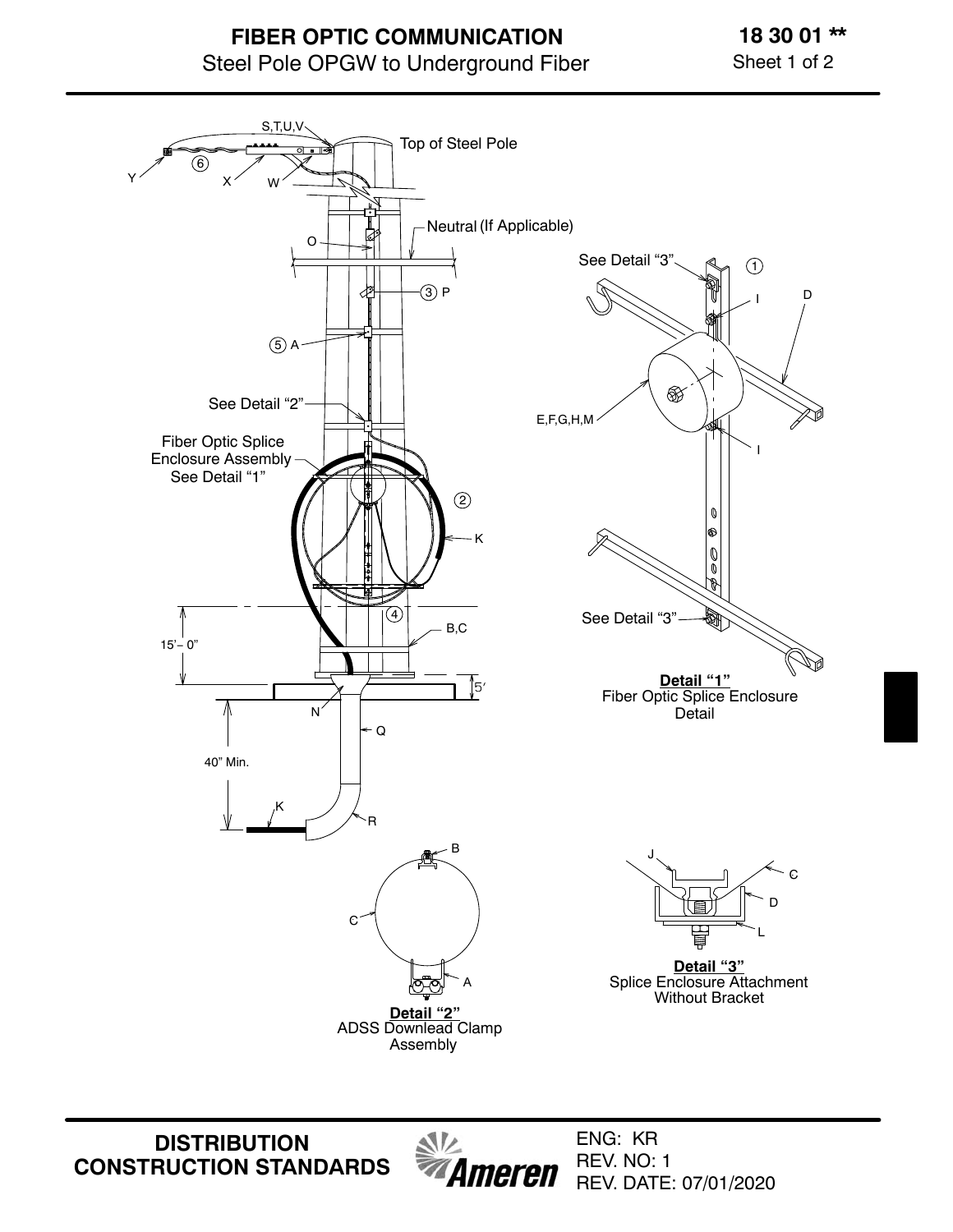- 1. Top of coil bracket must be installed 40" or greater from Neutral or closest conductor.
- 2. Coil 100' of extra fiber optic cable around coil bracket. Wrap HDPE conduit 3/4 turn (opening points down) around coil bracket.
- 3. To attach iron hanger to pole use #10 self tapping screws.
- 4. Bottom loop of coiled fiber optic cable shall be located a minimum of 15' above ground.
- 5. Install downlead clamps every 10'.
- 6. Spiral vibration dampers (23−67−319) are used on 350' and above spans only.
- 7. Refer to installation guide for fiber optic cable stock numbers.
- 8. Where 3−, 4−, or 7−way HDPE Microducts are not feasible, 1 1/4" HDPE conduit (12−01−334) may be used.
- 9. End caps (12-01-343) shall be installed on all unused microducts.
- 10. For any splicing or network communication issues please contact the Network Operating Center (NOC) at (866)−896−0662. 10. For any splicing or network communication issue:<br>(866)-896-0662.<br>11. Apply two layers of tape to protect cable under th<br>12. For alternate construction, call for split conduit -
- 11. Apply two layers of tape to protect cable under the cable grips.
- 12. For alternate construction, call for split conduit 3" (12-51-218), 4" (12-51-219), 5" (12-51-220).
- 13. Top of conduit may be sealed with polyurethane expanding foam, (31−53−082). Expanding foam must be used with dispensing gun, (85−20−073).

|                      |              | Std. / Stk. No. | Description                                      | 18 30 01 ** | 01             |
|----------------------|--------------|-----------------|--------------------------------------------------|-------------|----------------|
| 5                    | A            | 17 52 219       | Downlead Clamp                                   |             | 10             |
|                      | B            | 23 67 500       | Banding Clamp, w/ %" Bolt                        |             | 10             |
| $^{\copyright}$      | C            | 22 12 084       | Banding, Stainless Steel                         |             | Ft.            |
| 1                    | D            | 40 54 480       | <b>Coil Bracket</b>                              |             | 1              |
|                      | E            | 17 60 734       | <b>Splice Protector Sleeve</b>                   |             | 10             |
|                      | F            | 40 54 478       | <b>Splice Enclosure</b>                          |             | 1              |
|                      | G            | 40 54 479       | Furcation Kit (for OPGW)                         |             | 1              |
|                      | H            | 40 54 481       | Connector Kit, OPGW                              |             | 1              |
|                      | $\mathbf{I}$ | 23 52 024       | Machine Bolt, Galv., 1/2" x 1 1/4", w/Nut        |             | $\mathbf{2}$   |
|                      | J            | 23 67 499       | Banding Clamp, with <sup>5</sup> %" Stud and Nut |             | $\overline{2}$ |
| $^{\textregistered}$ | Κ            | 12 01 341       | HDPE Microduct, 4-Way, w/ 20 AWG Cu Tracer Wire  |             | Ft.            |
|                      | L            | 23 66 027       | Washer, Square, for %" bolt                      |             | $\overline{2}$ |
|                      | M            | 17 04 247       | Connector Kit, UG Fiber Optic Cable              |             | 1              |
|                      | N            | 12 51 254       | Bell end fitting                                 |             | 1              |
| @                    | $\circ$      | 12 01 230       | Conduit, 1 1/2" PVC, Schedule 40, 10'            |             | Ft.            |
| 3                    | P            | 27 60 035       | Strap, Iron Hanger, 50'Coil                      |             | $\mathbf{1}$   |
|                      | Q            | 12 01 278       | 4" Sch. 80 PVC, 10' Length                       |             | 1              |
|                      | R            | 12 51 176       | 4" Sch. 40 Bend, 36" Radius                      |             | 1              |
|                      | S            | 23 66 135       | Washer, Lock, Double Coil, 3/4"                  |             | 1              |
|                      | T            | 23 66 031       | Washer, Square for 3/4" bolt                     |             | 1              |
|                      | U            | 23 52 254       | Mach. Bolt, Galv., 3/4" x 16"                    |             | 1              |
|                      | $\vee$       | 23 59 095       | Eyelet, for 3/4" Bolt                            |             | 1              |
|                      | W            | 23 59 042       | <b>Extension Link,6"</b>                         |             | 1              |
|                      | X            | 23 68 732       | <b>Bolted Deadend</b>                            |             | 1              |
|                      | Y            | 17 52 217       | Clamp for bonding OPGW Static to Pole Ground     |             | 1              |

**DISTRIBUTION CONSTRUCTION STANDARDS**

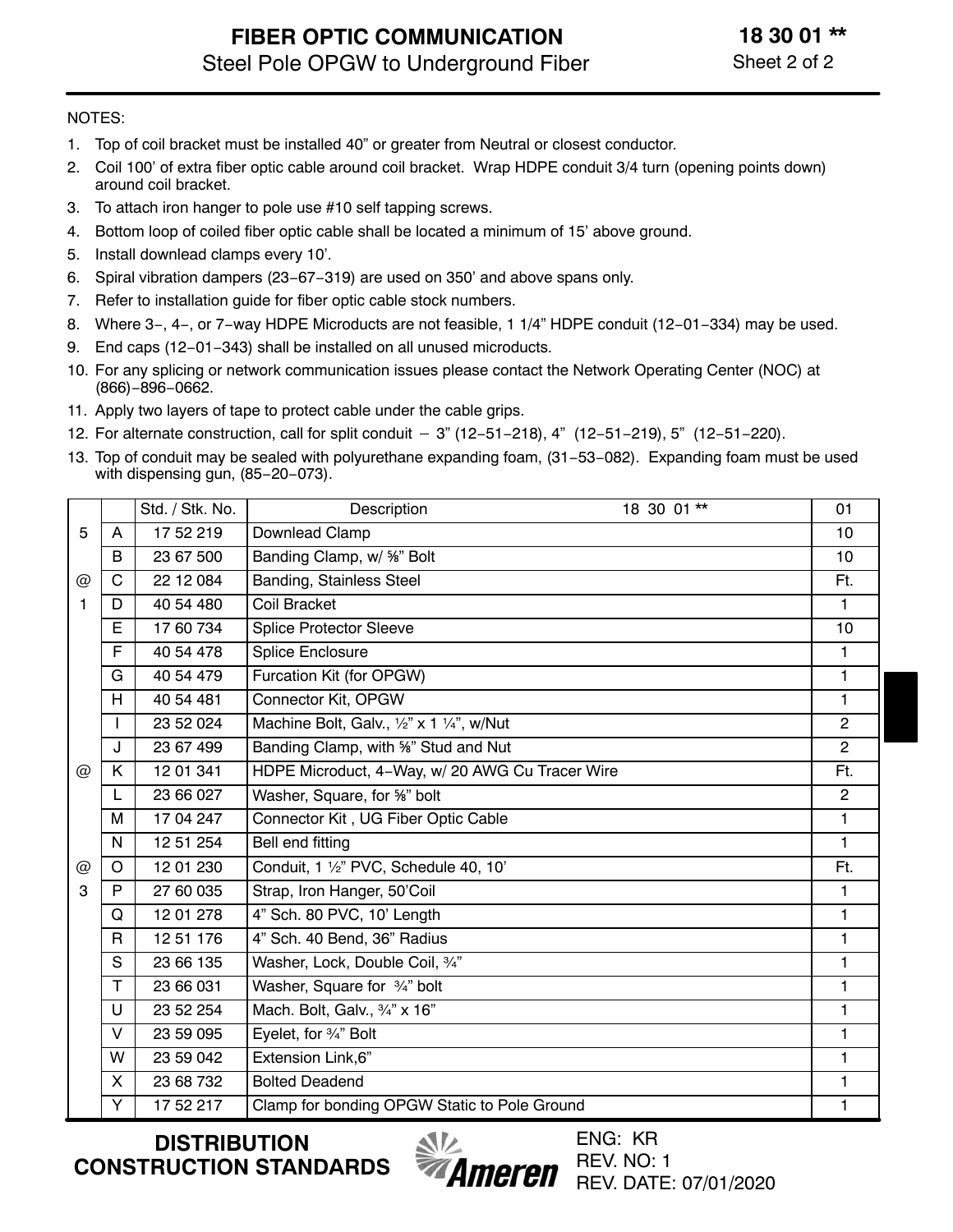# **FIBER OPTIC COMMUNICATION** Steel Pole ADSS to Underground Fiber

### **18 30 02 \*\*** Sheet 1 of 2



**DISTRIBUTION CONSTRUCTION STANDARDS**

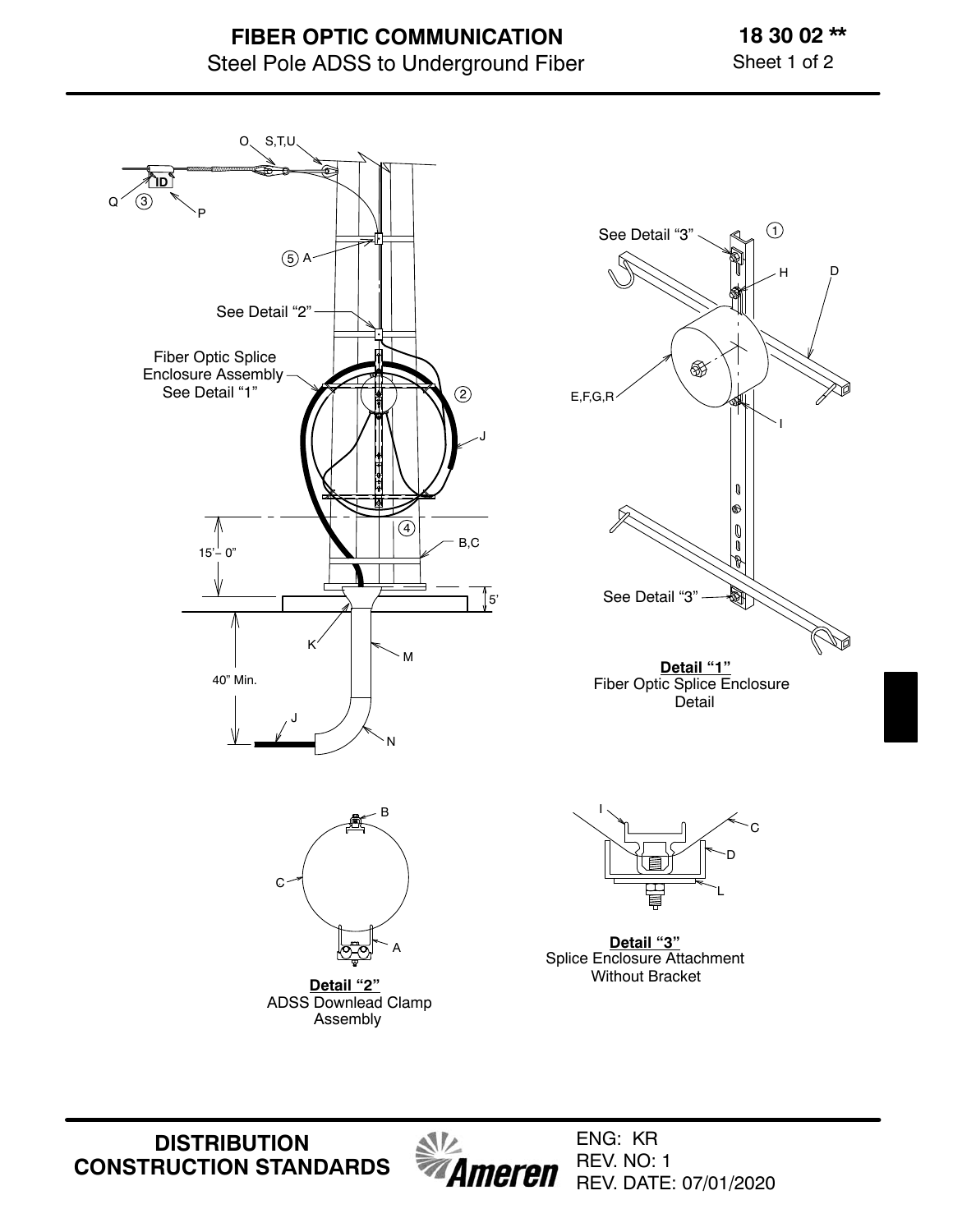- 1. Top of coil bracket must be installed 40" or greater from Neutral or closest conductor.
- 2. Coil 100' of extra fiber optic cable around coil bracket. Wrap HDPE conduit 3/4 turn (opening points down) around coil bracket.
- 3. ADSS Tags should be attached with zip ties on overhead ADSS fiber optic cable within 10' of pole.
- 4. Bottom loop of coiled fiber optic cable shall be located a minimum of 15' above ground.
- 5. Install downlead clamps every 10'.
- 6. Refer to installation guide for fiber optic cable stock numbers.
- 7. Where 3−, 4−, or 7−way HDPE Microducts are not feasible, 1 1/4" HDPE conduit (12−01−334) may be used.
- 8. End caps (12−01−343) shall be installed on all unused microducts.
- 9. For any splicing or network communication issues please contact the Network Operating Center (NOC) at (866)−896−0662. 11. For any splicing or network communication issue:<br>
11. Apply two layers of tape to protect cable under th<br>
11. For alternate construction, call for split conduit -
- 10. Apply two layers of tape to protect cable under the cable grips.
- 11. For alternate construction, call for split conduit 3" (12-51-218), 4" (12-51-219), 5" (12-51-220).
- 12. Top of conduit may be sealed with polyurethane expanding foam, (31−53−082). Expanding foam must be used with dispensing gun, (85−20−073).

|   |   | Std. / Stk. No. | 18 30 02 **<br>Description                       | 01             | 02             |
|---|---|-----------------|--------------------------------------------------|----------------|----------------|
| 4 | A | 17 52 219       | Downlead Clamp                                   | 10             | 10             |
|   | B | 23 67 500       | Banding Clamp, with %" Bolt                      | 10             | 10             |
| @ | C | 22 12 084       | Banding, Stainless Steel                         | Ft.            | Ft.            |
| 1 | D | 40 54 480       | Coil Bracket                                     | $\mathbf{1}$   | $\mathbf{1}$   |
|   | Е | 17 60 734       | <b>Splice Protector Sleeve</b>                   | 10             | 10             |
|   | F | 40 54 478       | Splice Enclosure                                 | $\mathbf{1}$   | $\mathbf{1}$   |
|   | G | 17 62 293       | Connector Kit, 48-ct ADSS                        | 1              |                |
|   |   | 17 62 296       | Connector Kit, 72-ct ADSS                        |                | $\mathbf{1}$   |
|   | H | 23 52 024       | Machine Bolt, Galv., 1/2" x 1 1/4", w/Nut        | $\overline{2}$ | $\overline{2}$ |
|   |   | 23 67 499       | Banding Clamp, with <sup>5</sup> %" Stud and Nut | $\overline{2}$ | $\overline{2}$ |
| @ | J | 12 01 341       | HDPE Microduct, 4-Way, w/ 20 AWG Cu Tracer Wire  | Ft.            | Ft.            |
|   | Κ | 12 51 254       | Bell end fitting                                 | $\mathbf{1}$   | $\mathbf{1}$   |
|   | L | 23 66 027       | Washer, Square, for 5/8" bolt                    | $\overline{2}$ | $\overline{c}$ |
|   | M | 12 01 278       | 4" Sch. 80 PVC, 10' Length                       | $\mathbf{1}$   | $\mathbf{1}$   |
|   | N | 12 51 176       | 4" Sch. 40 Bend, 36" Radius                      | 1              | $\mathbf{1}$   |
|   | O | 23 68 747       | Formed Wire Deadend, 48-ct ADSS                  | $\mathbf{1}$   |                |
|   |   | 23 68 778       | Formed Wire Deadend, 72-ct ADSS                  |                | 1              |
|   | P | 16 01 647       | ID Tag, ADSS                                     | $\mathbf{1}$   | 1              |
|   | Q | 40 89 494       | Nylon Zip Tie                                    | $\overline{2}$ | $\overline{2}$ |
|   | R | 17 04 247       | Connector Kit, UG Fiber Optic Cable              | $\mathbf{1}$   | $\mathbf{1}$   |
|   | S | 23 66 135       | Washer, Lock, Double Coil, 3/4"                  | 1              | $\mathbf{1}$   |
|   | T | 23 66 031       | Washer, Square for 3/4" bolt                     | $\mathbf{1}$   | $\mathbf{1}$   |
|   | U | 23 52 069       | Machine Bolt 3/4" x 18"                          | 1              | $\mathbf{1}$   |

**DISTRIBUTION CONSTRUCTION STANDARDS**

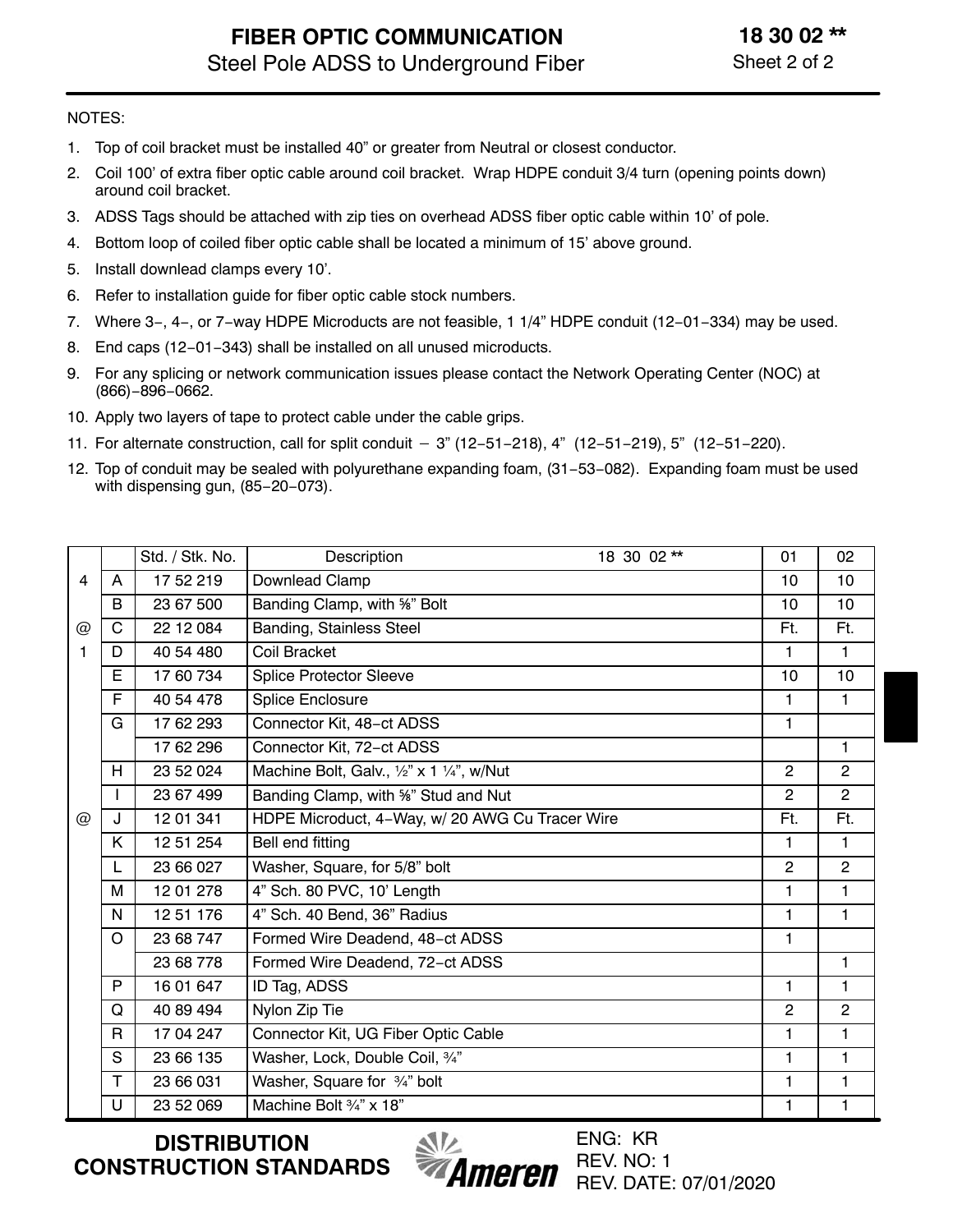**18 40 01 \*\*** Sheet 1 of 3



**DISTRIBUTION CONSTRUCTION STANDARDS** *MA*<br>*Ameren*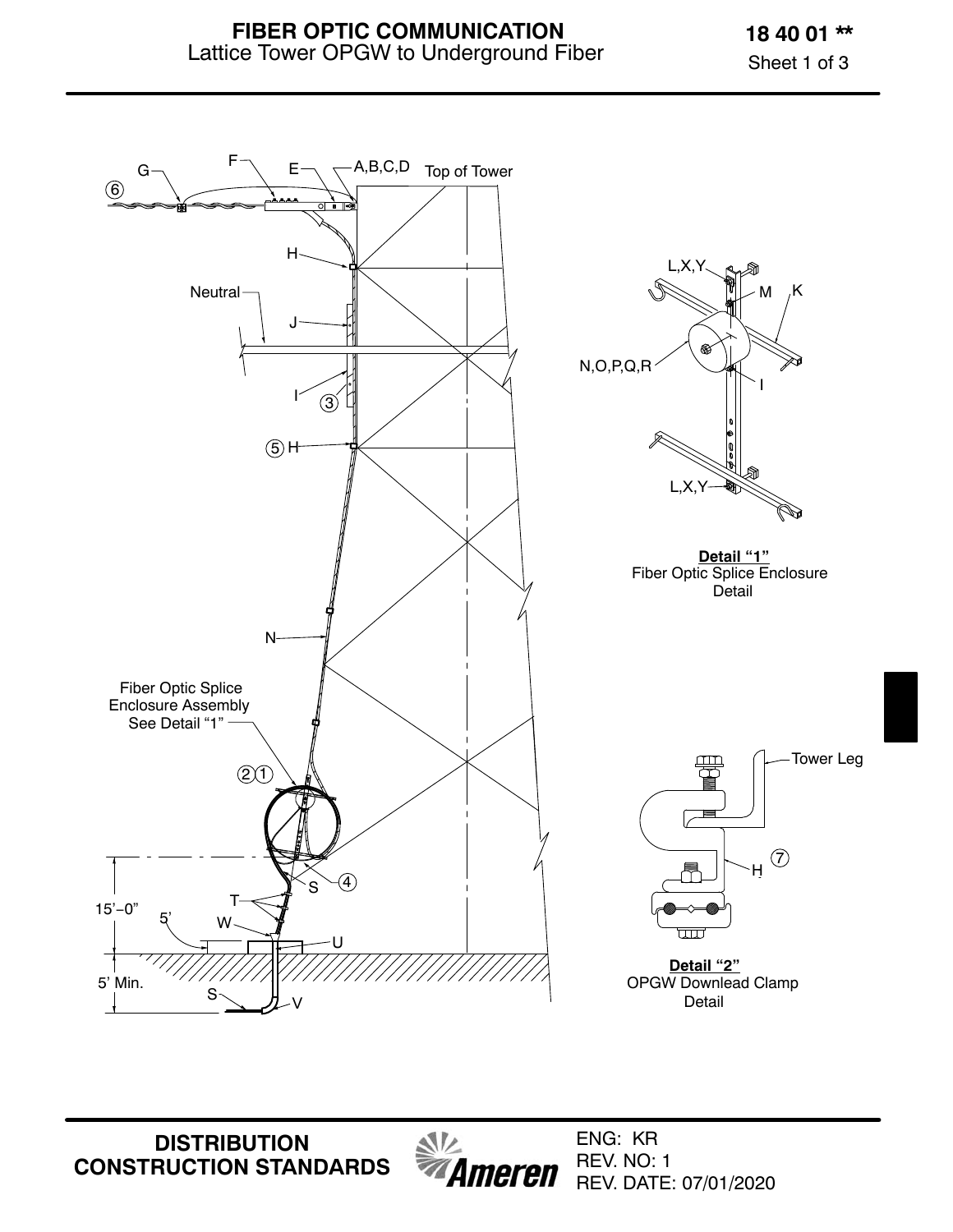- 1. Top of coil bracket must be installed 40" or greater from Neutral or closest conductor.
- 2. Coil 100' of extra fiber optic cable around coil bracket. Wrap HDPE conduit 3/4 turn (opening points down) around coil bracket.
- 3. To attach iron hanger to pole use #10 self tapping screws.
- 4. Bottom loop of coiled fiber optic cable shall be located a minimum of 15' above ground.
- 5. Install downlead clamps every 10'.
- 6. Spiral vibration dampers (23−67−319) are used on 350' and above spans only.
- 7. For lattice tower web thickness greater than 0.75" use stock code (17−52−228). For web thickness less than 0.75" use stock code (17−52−221).
- 8. Refer to installation guide for fiber optic cable stock numbers.
- 9. Where 3−, 4−, or 7−way HDPE Microducts are not feasible, 1 1/4" HDPE conduit (12−01−334) may be used.
- 10. End caps (12−01−343) shall be installed on all unused microducts.
- 11. For any splicing or network communication issues please contact the Network Operating Center (NOC) at (866)–896–0662.<br>12. Apply two layers of tape to protect cable under the cable grips.<br>13. For alternate construction, (866)−896−0662.
- 12. Apply two layers of tape to protect cable under the cable grips.
- 13. For alternate construction, call for split conduit 3" (12-51-218), 4" (12-51-219), 5" (12-51-220).
- 14. Top of conduit may be sealed with polyurethane expanding foam, (31−53−082). Expanding foam must be used with dispensing gun, (85−20−073).

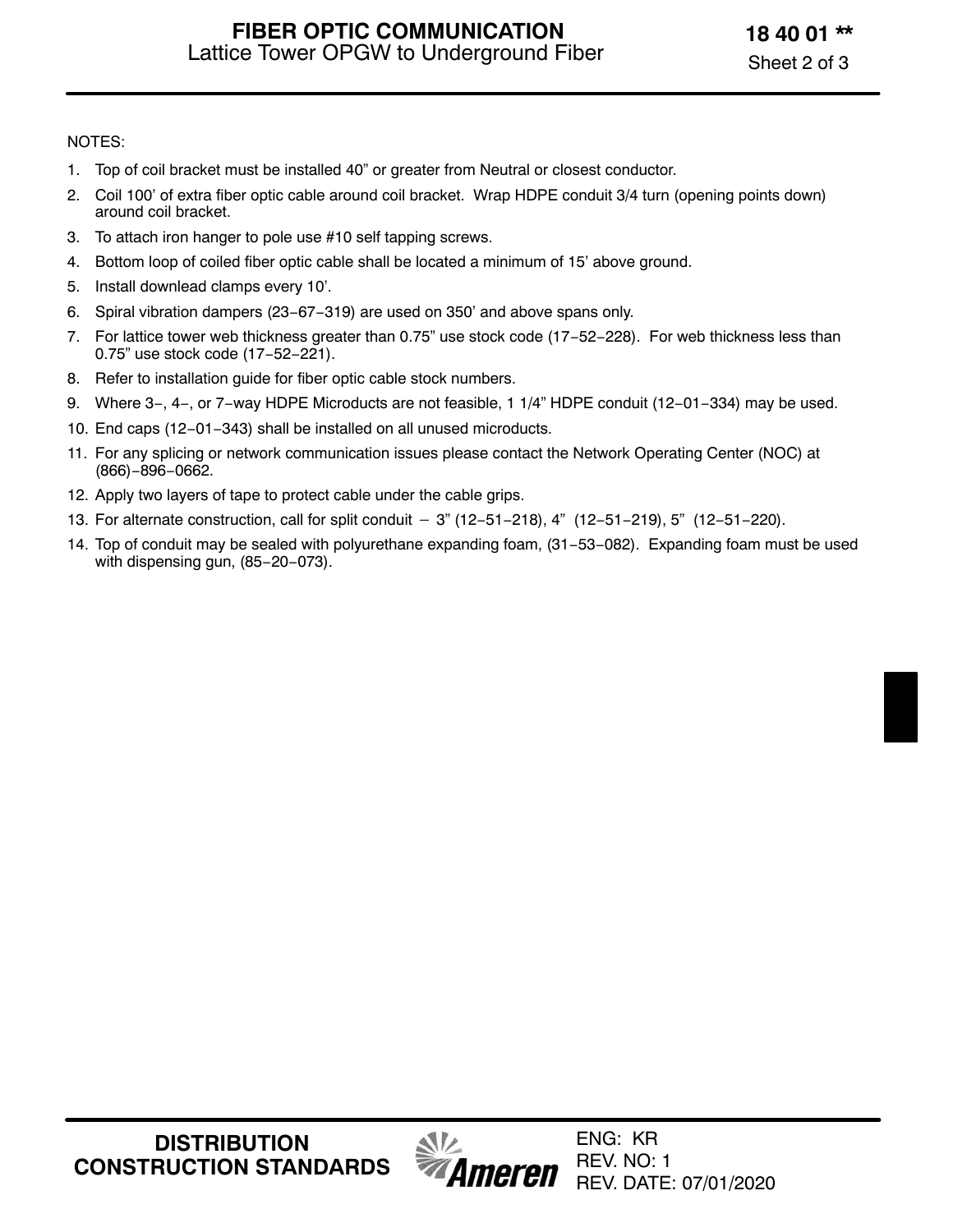### **18 40 01 \*\***

Sheet 3 of 3

### **FIBER OPTIC COMMUNICATION** Lattice Tower OPGW to Underground Fiber

|      |              | Std./Stk No. | Description                                                    | 18 40 01 ** | 01             |
|------|--------------|--------------|----------------------------------------------------------------|-------------|----------------|
|      | A            | 23 66 135    | Washer, Lock, Double Coil, 3/4"                                |             | 1              |
|      | B            | 23 66 031    | Washer, Square for 3/4" bolt                                   |             | 1              |
|      | $\mathbf C$  | 23 52 254    | Mach. Bolt, Galv., 3/4" x 16"                                  |             | 1              |
|      | D            | 23 59 095    | Eyelet, for 3/4" Bolt                                          |             | 1              |
|      | E            | 23 59 042    | Extension Link, 6"                                             |             | 1              |
|      | F            | 23 68 732    | <b>Bolted Deadend</b>                                          |             | $\mathbf{1}$   |
|      | G            | 17 52 217    | Clamp for bonding OPGW Static to Pole Ground                   |             | 1              |
|      | H            | 17 52 228    | Downlead Clamp                                                 |             | 10             |
| @5,7 |              | 17 52 221    | Downlead Clamp                                                 |             | 10             |
|      | T            | 12 01 230    | Conduit, 1 1/2 " PVC, Schedule 40, 10'                         |             | Ft.            |
|      | J            | 27 60 035    | Strap, Iron Hanger                                             |             | $\overline{2}$ |
| 1    | K            | 40 54 480    | <b>Coil Bracket</b>                                            |             | $\mathbf{1}$   |
|      | L            | 23 52 200    | Machine bolt, Galv., <sup>5</sup> / <sub>8</sub> " x 4", w/Nut |             | $\overline{2}$ |
|      | M            | 23 52 031    | Mach. Bolt, Galv., 1/2" x 3", w/Nut                            |             | $\overline{2}$ |
|      | $\mathsf{N}$ | 40 54 478    | <b>Splice Enclosure</b>                                        |             | $\mathbf{1}$   |
|      | $\circ$      | 17 60 734    | <b>Splice Protector Sleeve</b>                                 |             | 10             |
|      | $\mathsf{P}$ | 17 04 247    | Connector Kit, Underground Fiber Optic                         |             | $\mathbf{1}$   |
|      | Q            | 40 54 481    | Connector Kit, OPGW                                            |             | $\mathbf{1}$   |
|      | $\mathsf{R}$ | 40 54 479    | Furcation Kit (for OPGW)                                       |             | $\overline{2}$ |
| @    | S            | 12 01 341    | HDPE Microduct, 4-Way, w/ 20 AWG Cu Tracer Wire                |             | Ft.            |
|      | $\mathsf{T}$ | 40 89 494    | Tie, Nylon, Self Locking, UV Protected                         |             | 3              |
|      | U            | 12 01 278    | 4" Sch. 80 PVC 10' Length                                      |             | $\mathbf{1}$   |
|      | V            | 12 51 176    | 4" Sch. 40 Bend, 36" Radius                                    |             | 1              |
|      | W            | 12 51 254    | Bell end fitting                                               |             | $\mathbf{1}$   |
|      | X            | 23 66 027    | Washer, Square for %" bolt                                     |             | $\overline{c}$ |
|      | Y            | 23 65 043    | Nut, Lock for %" bolt, Galv.                                   |             | $\overline{2}$ |

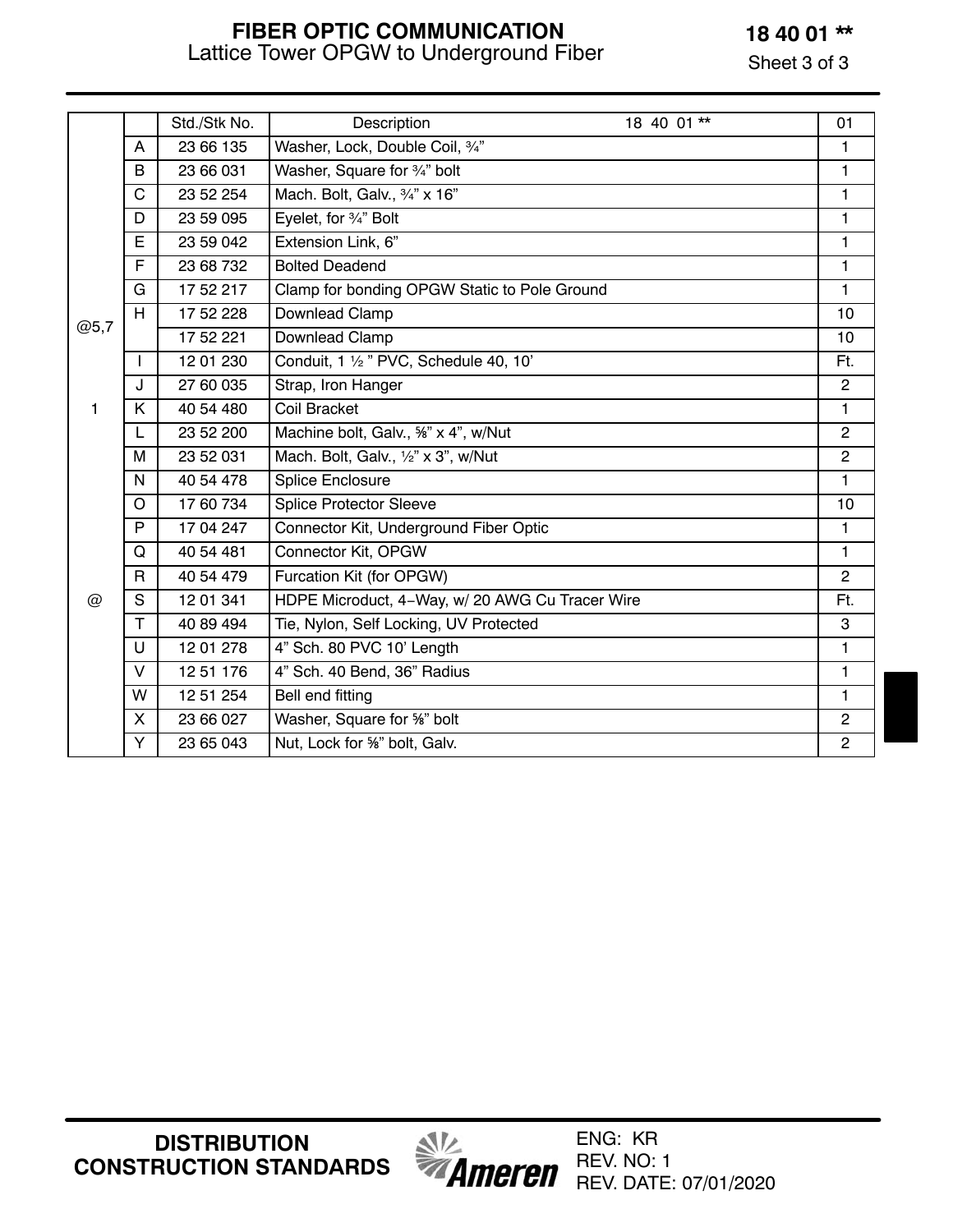**18 40 02 \*\*** Sheet 1 of 2



**DISTRIBUTION CONSTRUCTION STANDARDS** *<u><i>MI*</u><br>**Ameren**